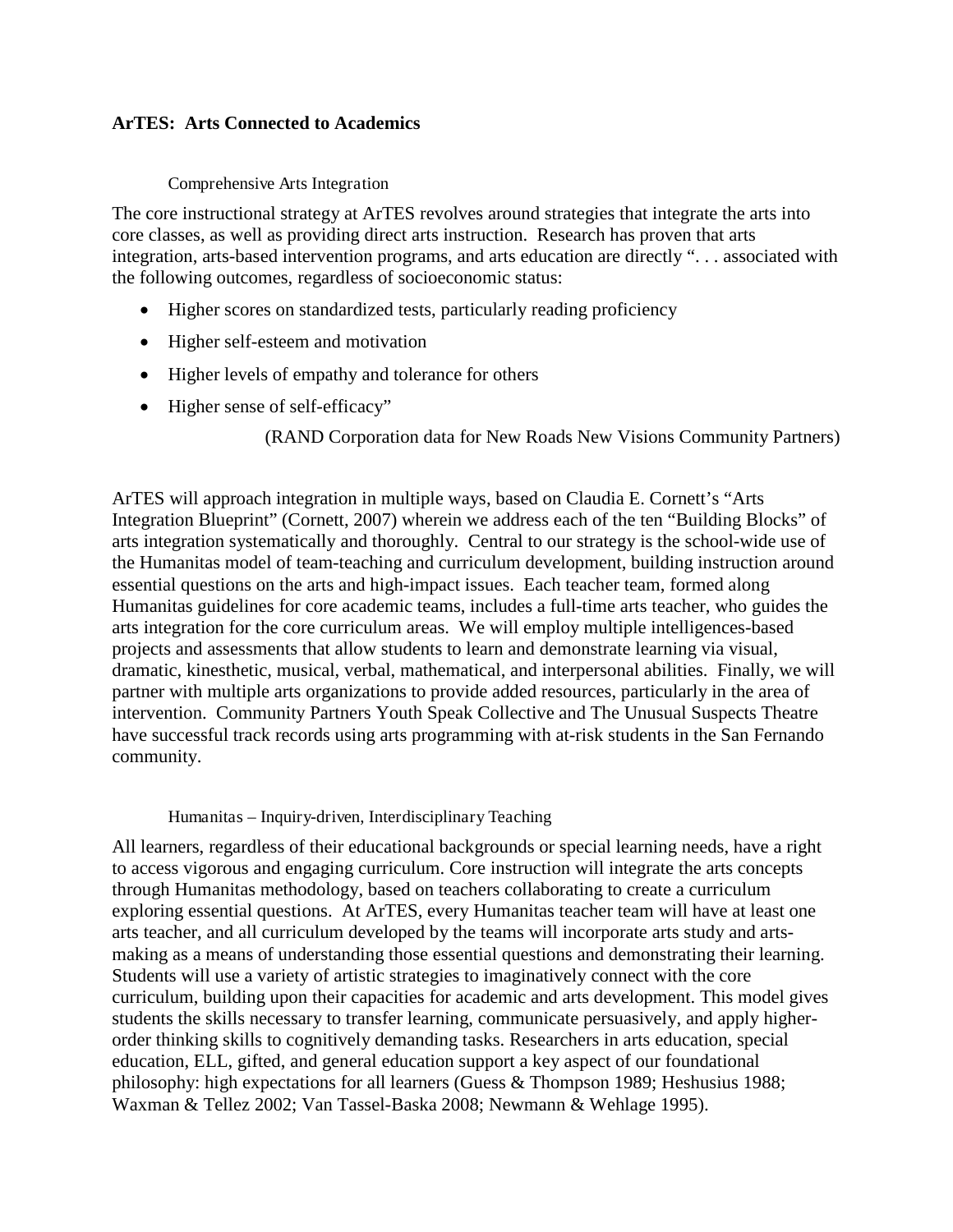In keeping with our core strategy of integrating the arts into core curriculum, learning will be assessed and demonstrated through a variety of multiple intelligence approaches, including: visual, dramatic, kinesthetic, musical, verbal, mathematical, interpersonal. Students will develop a portfolio over the course of their academic career at ArTES, demonstrating their achievements and masteries in the arts and academic areas. Students' performance in Project-based Learning activities will be assessed individually and holistically, and expectations will be personalized according to each student's abilities and background.

## The Arts Plus Math and Science

All of the above outlines strategies for integrating the arts with all core academic areas. Still, for the sake of clarity, it's important to underline the fact that these strategies can be successfully utilized with math and science coursework. Skills learned in arts courses reinforce and support these content areas, and are themselves accessed in the core classes. Teachers can translate many basic concepts in math and science into meaningful, self-assessing movement activities that put abstract ideas into tangible, visible form. For example, geometry students can analyze and break down the use of perspective in a DaVinci painting based on geometric and algebraic equations. In lessons that engage students in movement, students learn the elements of dance and how those elements relate to scientific content. They understand the mechanics of a set of immediately useful movement activities for classroom study of the water cycle and the systems of the human body, along with the skills necessary to adapt those activities to other ideas. Such lessons draw upon students' kinesthetic, visual, and musical intelligence to increase their achievement in science and math, and strengthen their repertoire of learning and social skills.

"Arts integration is the meaningful use of arts processes and content to introduce, develop, or bring closure to lessons in any academic area." (Claudia E. Cornett, 2007)

Esteemed arts education researcher, Claudia E. Cornett, lays out a comprehensive strategy for successfully implementing a rigorous arts integration program that supports academic achievement in her book "Creating Meaning Through Literature and the Arts." ArTES has incorporated the Arts Integration Blueprint as one of the pillars of our instructional program. The "10 Building Blocks" are laid out below, along with a brief listing of how we will incorporate each of the ten areas.

|                                                                                                         | <b>ARTS INTEGRATION BLUEPRINT</b>                                                                      |                                                                                                                                    |  |  |  |  |
|---------------------------------------------------------------------------------------------------------|--------------------------------------------------------------------------------------------------------|------------------------------------------------------------------------------------------------------------------------------------|--|--|--|--|
| <b>10 Building Blocks</b>                                                                               | <b>ArTES</b> Integration                                                                               | <b>ArTES Core Curriculum</b>                                                                                                       |  |  |  |  |
| <b>Arts</b> Integration<br>Philosophy:<br>constructivist beliefs<br>that merge literacy<br>and learning | Humanitas and Project-based<br>Learning models of instruction<br>based on construction of<br>knowledge | Core subjects are authentically<br>connected to the arts and<br>emphasize cross-curricular<br>literacy and numeracy<br>development |  |  |  |  |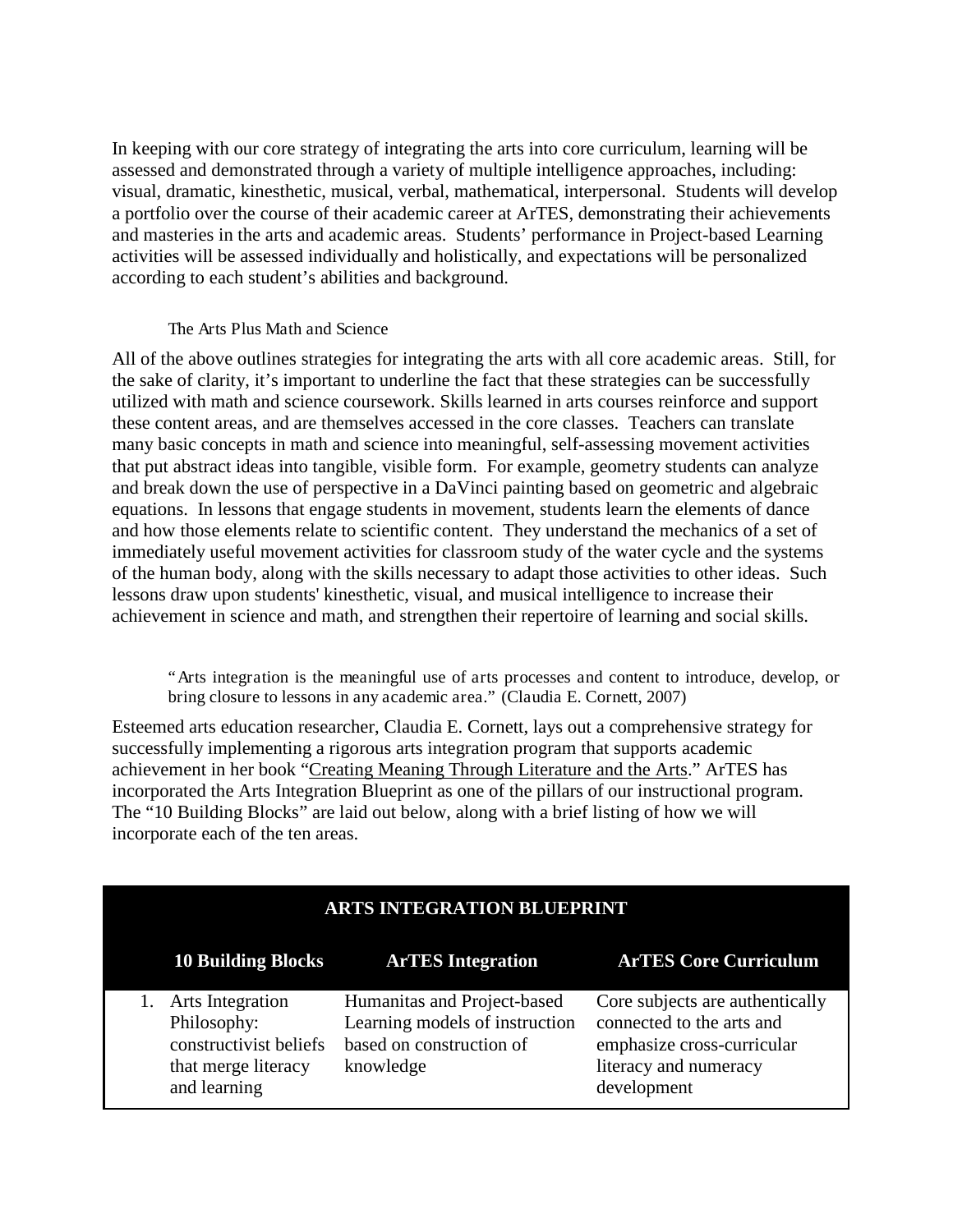| 2.             | Arts Literacy:<br>content and skills<br>knowledge about the<br>arts                                       | Sequenced courses in Art,<br>Drama, Dance, and Stage<br>Technology, and additional<br>courses in Music                                                                                                                                                | Using the arts to engage<br>students in math and science<br>learning, e.g., studying the<br>mathematics of perspective in<br>Renaissance paintings or<br>physics, biology, and<br>kinesiology of dance and<br>movement                                                  |
|----------------|-----------------------------------------------------------------------------------------------------------|-------------------------------------------------------------------------------------------------------------------------------------------------------------------------------------------------------------------------------------------------------|-------------------------------------------------------------------------------------------------------------------------------------------------------------------------------------------------------------------------------------------------------------------------|
| 3.             | Collaborative<br>Planning:<br>Standards-based co-<br>planning between<br>teachers and arts<br>specialists | Each Humanitas team features<br>at least one arts teacher; arts<br>are the theme of curricula's<br>essential questions; all teams<br>share concurrent conference<br>times.                                                                            | Grade-level teams plan<br>integrated projects that include<br>math, science, English, social<br>studies, and CTE stage<br>technology curriculum aligned<br>with core standards                                                                                          |
| 4.             | <b>Aesthetic Learning</b><br>Environments:<br>physical and<br>psychological<br>climate                    | New, purpose-designed art and<br>rehearsal studios; state-of-the-<br>art theatre; classes and<br>hallways display student and<br>master artworks; classes are<br>flexible and reconfigurable for<br>lessons and assessments<br>featuring performance. | Academic classes display arts-<br>based assessment projects, and<br>provide examples of work<br>where arts and core subjects<br>intersect: mathematics -<br>Michelangelo, Bach, Palladio;<br>science – DaVinci, Hubble<br>photographs, scientific<br>illustration; etc. |
| 5 <sub>1</sub> | Literature as a Core<br>Art: Arts-based<br>literature integration                                         | Literature, social sciences, and<br>arts integrated through<br>collaborative Humanitas<br>teams.                                                                                                                                                      | <b>Exploration of Humanitas</b><br><b>Essential Questions concerning</b><br>interdependence and mutual<br>influence of arts, culture,<br>current events, and literature;<br>i.e., "How do authors respond to<br>their changing culture?"                                |
|                | 6. Best Teaching<br>Practices: research<br>and wisdom based<br>pedagogy                                   | Incorporation of proven<br>Project-based Learning and<br>Humanitas models; teacher-<br>driven PD and best practices<br>in-services.                                                                                                                   | Humanitas grade-level teams<br>co-design curriculum; PD and<br>in-services support specific<br>needs of each team.                                                                                                                                                      |
| 7.             | <b>Instructional Design:</b><br>scheduling time,<br>events and spaces                                     | Aligned teacher team<br>conferences for curriculum<br>development; advanced arts<br>courses scheduled for last<br>period or after-school period,<br>allowing students to work in<br>supervised studio time                                            | Grade-level teams scheduled for<br>common conferences; whole<br>school PD 1x/week on<br>minimum day. Core<br>coursework designed to<br>incorporate current arts projects<br>as subject matter.                                                                          |
| 8.             | Adaptations for<br>Diverse Needs:                                                                         | Full inclusion for special<br>education students in all arts                                                                                                                                                                                          | Arts-based projects and<br>assessments in core courses are                                                                                                                                                                                                              |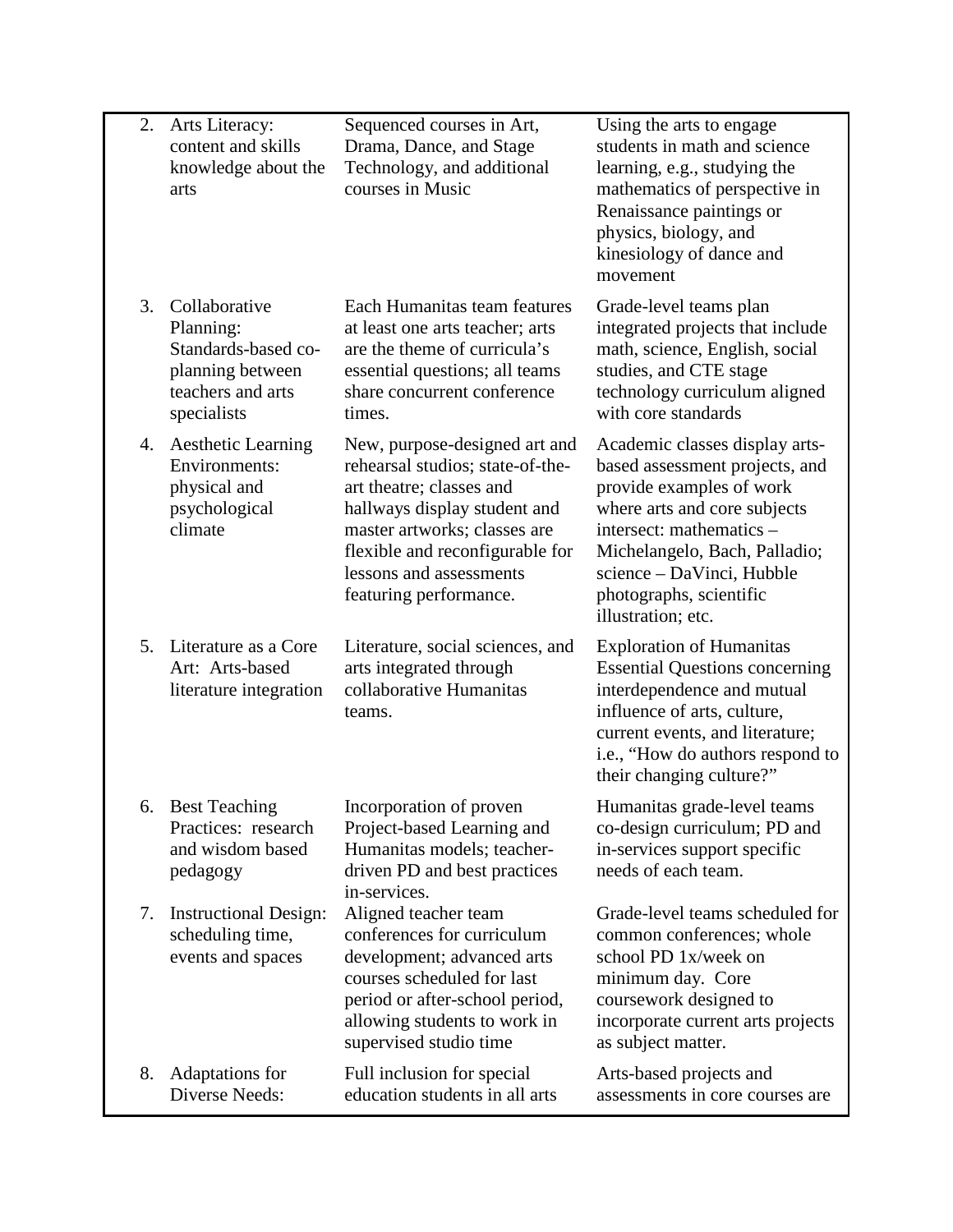|    | promoting<br>uniqueness and<br>accommodating<br>differences                      | courses, and least restrictive<br>environment for all other<br>courses.                                                                                                                                                                                                                                                                                         | accessible and scalable for all-<br>levels; special education<br>students provided more options<br>for accessing knowledge and<br>more opportunities to<br>demonstrate learning.                                                                                                                              |
|----|----------------------------------------------------------------------------------|-----------------------------------------------------------------------------------------------------------------------------------------------------------------------------------------------------------------------------------------------------------------------------------------------------------------------------------------------------------------|---------------------------------------------------------------------------------------------------------------------------------------------------------------------------------------------------------------------------------------------------------------------------------------------------------------|
| 9. | Assessment for<br>Learning: focusing<br>on motivational<br>purposes              | Learning demonstrated and<br>assessed through a variety of<br>multiple intelligence<br>approaches, including: visual,<br>dramatic, kinesthetic, musical,<br>verbal, mathematical,<br>interpersonal.                                                                                                                                                             | Multiple intelligences-based<br>assessments provided in all core<br>classes; all students provided<br>options to demonstrate learning<br>in multiple modes.                                                                                                                                                   |
|    | 10. Arts Partnerships:<br>collaboration with<br>arts specialists and<br>agencies | Arts partners include Mariachi<br>Master Apprentice program;<br>Ballet Folklorico Ollin; CSUN<br>College of Arts, Media, and<br>Communication; Cal State -<br>Long Beach Theatre<br>Department; Echo Theater Co.<br><b>Also: Unusual Suspects</b><br>Theatre and Youth Speak<br>Collective to provide at-risk<br>intervention arts and<br>performance programs. | Grade-level Humanitas teams<br>design instruction with and<br>around community partnership<br>projects, exhibits, and<br>performances; academic<br>subjects designed in<br>collaboration with community<br>arts partners; partners provide<br>in-class arts demonstrations and<br>tie-ins with core subjects. |

## Intervention Through the Arts

Unusual Suspects Theatre: ArTES will work together with The Unusual Suspects theatre-based intervention programs. The organization offers two consecutive 10-week (60-80 hours each) workshops that employ theatrical story development, script writing, improvisation techniques, onstage performance and audience interaction to help youth develop self-esteem, respect and tolerance of others as well as the communication, coping and behavioral skills necessary to make such positive life choices as staying in school, choosing resolutions over violence, avoiding gang involvement, and overcoming difficulties at home.

Results: Based on qualitative program feedback from their 2005-06 program evaluations, results of Unusual Suspects programs include improved conflict resolution skills, improved communication skills, increased confidence, and increased knowledge of theatre arts.

- 71% of participating youth agreed that the program increased their commitment to school
- 64% responded that their grades and test scores had improved
- An average of 80% of participants agreed that US helped them learn how to avoid physical confrontations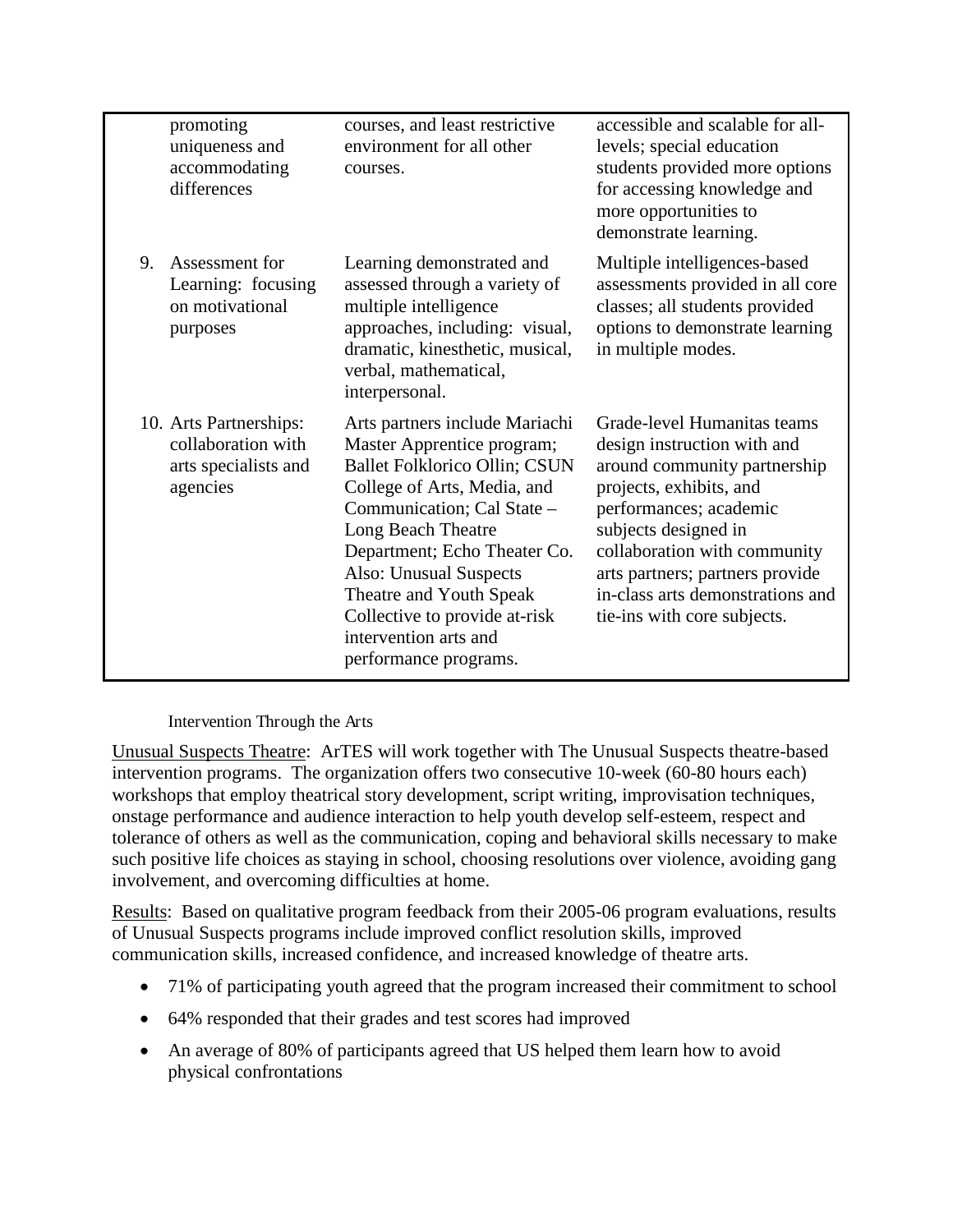Nearly all attributed their public speaking skills to their participation. In addition, results to date show participants learn to achieve goals such as writing and acting in a play, anger management, improved literacy skills, overcoming public speaking fears, and improved attitude toward authority.

Youth Speak Collective (YSC): Based in nearby Pacoima, YSC's mission is "to empower lowincome, at-risk youth and their families with the skills necessary to pursue higher education and create strong communities." They do this in multiple ways, including extensive courses in graphic & fine arts, film & media arts, mural design, and a blog-based newspaper.

- In 2009, more than 3,200 were served through 10 programs.
- Over 2,000 hours of community service have been contributed to community projects by Youth Speak youth and their families.
- Over 200,000 hours of programming to young people and their families in 2009
- 87% of participants reported raising their grades in one or more classes
- 75% of participants reported feeling more confident in their academic performance
- 95% of Youth Speak seniors complete their high school requirements and graduate with their class.

## Measurable Student Outcomes

The thorough implementation of the above arts integration strategies will lead to clear and measurable outcomes in the following areas:

- Increased attendance rates
- Increased academic performance/number meeting A-G requirements
- Higher CAHSEE pass rate
- Increased literacy and numeracy
- Completion of large-scale final projects such as plays and art exhibits
- Fewer dropouts/higher cohort graduation rates
- Higher college admission rates
- Higher rate of advancement to next grade level
- Higher reclassification rate for ESL students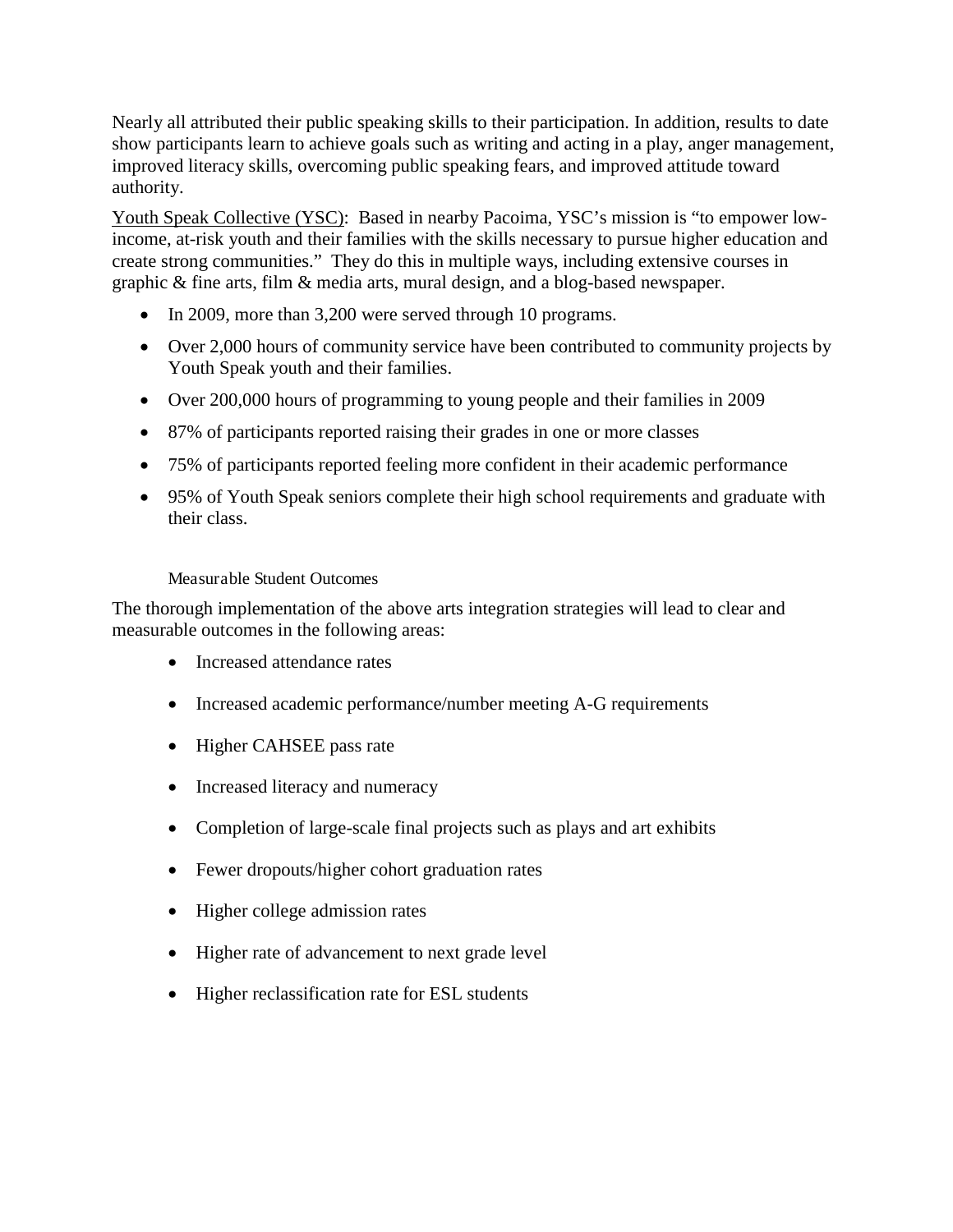# **INSTRUCTIONAL PROGRAM**

#### 1. CURRICULUM AND INSTRUCTION

#### a. Instructional Philosophy:

Provide a thorough description of the proposed Instructional Program and the underlying theory that drives it. How does the proposed Instructional Program align with the critical educational needs of the population of students you propose to serve? Include an explanation of what students should know and be able to do as well as the rigorous intellectual habits of mind, essential skills, knowledge and attributes they will posses upon matriculation that will prepare them to be successful adults in the  $21<sup>st</sup>$  Century.

We believe that all children have limitless potential within them to achieve their dreams, be a part of the driving force in future generations that continues to push society forward, and shape a more just society. As citizens of the world they constitute the great minds of the future and chart the course for the way in which both local and global culture will take shape. As G.K. Chesterton once said, "Education is simply the soul of a society as it passes from one generation to the next." Essentially, we consider the learning of our students to be akin to blood flowing in the veins of society. We know that all students are capable of high levels of achievement when they are given invigorating instruction that meets their developmental needs, are held to high expectations, receive support by caring adults who are experts in their subject area, and are involved in a school community that recognizes and celebrates their achievements.

The arts are a powerful vehicle for both understanding humanity and crafting a positive way of interacting with the world. Through engaging in the creative process of artistic expression, students at ArTES will marshal powerful methods for interpreting the world around them and will expand their sense of compassion and emotional intelligence. They will delve deeply into the concepts they explore through the use of art mediums to create meaning and express their understanding in a fashion unique to their personal intellectual and artistic sensibilities. Through the creation of visual and performing arts they will bring to life ideas that would normally only exist conceptually into a concrete form of expression that can be shared with those around them. This means of expression will not only sharpen the edges of their conceptual understanding of intellectual questions, but will serve as a healthy means of personal expression and an emotional outlet. Through the sharing of art and engagement in artistic collaboration with others during the creative process, students will gain a deeper understanding of themselves and those around them. It is this very sort of understanding that will lead them to be thoughtful members of society who use their creative abilities to solve problems and shape answers to important questions.

Curricular materials will be selected based upon their ability to engage students in deep, critical analysis of humankind's most enduring ideas as well as its greatest challenges. We will place particular emphasis on issues of civil rights, equity, economic empowerment, and justice for under-represented peoples. These concepts will be explored in a cross-curricular manner that provides students with the unique experience of examining fundamental questions through a variety of academic and artistic lenses. The traditional notion of a separation between subject areas will be challenged at every turn and students will see the manner in which knowledge is fluid, ever-changing, and essentially connected across all subject areas. Particularly, art will permeate all areas of academic life and will serve as a catalyst for conceptual understanding. Students will engage in inquiry together in order to arrive at real answers to compelling questions about the human condition. While delivered in a nontraditional manner, instructional content will be aligned with the California Content Standards. Additionally, it will be personalized and differentiated according the specific academic needs of all students taking into account their cultural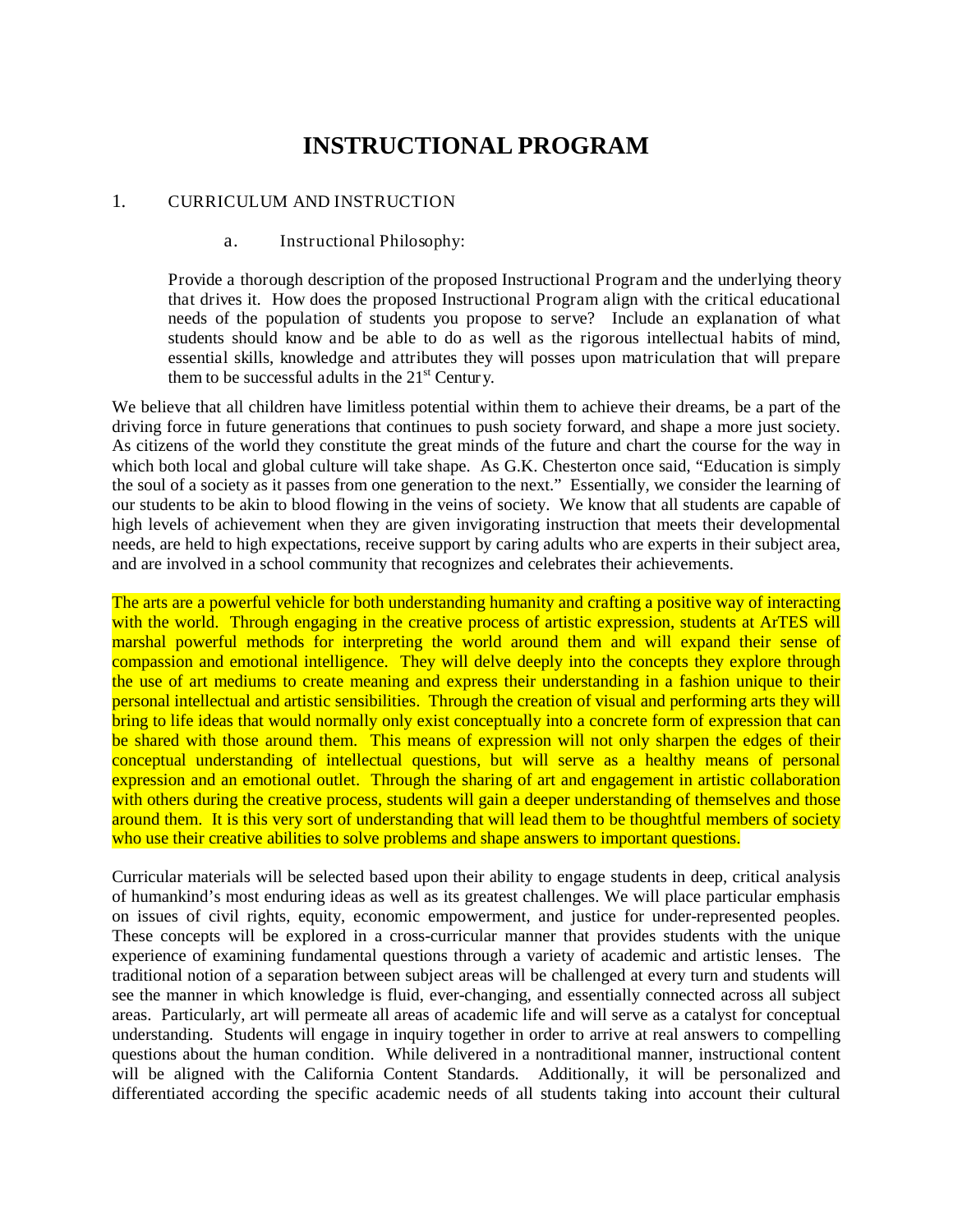background, socio-economic status, language development level, interests, and their literacy and numeracy levels.

In our view, "redrafting" and "rehearsing" are not limited to the arts and should be a part of mastering the skills and concepts of all subject areas. Consequently, students will work toward progressive mastery of academic and artistic skills and will always be supported in their process of reworking, redrafting, and reattempting their assessments and projects in all subject areas. We will instill in them a value for continuous improvement and development by emphasizing that any point in the learning process is an excellent time to redraft work or ideas in order to achieve new levels of excellence. Through the attainment of excellence, students will build confidence, tenacity, and the kind of fearless flexibility in thinking that results in great innovations and discoveries. This habit of continuously striving for excellence will reside within them as a personal *modus operandi* and will permeate all areas of their lives making them highly effective in all of their pursuits. Through intellectual and creative tenacity they will realize their dreams for the future.

ArTES will be a place where students thrive creatively through participation in a stimulating curriculum and extracurricular programs that have meaning and importance in their lives. It will be a sanctuary where they are supported in their endeavors by all members of the school community and a free to express themselves artistically without censure. Within that freedom they will find they have power to grow and aspire to their dreams.



Four foundational principles are critical to achieving our vision:

## (1) Identify Academic Needs and Interests

Upon enrolling at ArTES students will meet with their counselor, teachers, coaches, and principal as a part of their orientation to the school. Immediate identification of specific student academic needs will occur upon entry to our school through student interviews, a review of their prior records, and testing in English and Math using the DRP (Degrees of Reading Power) test and UCLA math test to ensure that all students are appropriately placed. Algebra Readiness and DRW will be available for students who need extra support in English and Math.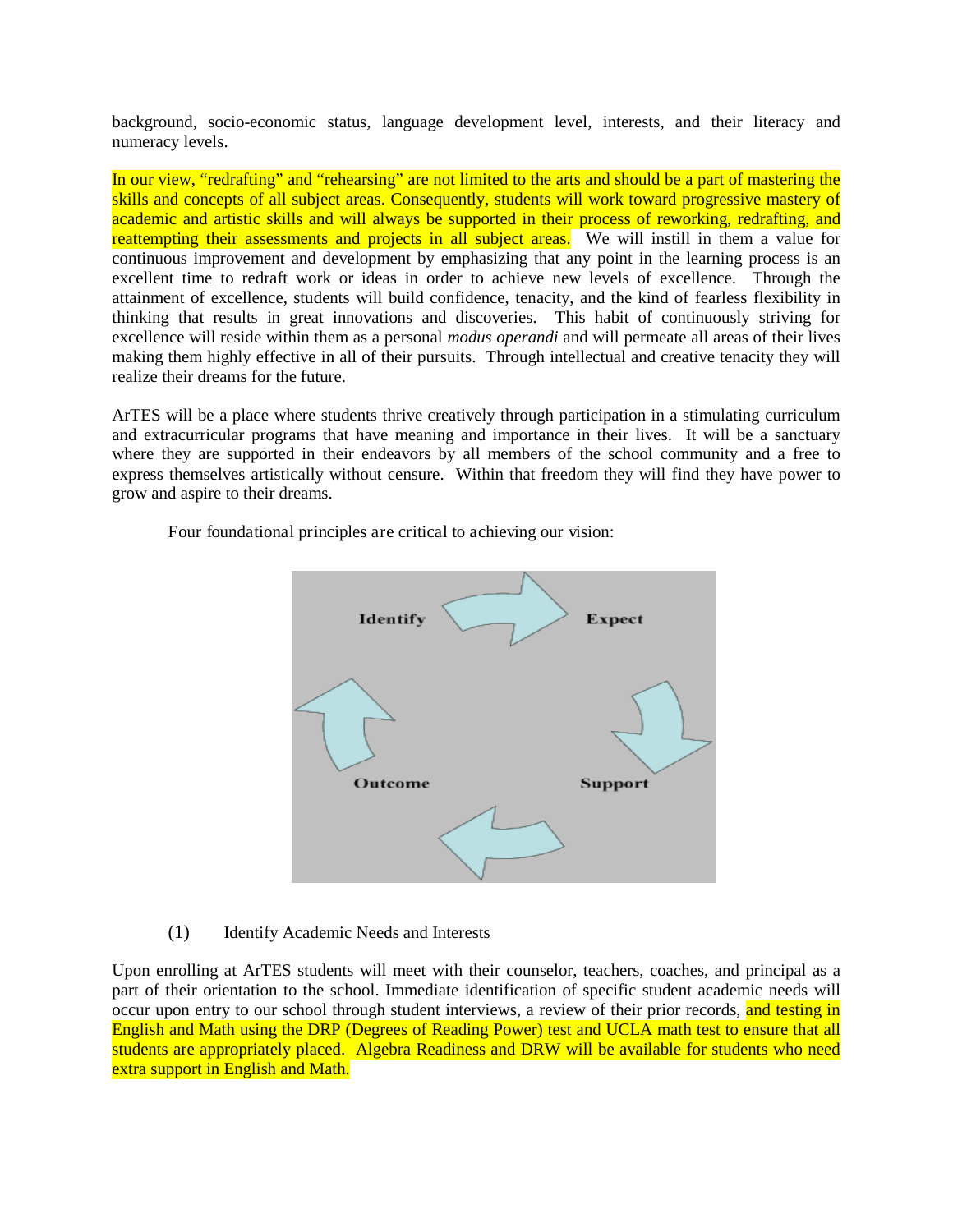This will also be an opportunity for students to discuss their specific interests pertaining to the arts and to ask questions about classes, programs, and co-curricular activities at the school. Consistent and timely communication with students about their achievements, goals, interests, and passions will be a norm at ArTES as we believe it is critical to the success of our students.

## (2) Hold High Expectations

We know that the expectations we communicate to our students go hand in hand with the level of achievement they will attain. All adults at the school will communicate high expectations for academic achievement and behavior and will model this in their interactions with students. The culture of academic expectations at the school will be driven by standards based instruction, frequent formative assessments, clear communication of expectations through the use of common grading rubrics, and through the use of existing academic and intellectual artifacts as concrete examples of excellence. Displays of art, music, and writing from students and current professionals as examples of excellence will be standard operating procedure at ArTES and will serve as sources of both inspiration and validation. The specific instruments used to measure student achievement will be agreed upon both departmentally and interdepartmentally in order to ensure consistency in grading. Frequent formative assessments will be given in order to accurately gauge student learning at all stages of the process. Through the process of engaging in the aforementioned assessments as a regular part of the school program, students will see concrete measurement of their progress and will have consistent feedback to help them gauge their strengths and weaknesses and understand how to improve their work.

Additionally, we will communicate high expectations to students by utilizing the highly vigorous Humanitas model of interdisciplinary instruction. We believe this model is the most effective vehicle for educating our students and that it will stimulate high achievement, show them the logical connection between subjects, and present content in a way that is challenging and relevant to their experience. Emphasis will be placed upon thematic linkages across not only history and English, but math, science, social studies, and CTE courses, and the incorporation of visual and performing arts into all areas of academic life. This approach will drive a curriculum that inspires students to continuously engage in the creative process of expressing meaningful answers to essential questions across disciplines.

## (3) Provide Support (Academic & Social)

Students who experience difficulty meeting the standards of the academic program will be given immediate and timely support through a variety of different programs including tutoring in all academic subject areas that is built into the minutes of the day, a Peer Advisor program, and an advisory program that assists them in developing academic habits of mind that result in success. All academic support will be systematically implemented and designed according to an RtI (response to intervention) model and will be prescriptive according to the specific needs of each student. Because "second chances" are central to our philosophy as educators, students will be supported with timely, systematic, increasingly focused, and intensive research-based interventions as a part of the regular education program using a pyramid response to intervention approach (Buffum, Mattos, & Weber 2009). At ArTES we believe that giving students multiple chances to succeed is critical to student achievement and that students must be consistently and systematically guided through additional attempts at meeting the standards of the program when they experience difficulty. Achieving success will not be an optional opportunity that students are merely presented with; instead, it will be a standard part of going to school at ArTES that will be supported by the curricular structure, support systems, and overall culture of the school.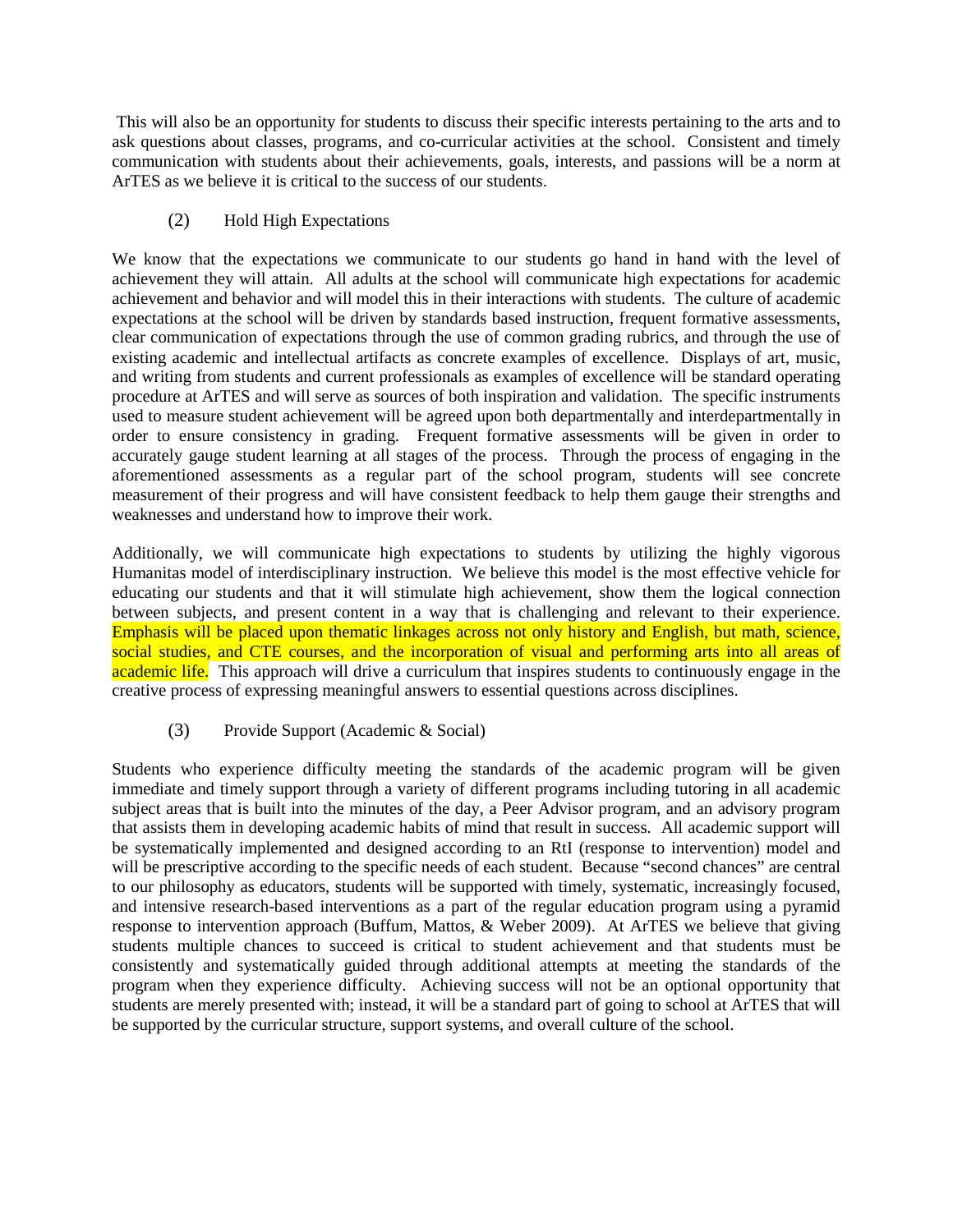## (4) Celebrate and Display Outcomes

Student achievement will be celebrated in the form of play performances, musical performances, online publishing of written work, public art showings, internet podcasts, and other means of showcasing work. All members of the community will be encouraged to attend performances and events in order to support the work of our students and show an appreciation for their unique talents. Attendance of artistic and performance events by all faculty members will be a basic expectation of the school as per our election to work agreement. Our staff believes in total support of students and we know that what makes achievement tangible and meaningful for students is having an audience that celebrates and supports their success. We know that receiving validation and kudos from caring adults through attendance at events contributes to the learning of all students, builds their confidence, connects them to their school, and models active participation in the school community.

The following "Four Principles Action Chart" illustrates how our values align with our philosophical motto of "Student-Citizen-Artist":

|                 | <b>STUDENT</b>                                                                                                                                                                                                                                                                                                      | <b>ARTIST</b>                                                                                                                                     | <b>CITIZEN</b>                                                                                                                                                                                          |
|-----------------|---------------------------------------------------------------------------------------------------------------------------------------------------------------------------------------------------------------------------------------------------------------------------------------------------------------------|---------------------------------------------------------------------------------------------------------------------------------------------------|---------------------------------------------------------------------------------------------------------------------------------------------------------------------------------------------------------|
| <b>IDENTIFY</b> | <b>Student Info Questions</b><br>$\bullet$<br>Multiple Intelligence Test<br>$\bullet$<br>Individual/school needs<br>$\bullet$<br>Test scores (Data)<br>$\bullet$<br>Parent / Student Input<br>$\bullet$<br>Pre-assessment (ELL,<br>$\bullet$<br>Literacy / Numeracy)<br><b>Surveys and Discussions</b><br>$\bullet$ | <b>Artistic Survey</b><br>$\bullet$<br>Class<br><b>Interest Surveys</b><br>$\bullet$<br>Critiques<br>$\bullet$<br>Discussions with<br>instructors | <b>Student Info Questions</b><br>$\bullet$<br>Peer interaction<br>$\bullet$<br>Group discussions<br>$\bullet$<br>Socratic seminars<br>$\bullet$<br>Team building exercises<br>$\bullet$                 |
| <b>EXPECT</b>   | Progress toward mastery<br>$\bullet$<br>Continual growth<br>$\bullet$<br>College ready<br>$\bullet$<br>Set goals<br>$\bullet$<br>Life-long learners<br>$\bullet$<br><b>SCA Passport</b><br>$\bullet$                                                                                                                | Participation in<br>$\bullet$<br>showcases<br><b>SCA Passport</b><br>$\bullet$<br>Arts integration<br>$\bullet$<br>in all academic<br>classes     | Artistic outreach<br>$\bullet$<br><b>SCA Passport</b><br>$\bullet$                                                                                                                                      |
| <b>SUPPORT</b>  | <b>Integrated Support</b><br>$\bullet$<br>Peer Counseling<br>$\bullet$<br>Advisory<br>$\bullet$<br>Personalization                                                                                                                                                                                                  | Advisory<br>$\bullet$<br>Professional<br>Connections<br><b>Sequenced Arts</b><br>$\bullet$<br>Curriculum                                          | Advisory<br>$\bullet$<br><b>Community Service</b><br>$\bullet$<br><b>Adult Modeling</b><br>$\bullet$<br>Multi-tier involvement<br>$\bullet$<br>Create community and<br>$\bullet$<br>student connections |
| <b>OUTCOME</b>  | Honor Roll<br>$\bullet$<br>Graduation<br>$\bullet$<br>Gold, Green, Red list<br>$\bullet$<br><b>Awards Banquets</b><br>$\bullet$<br><b>Positive Phone Calls Home</b>                                                                                                                                                 | Art exhibitions<br>$\bullet$<br>Performance<br>$\bullet$<br>Portfolios                                                                            | Community workshops,<br>$\bullet$<br>performances, and<br>exhibits<br>Community services<br>$\bullet$                                                                                                   |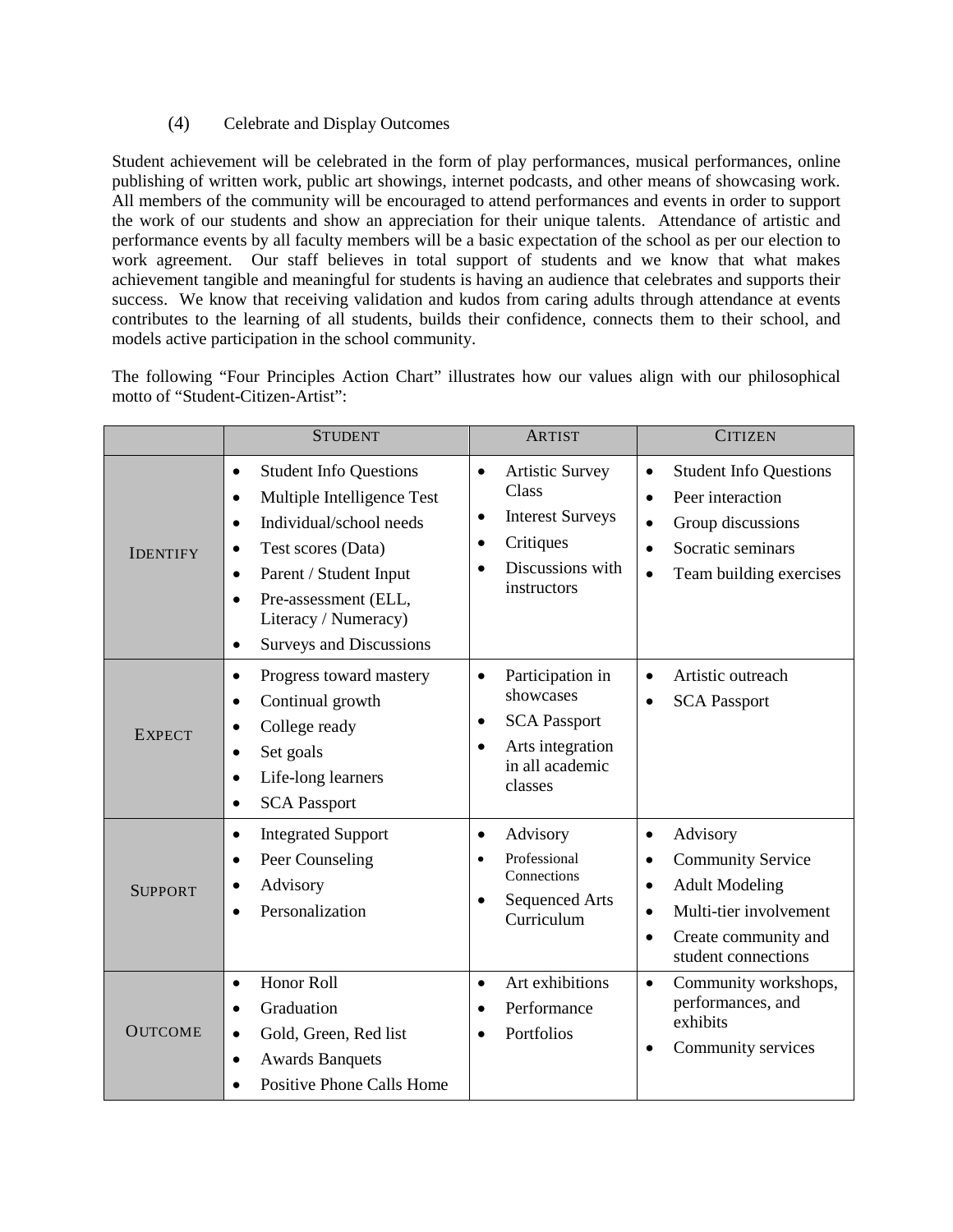#### Vigorous Intellectual Habits of Mind

Students who matriculate from ArTES will:

- Think and communicate with clarity and precision
- Apply past knowledge to new situations
- Listen with understanding and empathy
- Persist when they are faced with a challenge
- Take responsible and healthy risks
- Find humor in life whenever possible
- Remain open to continuous learning

#### Essential Knowledge and Skills / Attributes

In keeping with our school motto "Student-Citizen-Artist", students who matriculate from ArTES will have the following characteristics:

#### Student

As thinkers our graduates will be technologically adept, know how to recognize credible sources of information, and be able to communicate creative concepts through different mediums and modalities. They will be skilled at decoding diverse bodies of knowledge, applying a variety of approaches to problem solving, and addressing questions from multiple perspectives before deciding upon a solution. They will be proficient in content standards in all academic areas, have the ability to apply their knowledge practically, and will show proficiency in at least one art form.

#### Citizen

As citizens, our graduates will be self-motivated and will be their own advocates as well as positive advocates for others. They will use their creative skills in order to arrive at solutions to challenges and answers to important questions in life. Compassion, flexibility, and adaptability will be a basic mode of operating in their lives after seeing such traits modeled by their teachers, classmates, and members of the school community. They will approach all aspects of life with curiosity, a desire to develop understanding when faced with difference, an awareness of their rights and responsibilities in society and a desire to be involved in their community.

#### Artist

As artists, our graduates will view the world through an interpretive lens having developed the artistic disposition of looking under the surface of all things to find meaning. They will approach all new situations with the tolerance and intellectual curiosity of an artist, the desire to understand diverse modes of expression and viewpoints, and the ability to eloquently articulate their own viewpoints through a variety of expressive modalities.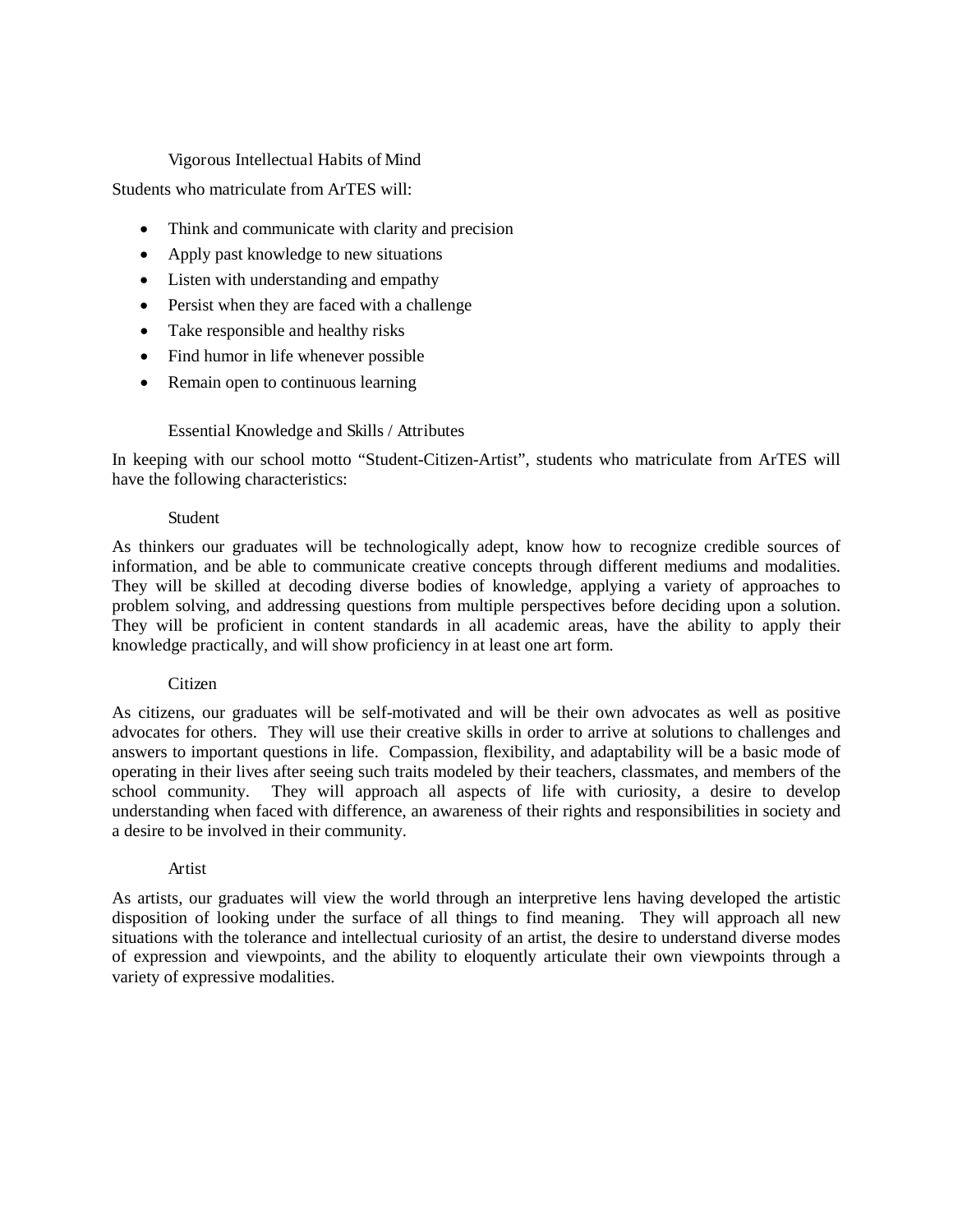#### b. Core Academic Curriculum

Describe the core academic curriculum that your proposed school will use. Provide evidence that the proposed curriculum is research-based, culturally relevant, connects with the lives of, has been effective for and meets the diverse learning needs of the student population you plan to serve and addresses the California State Standards. For high schools only, explain how your proposed school will meet A-G requirements. Additionally, outline the plan for Western Association of Schools and Colleges (WASC) accreditation.

Humanitas as a Curricular Model

ArTES will utilize a four-year interdisciplinary program that follows the Humanitas model of instruction and infuses the core curriculum with thematic and conceptual connections to visual and performing arts.

Interdisciplinary units will be created using the Wiggins & McTighe Backwards Planning model in which teachers identify desired learning outcomes, then assessments, and finally lessons to build toward the stated objectives (see Appendix 1C). Beginning with focus standards, teachers will develop thematic units that bridge disciplines and allow students to inquire deeply into their subjects.

#### Humanitas Research & Cultural Relevance

The thematic, inquiry - driven, visual and performing arts - based curriculum to be designed and implemented at ArTES will be highly effective and appropriate for the student population that will be served. This is evidenced by the fact that students of the same demographic who are in Humanitas small learning communities at Garfield and Roosevelt high schools are achieving at levels higher than non – Humanitas students in the same schools (see below and Appendix 1B). The information that follows was provided by LAUSD to the Los Angeles Education Partnership, which analyzed the outcomes. The table shows that the students in Humanitas small learning communities at the two schools outperform non‐Humanitas students on the same tracks in the same schools. These data for 2007‐08 are representative of a larger trend toward higher achievement among students in Humanitas programs throughout LAUSD for 20 years.

|                                    |            | CAHSEE pass on first try |                      | CST Eng Lang Arts |
|------------------------------------|------------|--------------------------|----------------------|-------------------|
|                                    | <b>ELA</b> | Math                     | Mean Scaled<br>Score | Attendance        |
| <b>Roosevelt Humanitas Track A</b> | 78%        | 67%                      | 315                  | 92%               |
| Non-Hum Roosevelt Track A          | 61%        | 61%                      | 309                  | 92%               |
| <b>Roosevelt Humanitas Track B</b> | 67%        | 67%                      | 304                  | 90%               |
| Non-Hum Roosevelt Track B          | 60%        | 62%                      | 291                  | 89%               |
| <b>Garfield Humanitas Track A</b>  | 87%        | 82%                      | 325                  | 94%               |
| Non-Hum Garfield Track A           | 65%        | 68%                      | 304                  | 92%               |
| <b>Garfield Humanitas Track B</b>  | 67%        | 67%                      | 304                  | <b>90%</b>        |

## **Humanitas Students Outperform non-Humanitas Students on Same Track in Same Schools**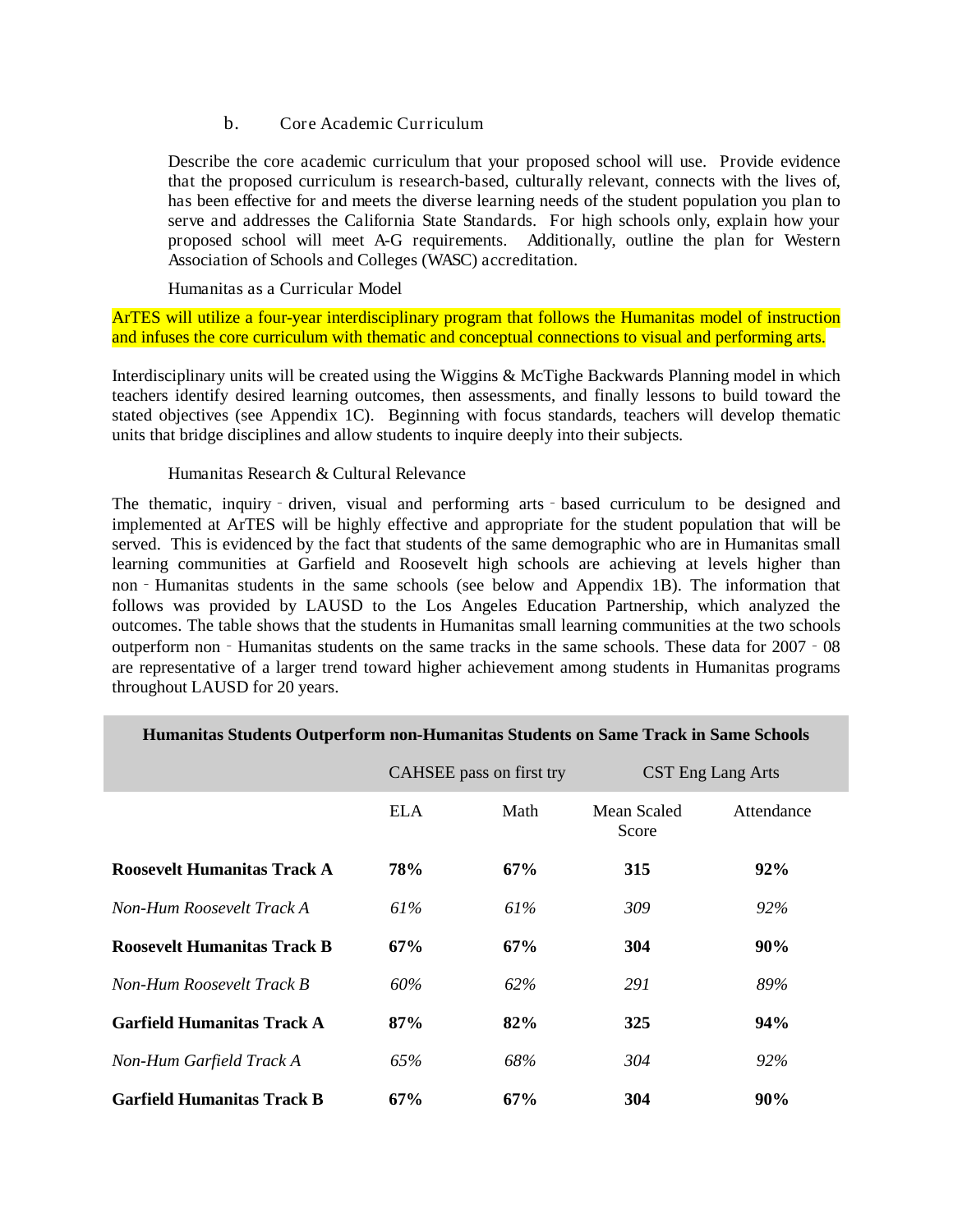|                                   | CAHSEE pass on first try |     | CST Eng Lang Arts |     |
|-----------------------------------|--------------------------|-----|-------------------|-----|
| Non-Hum Garfield Track B          | 60%                      | 62% | 291               | 89% |
| <b>Garfield Humanitas Track C</b> | 85%                      | 83% | 317               | 93% |
| Non-Hum Garfield Track C          | 72%                      | 64% | 316               | 94% |

## **Humanitas Students Outperform non-Humanitas Students on Same Track in Same Schools**

The Humanitas interdisciplinary instructional model combines multiple, research-based approaches to student learning. The model is easily adapted to new content areas, career themes, and topics, while remaining focused on core academic standards and skills. Below is a summary of the research base on which Humanitas units are designed.

| <b>CURRICULAR</b><br><b>COMPONENT</b>                            | EFFECTIVENESS WITH STUDENT POPULATION                                                                                                                                                             | <b>REFERENCE</b>                                  |
|------------------------------------------------------------------|---------------------------------------------------------------------------------------------------------------------------------------------------------------------------------------------------|---------------------------------------------------|
| Interdisciplinary<br>Curriculum                                  | Creates constant opportunities for cognitive resonance,<br>which helps all learners gain confidence as they build<br>academic background knowledge.                                               | (Aschbacher, 1992)                                |
| <b>Multiple Pathways</b><br>Curriculum                           | When students see the relevance of their learning in a<br>real-world context, motivation increases. College and<br>career-focused learning is especially effective with at risk<br>male students. | (Kemple, 2008)                                    |
| Problem-Based<br>Curriculum                                      | Curriculum that is designed to engage students in<br>higher-order thinking skills is engaging for both ELL and<br>gifted students.                                                                | (Waxmen & Tellez,<br>2002, Hertzog,<br>2005)      |
| Differentiated<br>Curriculum                                     | Multiple texts and supplementary print resources, a variety<br>of audio visual sources and interest centers are proven to be<br>successful with students with special needs.                      | (Tomlinson, 2005)                                 |
| <b>Student Advisory</b><br>Curriculum                            | Advisories create the conditions for increased<br>personalization. Personalization leads to increased student<br>achievement, particularly with at-risk students.                                 | (Darling-Hammond<br>2006, 2007;<br>Newmann, 1992) |
| Standards-Based<br>Curriculum                                    | All academic courses are aligned with California content<br>standards in order to provide teachers and students with<br>guidelines for content mastery.                                           | (California)<br>Department of<br>Education, 1997) |
| <b>Early College</b> /<br><b>Concurrent</b><br><b>Enrollment</b> | Early college has been successful with low-income students.<br>Dropout rates are reduced and the graduation rate for<br>underserved youth in such programs is 92%.                                | (Hoffman & Webb,<br>2009)                         |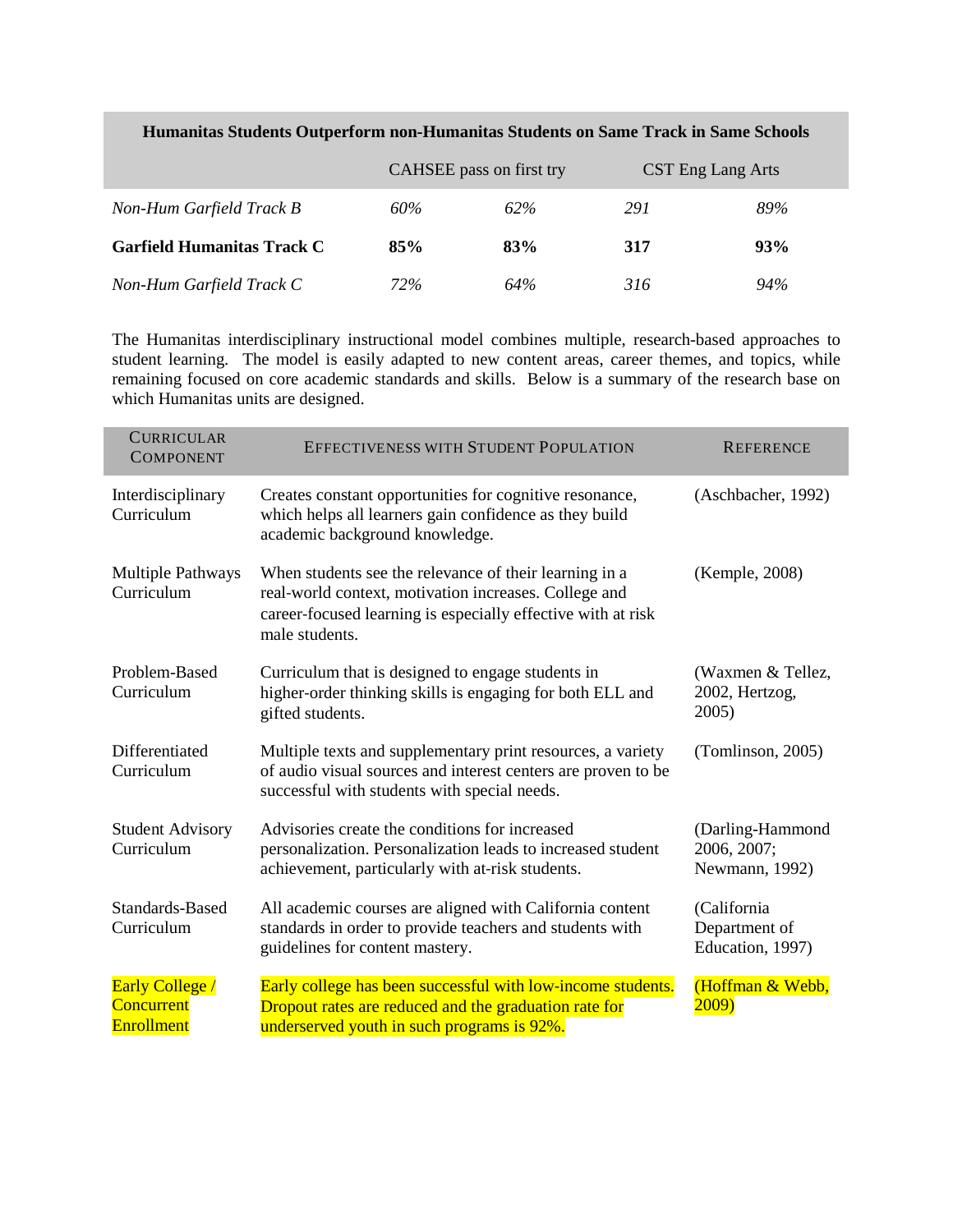## A-G Plan

The following table represents our instructional program, supported by skills acquired in arts classes.

|--|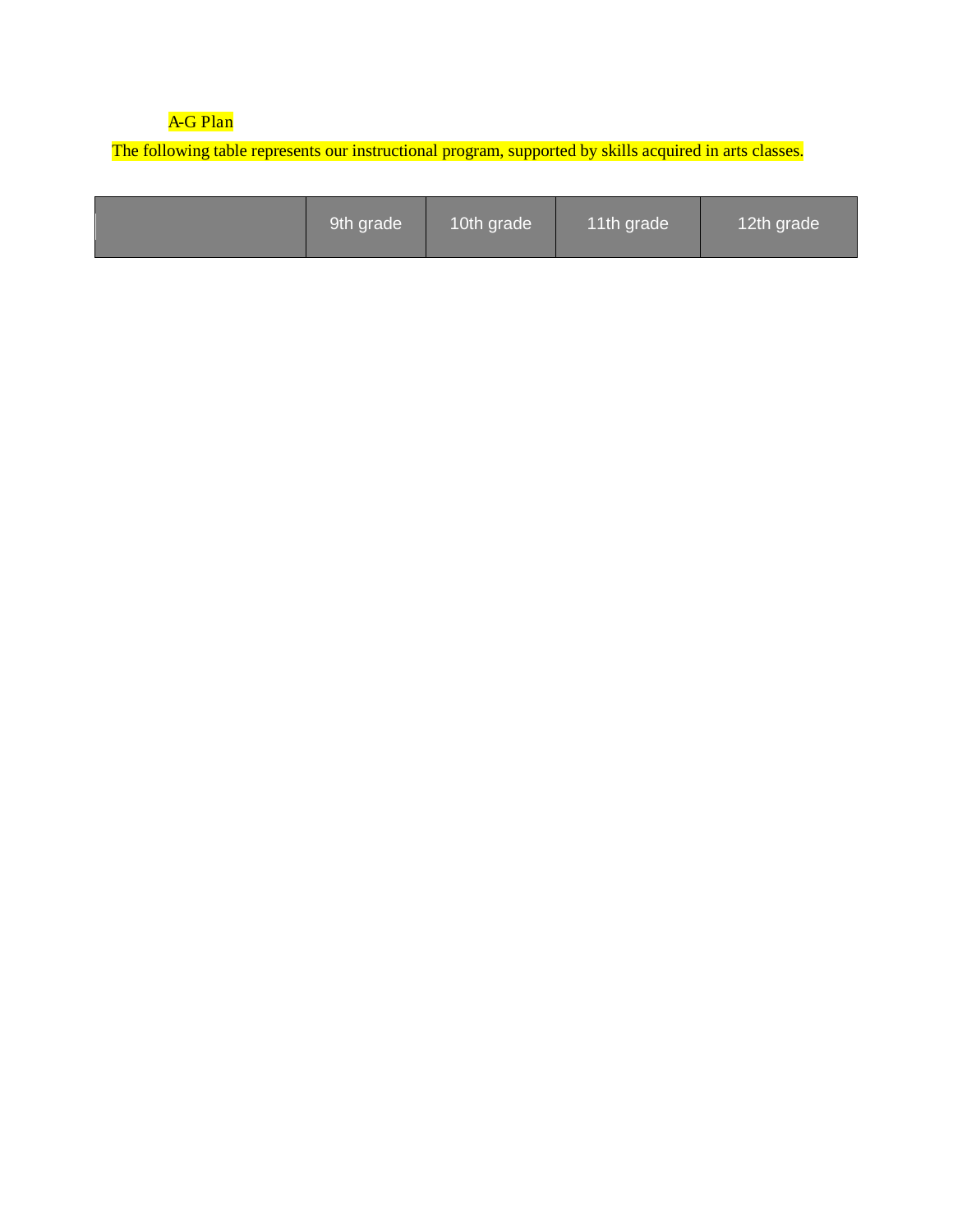| <b>English</b>                                                                                                                                                                                                                                                                    | English 9 A/B<br>(or ESL 1-4) | English 10 A/B<br>(or ESL 1-4)                                                                                                        | American Lit /<br>Cont. Comp.<br><b>OR</b><br>AP English<br>Language                                                                                                              | Advanced Comp. /<br>Modern Lit.<br><b>OR</b><br>AP English<br>Literature                                                                                                                        |
|-----------------------------------------------------------------------------------------------------------------------------------------------------------------------------------------------------------------------------------------------------------------------------------|-------------------------------|---------------------------------------------------------------------------------------------------------------------------------------|-----------------------------------------------------------------------------------------------------------------------------------------------------------------------------------|-------------------------------------------------------------------------------------------------------------------------------------------------------------------------------------------------|
| <b>Core Competencies</b><br>Students communicate<br>effectively both orally and<br>through writing<br>Students know how to obtain<br>and evaluate information<br>Students know how to support<br>their interpretations and with<br>evidence through visual and<br>performing arts |                               |                                                                                                                                       | <b>Support through the Arts</b><br>compliment narrative<br>Create and communicate                                                                                                 | Use of visual aids & illustrations to<br>communicate orally and to writing<br>Identify concrete details in visual art<br>and use them in critiquing art<br>interpretations of text and opinions |
| <b>Mathematics</b>                                                                                                                                                                                                                                                                | Algebra 1 /<br>Geometry       | Algebra 2/<br>Geometry                                                                                                                | Algebra 2/<br>Trigonometry &<br>Math Analysis                                                                                                                                     | Trigonometry &<br>Math Analysis/<br>Calculus                                                                                                                                                    |
| <b>Core Competencies</b><br>Students know how to use and<br>interpret mathematical concepts<br>Students know how to apply<br>$\bullet$<br>mathematical skills to real-world<br>problems                                                                                           |                               | <b>Support through the Arts</b><br>concepts and use of<br>concepts<br>concepts and use<br>applications to illustrate<br>understanding | Use of visual explanations of math<br>kinesthetic/performing arts<br>applications to illustrate mathematical<br>Create visual explanations of math<br>kinesthetic/performing arts |                                                                                                                                                                                                 |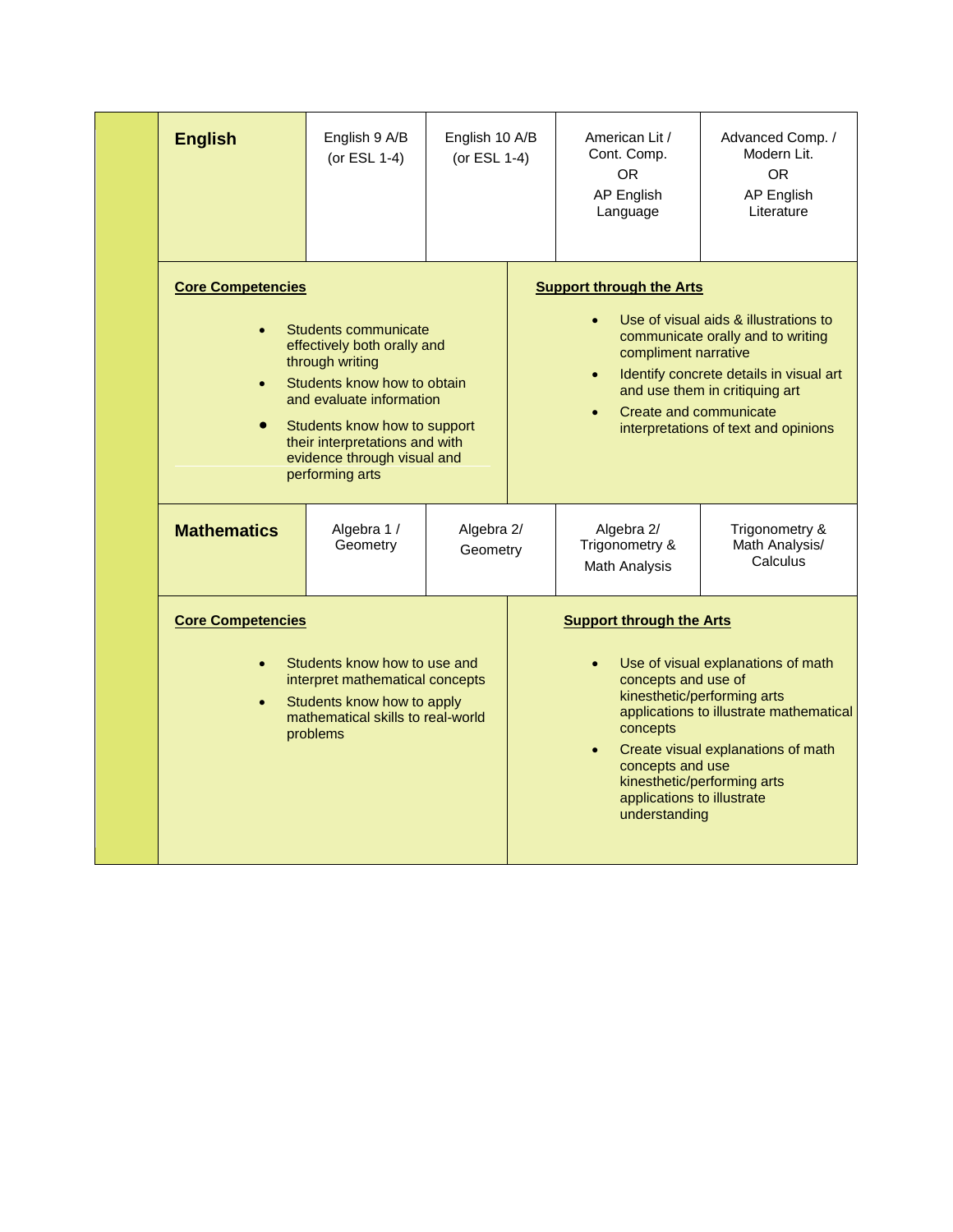| <b>History/Social</b><br><b>Science</b>                                                                                                                                                                                                                                                                                                                                                                           |           | World History                                                                                                                                                                                                                                                                                      |                                                                                   | <b>US History</b>                                                                                                    | Government /<br>Economics |
|-------------------------------------------------------------------------------------------------------------------------------------------------------------------------------------------------------------------------------------------------------------------------------------------------------------------------------------------------------------------------------------------------------------------|-----------|----------------------------------------------------------------------------------------------------------------------------------------------------------------------------------------------------------------------------------------------------------------------------------------------------|-----------------------------------------------------------------------------------|----------------------------------------------------------------------------------------------------------------------|---------------------------|
| <b>Core Competencies</b><br>Students understand and apply<br>basic political and economic<br>principles<br>Students understand enduring<br>$\bullet$<br>ideas in history<br>Students are able to apply their<br>$\bullet$<br>understandings to their own lives<br>and their local and global<br>community in the present and to<br>their own lives and local global<br>community in the present and<br>the future |           | <b>Support through the Arts</b><br>Use of film and visual art to<br>communicate political and economic<br>principles<br>Interpret artwork pertaining to major<br>$\bullet$<br>historical periods<br>Create visual art, video, and skits to<br>apply understandings                                 |                                                                                   |                                                                                                                      |                           |
| <b>Science</b>                                                                                                                                                                                                                                                                                                                                                                                                    | Biology   | Chemistry                                                                                                                                                                                                                                                                                          |                                                                                   | Physics                                                                                                              | <b>AP Biology</b>         |
| <b>Core Competencies</b><br>Students understand and are<br>able to use the scientific process<br>Students know how to form<br>hypotheses, experiment, gather<br>and analyze data                                                                                                                                                                                                                                  |           | <b>Support through the Arts</b><br>Create and communicate<br>$\bullet$<br>understanding of scientific process<br>In problem solving through<br>illustrations, story boards, movement<br>and role play<br>Enhance retention of key terms and<br>$\bullet$<br>concepts through movement and<br>music |                                                                                   |                                                                                                                      |                           |
| <b>Foreign</b><br><b>Language</b>                                                                                                                                                                                                                                                                                                                                                                                 | Spanish 1 | Spanish 2                                                                                                                                                                                                                                                                                          |                                                                                   | Spanish 3                                                                                                            | Spanish 4                 |
| <b>Core Competencies</b><br>Students are able to<br>communicate effectively in a<br>foreign language<br>Students will understand the<br>connection between language<br>and culture                                                                                                                                                                                                                                |           |                                                                                                                                                                                                                                                                                                    | <b>Support through the Arts</b><br>$\bullet$<br>language<br>of the target culture | Write and perform skits in Spanish<br>Act out dramatic texts in a foreign<br>study visual art that is representative |                           |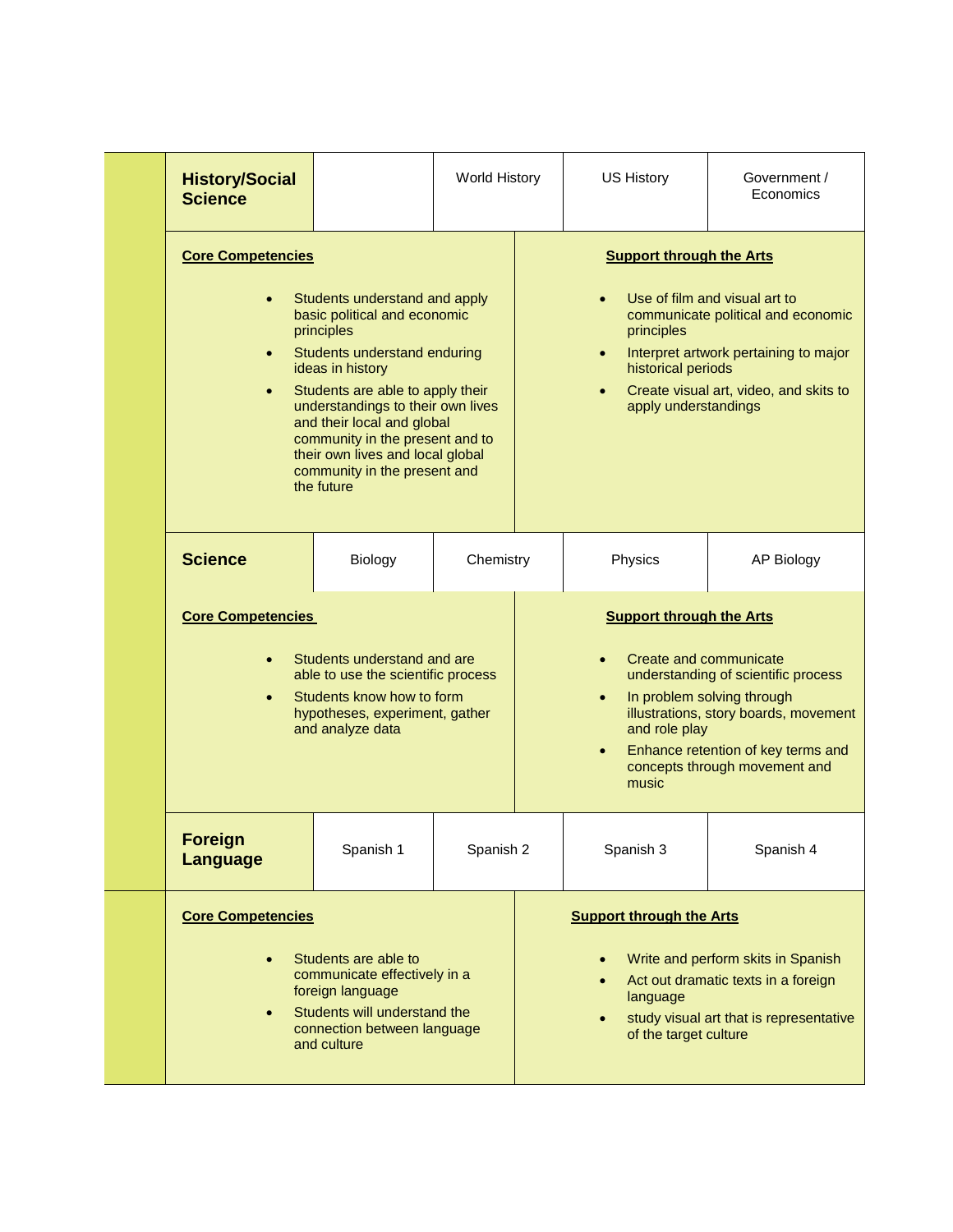|             | <b>Visual Arts</b>                          | Arts<br>Exploration<br>A/B                                                                                                                                                                                                                                                                                                                                                                                                                      | Drawing A/B | Painting A/B | AP Studio Art: 2D<br>Design<br>AP Studio Art: Drawing |  |  |  |  |
|-------------|---------------------------------------------|-------------------------------------------------------------------------------------------------------------------------------------------------------------------------------------------------------------------------------------------------------------------------------------------------------------------------------------------------------------------------------------------------------------------------------------------------|-------------|--------------|-------------------------------------------------------|--|--|--|--|
|             | <b>Performing</b><br>Arts                   | Arts Exploration A/B<br>Theater Workshop A/B<br>Play Production A/B<br>Intermediate Acting A/B<br>Improvisation A/B<br>Dance (all levels)<br>Choir/Show Choir<br>Film/screenwriting (ELA Elective)                                                                                                                                                                                                                                              |             |              |                                                       |  |  |  |  |
| <b>ARTS</b> | <b>Technical</b><br><b>Courses</b><br>(CTE) | Stage Design & Technology<br><b>Stage Construction</b><br>Digital Imaging                                                                                                                                                                                                                                                                                                                                                                       |             |              |                                                       |  |  |  |  |
|             | <b>PE</b>                                   | Dance/Movement<br><b>Baseball</b><br>Volleyball<br><b>Basketball</b><br>Soccer                                                                                                                                                                                                                                                                                                                                                                  |             |              |                                                       |  |  |  |  |
|             | <b>Core Competencies</b>                    | understand the function of art, both culturally and historically<br>be able to create unique works of art that address idea development, problem solving,<br>execution and assessment<br>be able to process, interpret and evaluate visual information<br>be able to work collaboratively through critique and exhibition or rehearsal and<br>performance<br>be able to successfully communicate ideas and feelings though various forms of art |             |              |                                                       |  |  |  |  |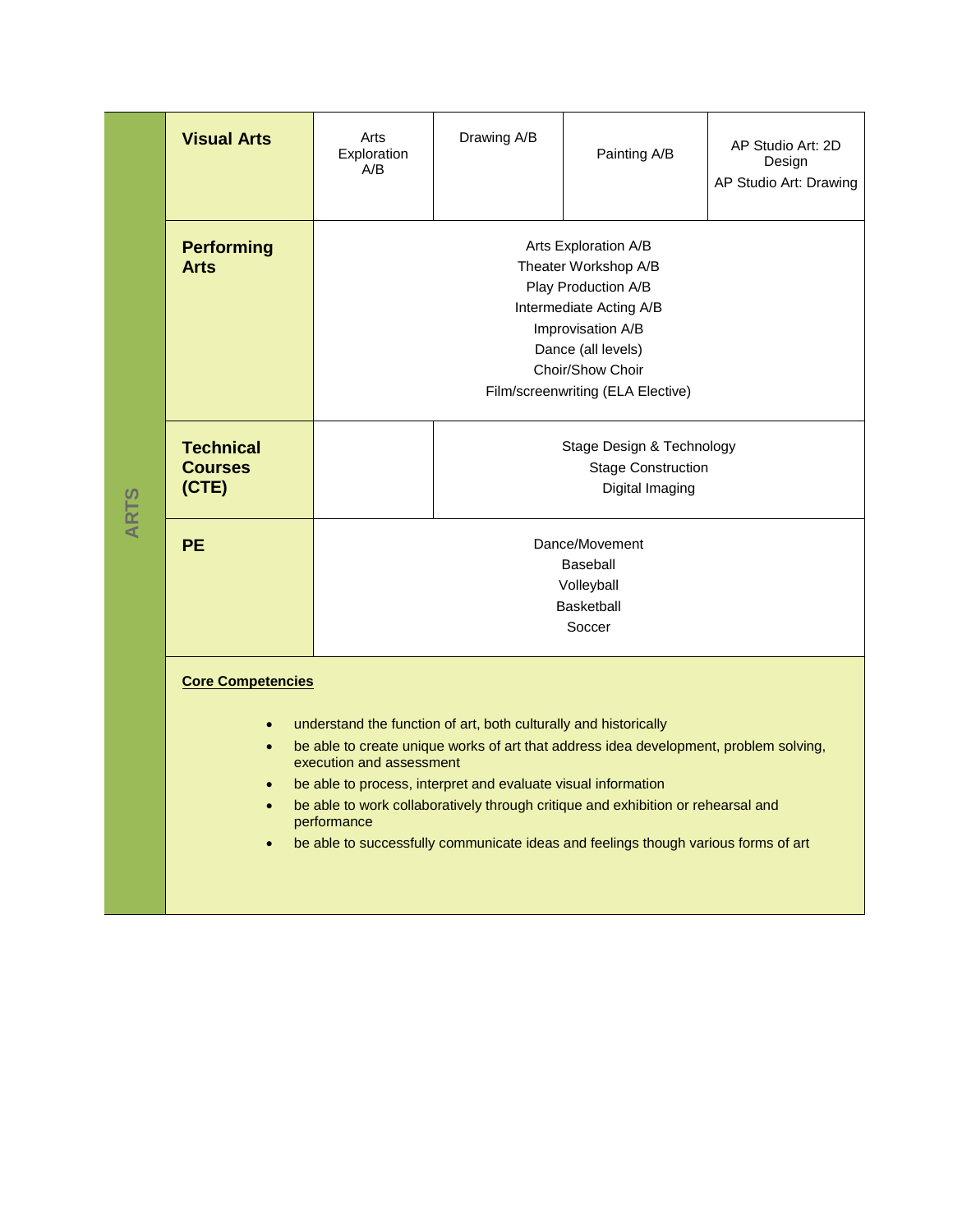| Intervention        | Academic Support Classes offered during daily Flex Periods (for Math and<br>$\bullet$<br>English, e.g. Math Essentials or Math Lab)<br>Academic Enrichment Classes during Flex Periods (for students at "proficient" in<br>$\bullet$<br>core classes)<br><b>Advisories</b><br>$\bullet$<br><b>Peer Mentors</b><br>$\bullet$<br>Community Partner arts-based intervention (Unusual Suspects, Youth Speak, etc.)<br>$\bullet$                                                                                                                                                                                                                                                                                                                                                                                                                                                                                                                                                                                                   |
|---------------------|-------------------------------------------------------------------------------------------------------------------------------------------------------------------------------------------------------------------------------------------------------------------------------------------------------------------------------------------------------------------------------------------------------------------------------------------------------------------------------------------------------------------------------------------------------------------------------------------------------------------------------------------------------------------------------------------------------------------------------------------------------------------------------------------------------------------------------------------------------------------------------------------------------------------------------------------------------------------------------------------------------------------------------|
| <b>SCA Passport</b> | The Student-Citizen-Artist (SCA) Passport is list of extracurricular requirements students<br>have to fulfill during their 4 years at ArTES. It evidences their extracurricular engagement<br>with the arts and their community. It includes<br>being a Peer Mentor<br>$\bullet$<br>visiting Museums and exhibitions<br>$\bullet$<br>taking part in a performance<br>$\bullet$<br>taking part in cultural events such as readings and movie screenings<br>$\bullet$<br>Internships<br>$\bullet$                                                                                                                                                                                                                                                                                                                                                                                                                                                                                                                               |
|                     | ArTES' core curriculum is designed to meet the A-G college entrance requirements and meet the<br>accreditation standards as set forth by WASC. The arts interact with the core curriculum in two<br>meaningful ways: through the Humanitas model of instruction and through the use of artistic activities,<br>skills and approaches in the core subjects.<br><b>Humanitas</b><br>Teachers will collaborate in grade-level teams to develop standards-based, interdisciplinary, thematic<br>units of study. Following Wiggins & McTighe (2005), each thematic unit will address a series of essential<br>questions and be built around the enduring understandings we want our students to investigate. The<br>thematic connections between lessons in Language Arts, Social Studies and Visual and Performing Arts<br>allow students to apply knowledge across these subject areas, to identify patterns and systems and to<br>solve complex problems utilizing skills from all of their classes.<br><b>Arts Integration</b> |
|                     | Arts integration allows students to utilize creative processes to improve their achievement in core subject<br>areas. Utilizing artistic techniques and skills in the core subjects allows students to access content,<br>communicate and demonstrate progress in multiple ways, incorporating their musical, spatial, kinesthetic,                                                                                                                                                                                                                                                                                                                                                                                                                                                                                                                                                                                                                                                                                           |
|                     | interpersonal and visual intelligences.<br>Additionally, the cognitive skills and habits that students acquire in their visual and performing arts<br>classes can be transferred to their work in the core subjects. Instruction in visual and performing arts                                                                                                                                                                                                                                                                                                                                                                                                                                                                                                                                                                                                                                                                                                                                                                |

#### **Humanitas**

## **Arts Integration**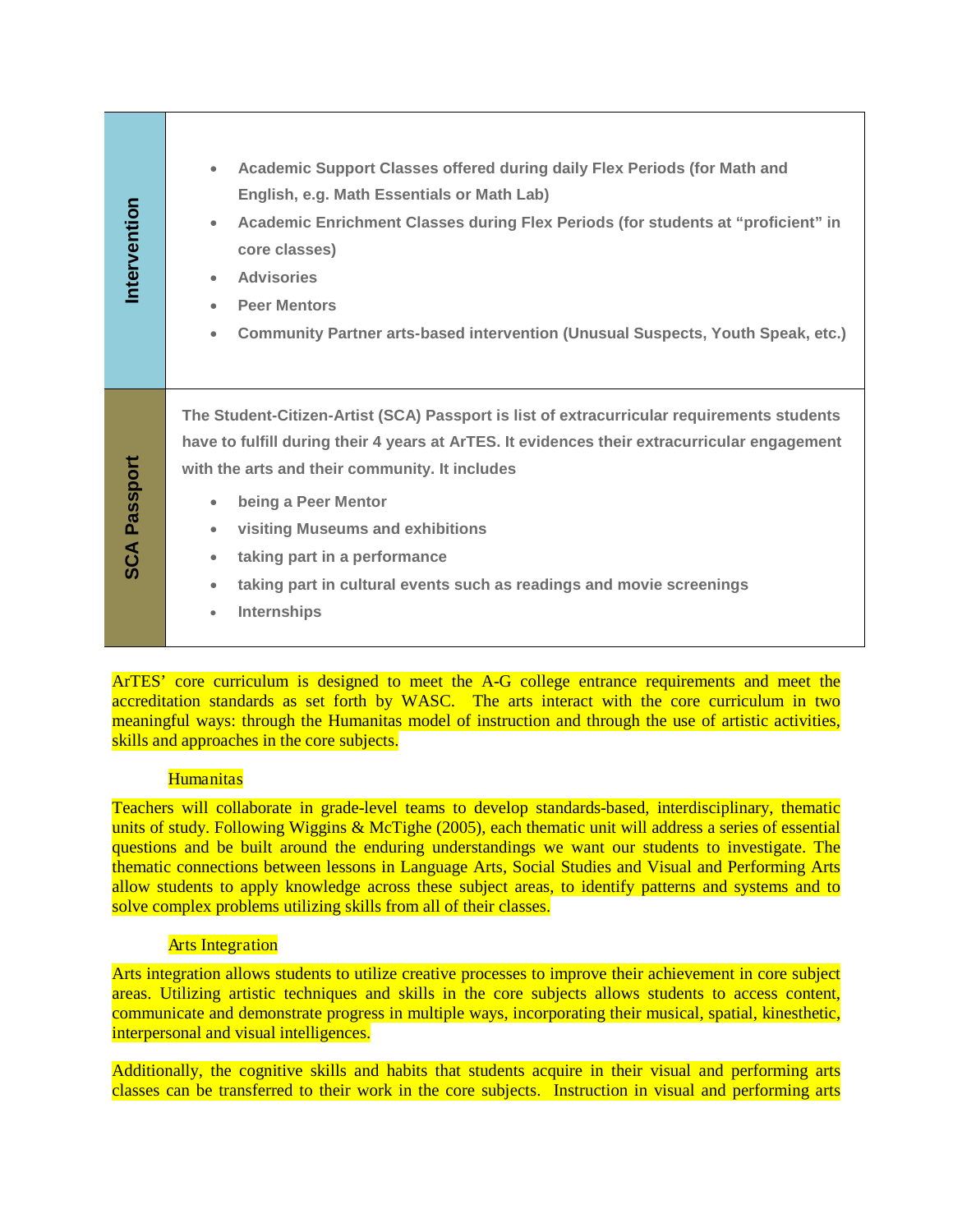exercises the multiple ways in which the brain processes information. Students practice visualization, creative problem solving, spatial thinking, reasoning with evidence, observation and attention to detail, thus developing a repertoire of abilities and techniques they can utilize in any subject area. For example, a student who has practiced expressing an idea visually through a painting will be more successful in writing a character analysis because he or she will be able to form a visual representation of their ideas before converting them into words.

#### WASC Plan

Instructional units at ArTES will fulfill the curricular requirements set by WASC, and will set the stage for preparing for WASC accreditation during the second year (the school cannot conduct WASC the first year because there will not be a senior class). ArTES teachers will attend regularly scheduled evening professional learning sessions during the first year with Los Angeles Education Partnership to prepare for accreditation.

During the second academic year, all portions of the WASC accreditation rubric will be divided amongst department heads and other faculty members who will make up an accreditation committee. Each individual member will take responsibility for writing their fair portion of the plan and all members will report back to the school Principal who will have the final editorial responsibilities and will spearhead the process communicating the plan in its entirety to all faculty members.

The WASC accreditation committee will annually audit all curricular materials, instructional practices, and individual course content to ensure steadfast compliance with WASC requirements.

> (i) **Autonomy:** *Describe how you will use curriculum and instruction autonomy to maximize student learning. If seeking Pilot School status, also discuss how the school will weave community, work-based and service learning opportunities into the curriculum to connect the classroom to relevant real-world learning.*

The following curricular elements will require autonomy over assessments, bell schedule, curriculum design, textbook selection and curriculum pacing:

#### Integrated Academic Support

Intervention research suggests that rather than placing responsibility for student learning solely on the backs of overburdened classroom teachers, schools must develop a collective response to assist classroom teachers by giving students extra time and extra support (DuFour, Dufour, Eaker & Karhanek 2010). Integrated academic support will be built into the regular bell schedule (See Appendix 2B) by utilizing a modified block schedule *(incorporating "flex periods" – see below)* and will be required for all students who are not receiving a grade of "C" or better in their classes, or who need additional instruction based upon the feedback of their teachers. This will be a component of the school's pyramid response to intervention plan (See Appendix 1D). The tutoring offered will be specific to the needs of each individual student and will be in accordance with the recommendations of the teacher referring the student for further instruction. Because a common curriculum will be developed and used across all subject areas, tutoring will specifically support the content taught in each classroom. For example, all teachers will use the same essential terminology to teach writing in all English and History classes taught at the school ensuring a consistent experience for students that will be reinforced as they receive tutoring. Additionally, math and science teachers will utilize a common curriculum in which the same terminology and concepts are used creating a consistent experience for all students. This consistency in teaching practices and curricular structures will create a similar experience for all students and clear expectations for learning that will be fundamentally harmonious with the extra support given in tutoring sessions.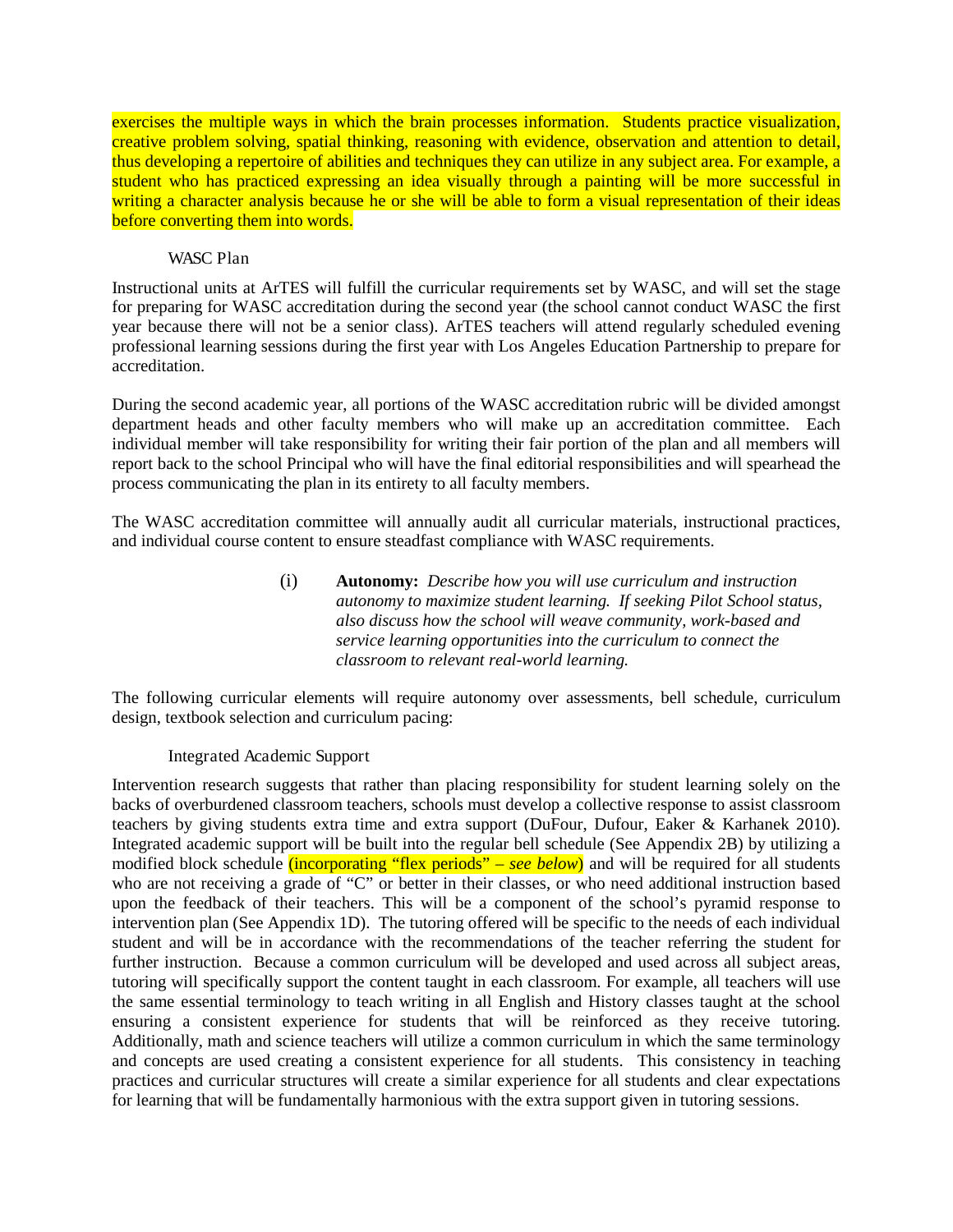#### Teacher Designed Frequent Formative Assessments & Coordinated Intervention

Teachers at ArTES will design standards-based formative assessments in order to guide coordinated intervention. They will be built into instructional units and will be utilized frequently in order to raise student achievement by following these steps as suggested by Dufour, Dufour, Eaker & Karkanek (2010):

- 1. Use assessments to identify students who are experiencing difficulty in their learning
- 2. Support students who are experiencing difficulty through a coordinated intervention process that provides them with additional time and support for learning in a way that does not remove them from new direct instruction
- 3. Provide students additional opportunities to demonstrate their learning

#### Service Learning

Students at ArTES will have variety of opportunities to complete their service learning requirements, including assisting with the tutoring program at the school, participating in the peer mentor program, and working outside of school hours as theater technical and support staff at student and community performances put on at the school.

#### e-Readers for All Students

In an effort to educate with a 21<sup>st</sup>-century mindset, ArTES will provide every student with an e-Reader (Kindle or Nook) in addition to hardbound textbooks. e-Readers are cost-effective, engaging, inexpensive, and offer unlimited flexibility in designing curriculum that is current, relevant, and exciting to students and faculty. ArTES will have access to a myriad of academically approved Open Source Textbooks and other content, and make it easily accessible to all of our students. We would not have the ability to design our curriculum and offer this educational tool without our Pilot autonomy.

> (ii) **Curriculum Development:** *If applicable, submit a timeline that outlines plans to develop curricula for the proposed school prior to school opening.*

| 1. | January 2011     | Textbook selection and order for all subject areas                                                                                                                    |
|----|------------------|-----------------------------------------------------------------------------------------------------------------------------------------------------------------------|
| 2. | February<br>2011 | Develop Humanitas curriculum pacing guides and unit flow charts articulating<br>objectives, themes, CA standards, and interdisciplinary linkages across subject areas |
| 3. | March 2011       | Develop final projects / essay prompts / anchor assignments for each unit of study<br>across all subject areas                                                        |
| 4. | April 2011       | Develop common formative and summative assessments and rubrics for all subjects                                                                                       |
| 5. | May 2011         | All design team members receive training in Wildwood Advisory Curriculum,<br>review and revise materials to suit specific student population                          |
| 6. | June 2011        | Design integrated student support protocols, documents, and policies                                                                                                  |

#### 7 Point Curricular Development Timeline: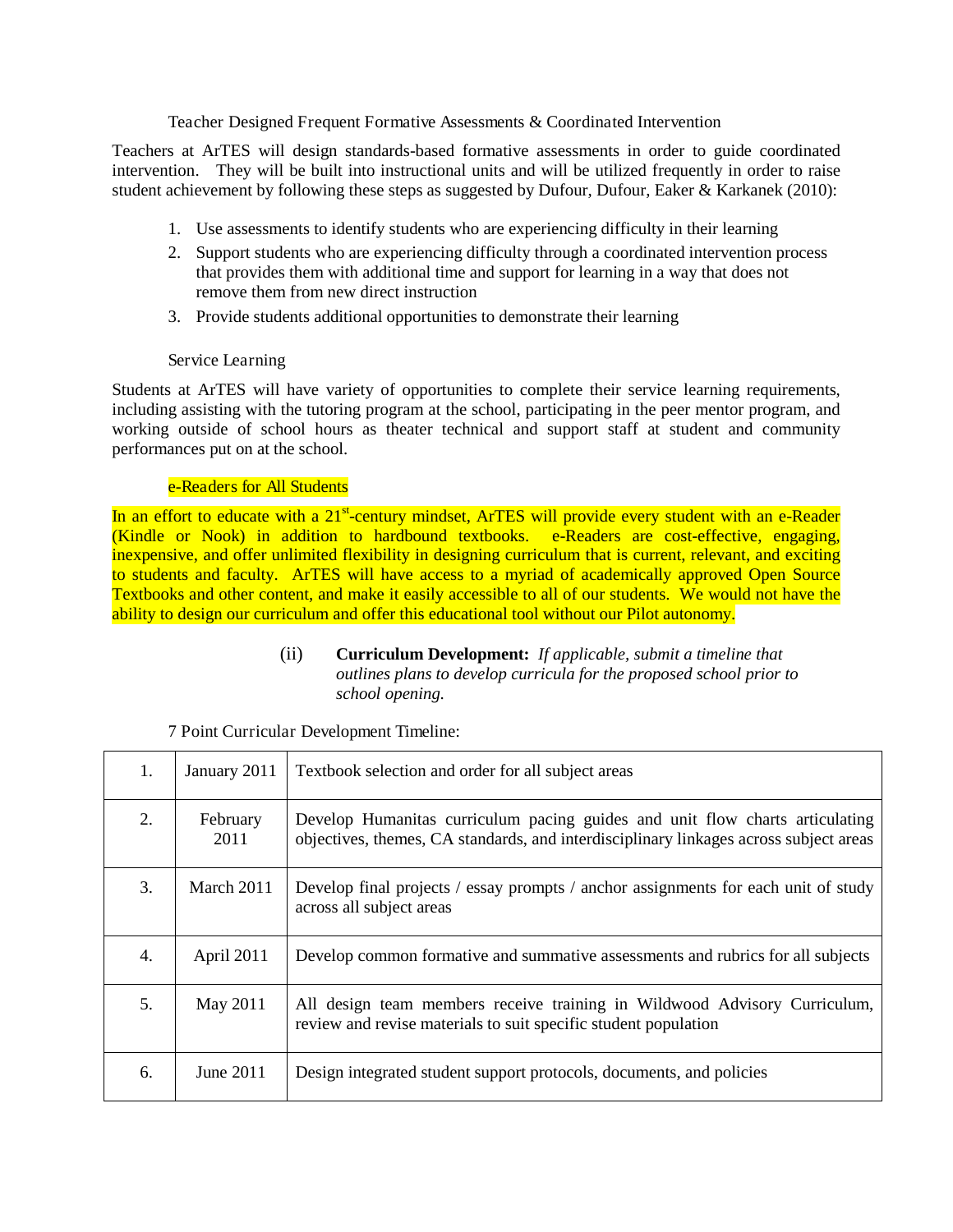|  |  | 7. July 2011   Review/edit all curricular materials interdepartmentally and prep for school opening |
|--|--|-----------------------------------------------------------------------------------------------------|
|--|--|-----------------------------------------------------------------------------------------------------|

#### c. Addressing the Needs of All Students:

Articulate how the proposed Instructional Program will reinforce a commitment to different methods of instruction to meet the needs of all students, including students of poverty, students with special needs, students with disabilities, gifted students, English Learner (EL) students and Standard English Learner (SEL) students.

#### Students with Special Needs

ArTES has a strong commitment to meeting the academic, social, and emotional needs of all learners. We believe that creating a learning environment that holds high standards for students with disabilities, ELL, SEL, students of poverty and gifted students is essential to our mission.

Research shows that students from all socio-economic levels and educational backgrounds thrive when teachers collaborate to backwards plan instruction that is rooted in authentic inquiry and scaffolded for student understanding (Newmann & Wehlage 1995; Wiggins & McTighe 2005). Students with special needs will have equal access to the full range of curriculum, including performing arts, honors and AP courses, when indicated by their IEPs. All teachers and school leaders will place a high priority on the timely completion of all documents related to compliance mandates (IDEA) for Special Education Services. In addition, our emphasis on student collaboration, focus on problem-based learning, and our commitment to linked learning will provide the additional supports and motivation for our special needs students. Research has shown that cooperative grouping is highly effective for students with severe learning disabilities. Grouping creates greater engagement, promotes positive relationships, and creates trusting environments (Johnson & Johnson 1989). Current research on inclusion and problem-based learning (PBL) suggests that "mainstreamed groups have the potential to effectively engage in PBL, and that PBL may increase the motivation and social confidence of students with special needs (Belland, Glazewsk & Ertmer 2009). Special needs students will engage in learning beyond the classroom through job shadowing; introductions to and mentorships with professionals in arts, culture and media; and real‐world learning in local theatres and cultural institutions.

#### English Language Learners

ArTES' instructional program is designed to engage students in academically challenging curriculum and exciting inquiry‐driven instruction while supporting their language development needs across the curriculum. Students will develop written and oral literacy skills as well as self-advocacy through active and authentic learning in academic and performing arts classes. Current research has shown that well-designed cooperative grouping is critical to developing and refining both oral and written literacy skills in second language learners (Waxman & Tellez 2002). Thus, English learners and all students will engage in literature circles, video projects, authentic, problem‐based mathematics, and scientific discovery. All of these group‐centered strategies are critical to developing the language proficiency required to succeed in gateway coursework and beyond. In addition, we will also use cognitively guided instruction, a research-based strategy proved to have the greatest benefit to the greatest number of ELLs (Waxman & Tellez 2002) All teachers will receive training in this essential strategy that improves student literacy skills. There are four essential components to cognitively guided instruction: (1) building on prior knowledge by helping students recognize structures and patterns, (2) increasing problem–solving skills by expanding their "toolbox" of strategies across all subject areas, (3) focusing on personal investment in literacy by engaging students in setting goals for reading improvement, and (4) improving their collaboration skills by encouraging students to rely on one another and to value the resources and diverse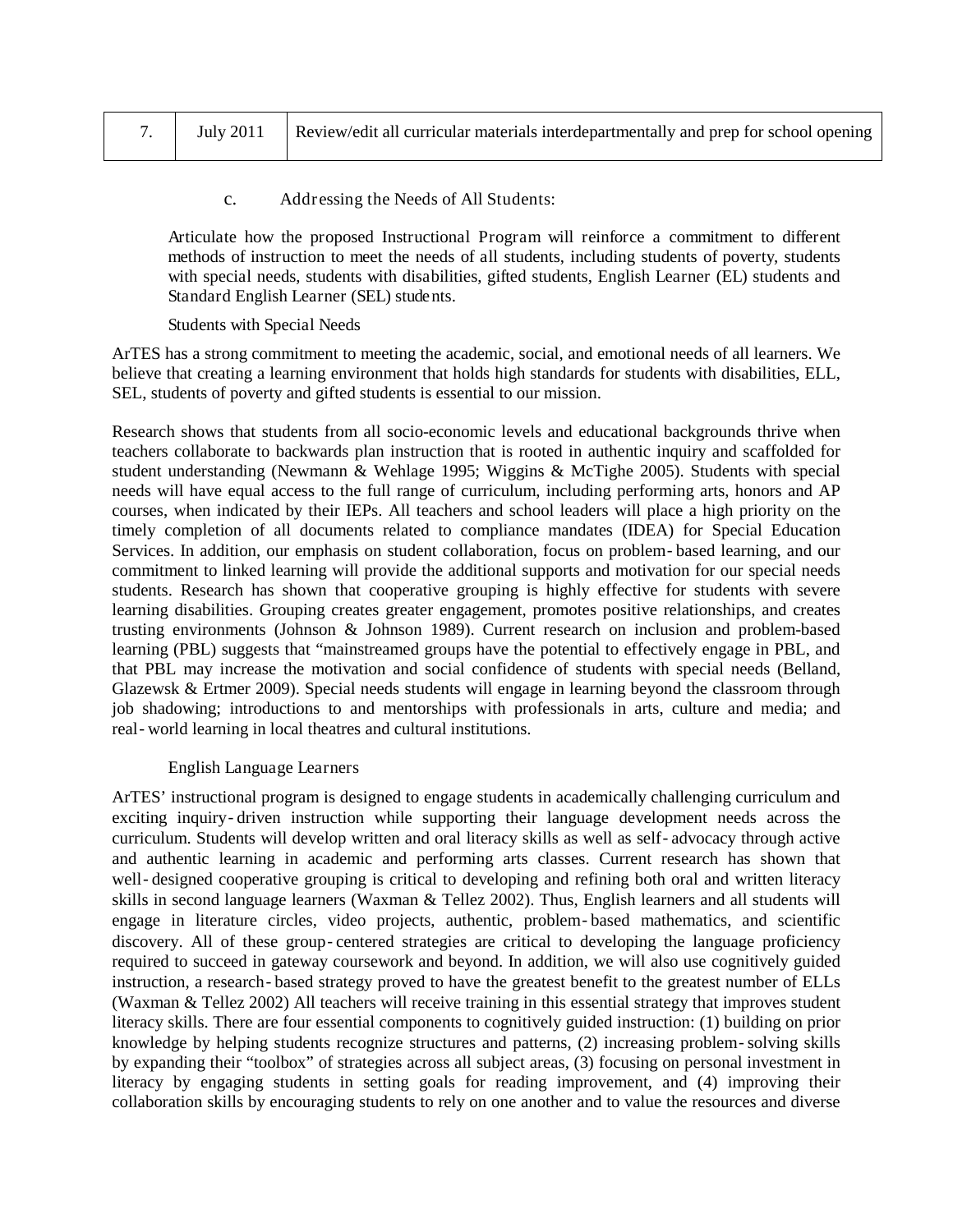perspectives of all. Collaborative learning communities will play a large role in developing both basic interpersonal communication skills and cognitive academic language proficiency. Cooperative and collaborative grouping increases the skills needed for both social interaction and formal academic learning. In addition to these instructional strategies, teachers will employ SDAIE (Specially Designed Academic Instruction in English) so that English learners can acquire academic English language and vocabulary skills that will enable them to master the California Content Standards in all their subjects. Teachers will regularly monitor the progress of English learners on classroom tests and assignments, as well as standardized tests. English learners who score at low levels on the CELDT will receive additional instruction that will help them acquire the skills and vocabulary they need in both oral and written language. Our goal is that English learners will become proficient in English, achieve at high levels in all of their subjects, and be able to participate fully in all the educational and social aspects of their high school.

## Gifted students

Students with special academic and artistic gifts, as well as students with other talents, are at risk for school failure and failure to achieve their full potential when their needs for accelerated learning opportunities and independent or self‐directed studies are not accommodated by school structures. ArTES' curricular focus of integrating arts into vigorous core curriculum, accommodates their needs for creative, self‐directed learning.

## Students of poverty and other at-risk students

Teachers will work together with community partner organizations to identify and provide services for students of poverty and other at-risk students. Students will be supported through on-campus programs such as IMPACT, the ArTES Advisory program, and the Peer Advisor program.

## Targets for academic proficiency

Students with special risk factors or circumstances that impact their learning will be held to the same achievement objectives and expectations as other students, with appropriate support, intervention and multiple opportunities to succeed.

#### Identifying GATE students

To promote the identification of students for accelerated learning activities, ArTES' principal and counseling coordinator will (1) conduct professional development to promote understanding of the programs including identification of students and differentiation of instruction for gifted students; (2) ask teachers to suggest students for identification as gifted; (3) use the LAUSD GATE identification process for students who have interest or talent in visual arts, vocal music, dance, or theatre; (4) assist parents and students with preparing paperwork for auditions and assessments and conduct orientation meetings to familiarize them with the process; and (5) develop a process for parents to request evaluation for GATE.

#### d. Instructional Strategies:

Describe the instructional strategies that will be implemented at your proposed school to support the Instructional Program. Explain why these strategies are well suited to address the needs of the student population you plan to serve.

#### Advisories

The seminal research of Linda Darling-Hammond identifies deep, meaningful relationships between students, teachers, and parents or caregivers as positively impacting all students, but particularly those at risk of dropping out (Darling-Hammond et al. 2006, 2007). To ensure that all students graduate on time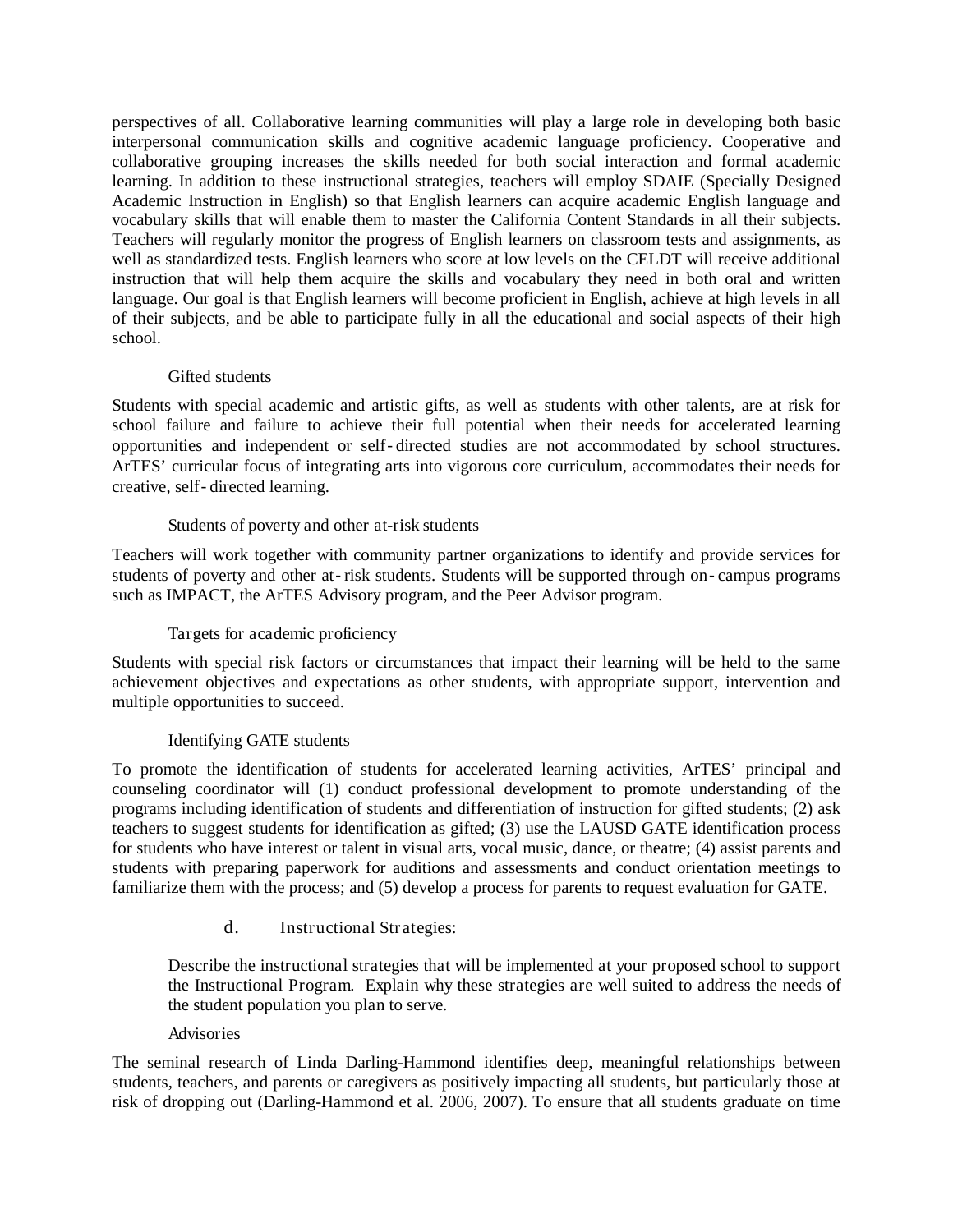and are prepared for postsecondary learning, each student will receive built-in support using the Wildwood Advisory Program. All ArTES staff will receive training in the program prior to opening the school and will adapt the program as necessary to suit the specific needs of the student population served by ArTES.

#### Flex Periods

Every day contains two 45-minute "flex periods" which allow us to program intervention classes for students who need them, and arts enrichment courses for students at "proficient" or better in their assessments. The periods are built into the day, so attendance is not an issue, and students will be motivated to score at proficient to move into the more arts-focused classes for their flex periods.

#### Clear Expectations

According to Elliot (2003) providing clear expectations to students through the use of rubrics leads to improved outcomes and introduces a level of fairness and consistency that can serve as a powerful motivator to students. All teachers will use common grading rubrics on assignments and assessments per subject area and post an agenda, objectives, and the standards to be covered during a given lesson on the board daily. Additionally, school rules and classroom norms will be posted in all classrooms. This will provide a clear and consistent message to all students in all classrooms and will reinforce a culture of academic vigor at ArTES.

## Scaffolded Instruction

According to Peregoy & Boyle (2001), scaffolding is critical in guiding students to attain concepts and skills that they are not able to perform unassisted. In order to support all students, instruction will be given in the form of manageable conceptual chunks with frequent checks for comprehension to ensure that students have accessed critical information in a sequence that is appropriate to their developmental needs. Grading rubrics, thinking maps, visual aides, writing outlines and examples of completed work will be used in order to communicate clear expectations to students about all aspects of their work.

#### Teaching for Mastery

DuFour, DuFour, Eaker, & Karhanek (2010) suggest that educators must support students who are experiencing difficulty through a coordinated intervention process. In keeping with this theory, students will be supported in the process of continuously redrafting work in all areas until the standards communicated in a given class are either met or surpassed. Consequently, an assignment will never be considered "finished" until a student has been given additional support in attempting to meet the standards of the rubric associated with the assignment. Additional support from teachers will be integrated into the minutes of the day in the form of tutoring that is separate from new direct instruction. Common standards-driven rubrics will be developed by teachers for all major assignments in all classes in order to communicate clear and consistent expectations to all students and make tutoring highly focused and relevant to individual student needs. Students will be expected to meet deadlines, but will be given limitless opportunities to create new drafts of their work in all areas within the reasonable constraints of a given grading period. Through giving students innumerable "second chances" to redraft their work a culture of academic vigor, intellectual tenacity, and flexibility will be directly communicated and modeled.

#### Teacher Collaboration

Research shows that collaboration that revolves around instruction has a significant impact on student achievement (Newmann & Wehlage 1995, Corcoran & Silander 2009). Humanitas interdisciplinary teaching gives grade-level teams an opportunity to develop thematic, backwards-planned curriculum that creates logical and compelling links between subject areas. Teachers collaborate in both grade-level and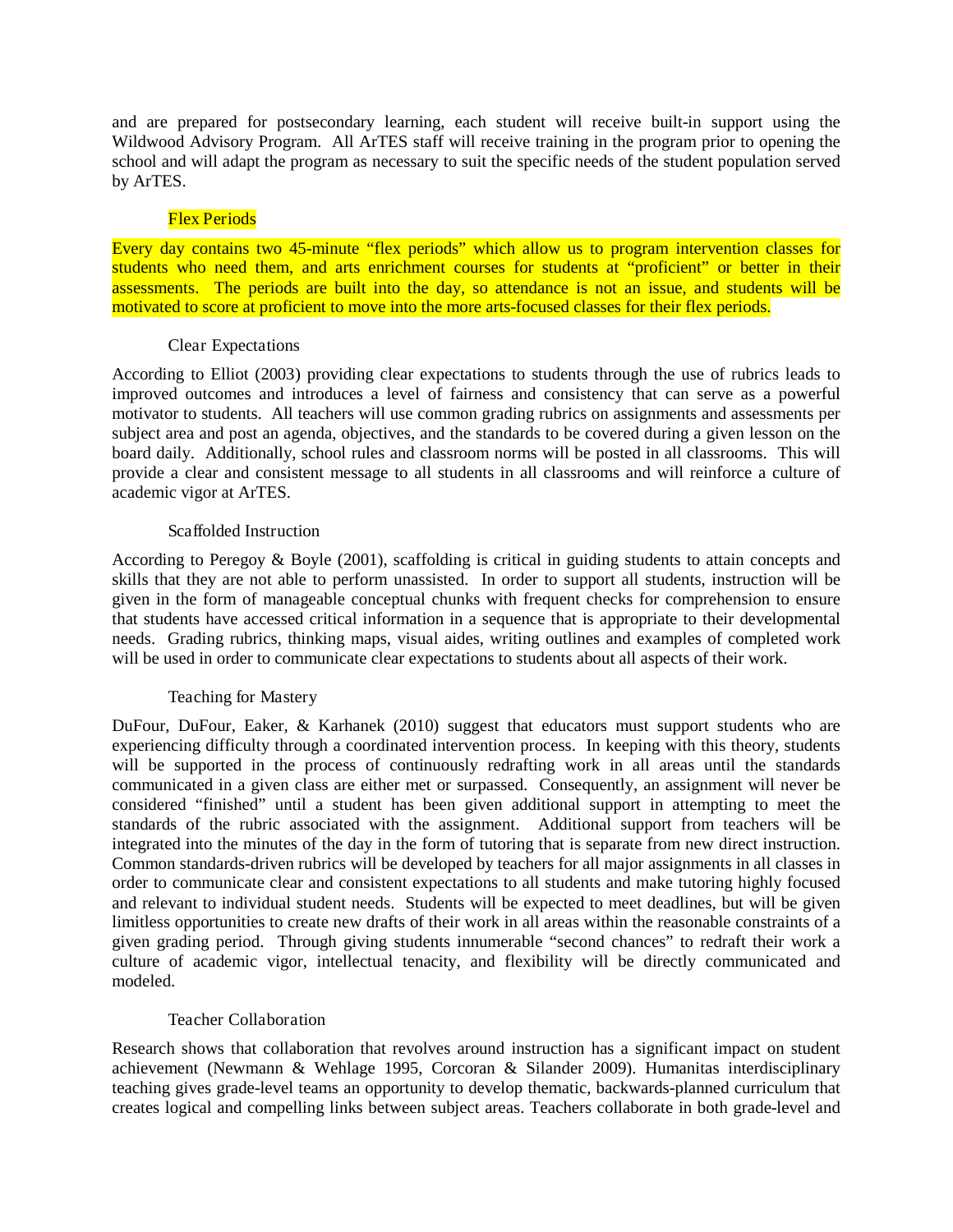vertical / subject-specific teams to ensure that curriculum and standards-based instruction is sequenced for the developmental needs of all learners. Visual and performing arts will be incorporated into the curriculum by these teams to pique the interest of all students across all subject areas.

#### Humanitas – Inquiry-driven, Interdisciplinary Teaching:

All learners, regardless of their educational backgrounds or special learning needs, have a right to access vigorous and engaging curriculum. Our mission is to inspire every student to attain academic and artistic excellence through a vigorous and relevant curriculum supported by positive relationships. Humanitas instruction gives students the skills necessary to transfer learning, communicate persuasively, and apply higher-order thinking skills to cognitively demanding tasks. Researchers in special education, ELL, gifted, and general education support a key aspect of our foundational philosophy: high expectations for all learners (Guess & Thompson 1989; Heshusius 1988; Waxman & Tellez 2002; Van Tassel-Baska 2008; Newmann & Wehlage 1995).

#### Socratic Seminar Discussion

Adler published *The Paideia Proposal* (1982) and *Paideia Problems and Possibilities* (1983), in which he argued that education should be rooted in three goals: the acquisition of knowledge, the development of intellectual skills, and the enlarged understanding of ideas and values. Socratic Seminars grew out of his research and are an effective vehicle for meeting the third educational goal according to his findings. Consequently, Socratic-style discussion will be a basic structure used within all classes to reinforce the importance of active engagement in the curriculum, recognizing and discussing fundamental questions, engaging in personal inquiry across all subject areas, and active participation in building knowledge through listening and speaking. We consider the ability to speak in public with confidence, correct volume, appropriate logic, and an articulate opinion that is reasoned according to facts to be among the most critical skills for personal success in the 21<sup>st</sup> century. Additionally, through the act of participating in Socratic discussion students will learn to listen carefully for understanding, evaluate a variety of different viewpoints, negotiate their ideas with their peers, and honor diversity within the broad span of opinions expressed on a given topic.

#### Gold, Silver, Green, and Red List

All students will be ranked according to their specific level of achievement and will be placed on a gold, silver, green or red list according to their grade. This information will be posted on the wall of every classroom and will be frequently updated creating an environment in which students are reminded of their achievement level and are aware when their performance is increasing or decreasing.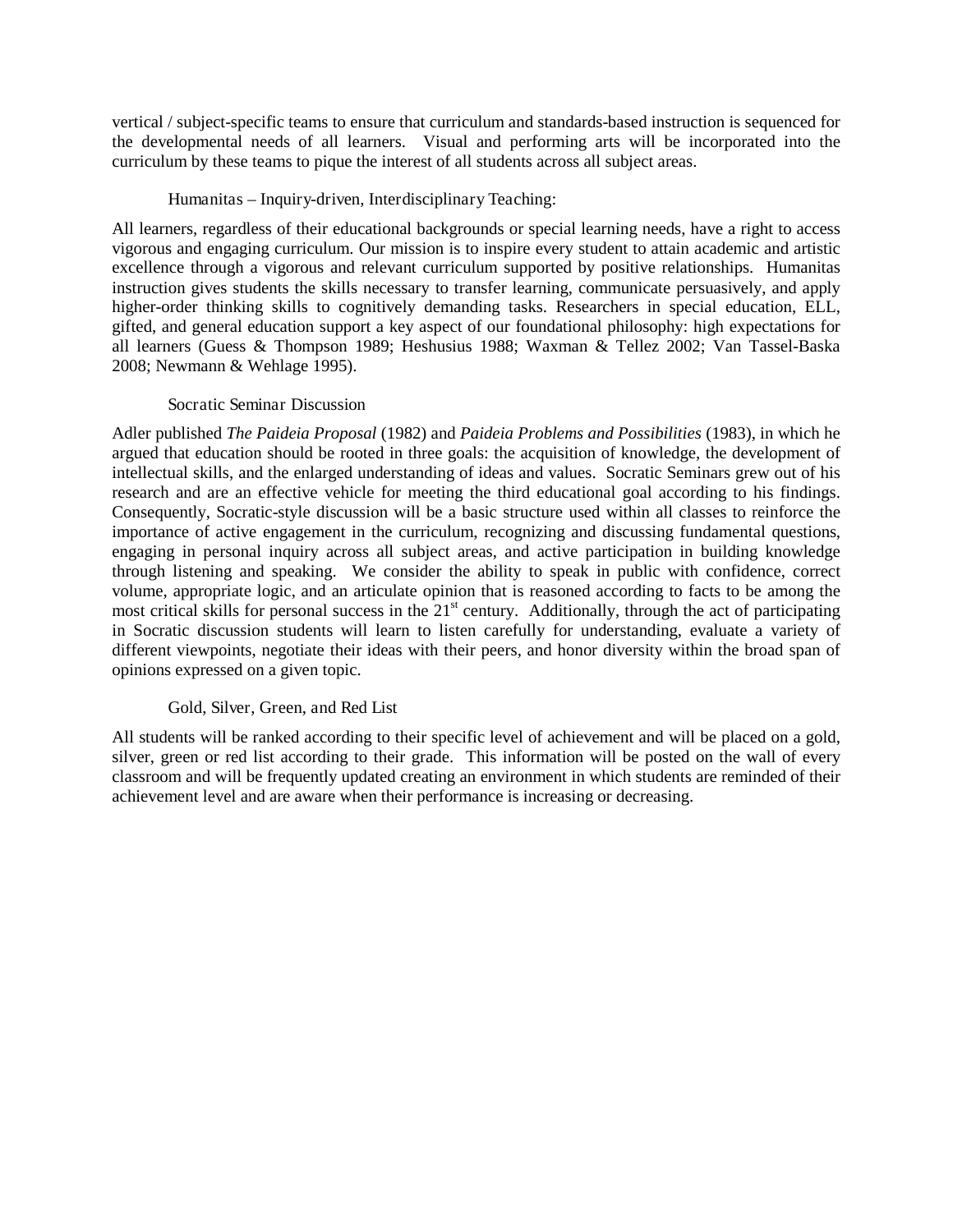## **ArTES Plus Parents = Success**

#### *Parent involvement philosophy at ArTES:*

We believe in the critical element of engaging parents in the process of supporting their children academically. Parents act as an academic coach and guide as their students navigate the process of meeting new challenges and are a key element to the success of all students. According to Williams, D.L. & Chavkin, N.F. (1989) the most consistent predictors of children's academic achievement and social adjustment are parent expectations of the child's academic attainment and satisfaction with their child's education at school. As educators we believe parental involvement is a fundamental element of student success and we will build a school program that actively engages families in the life of the school and is based upon the National Standards for Parent and Family Involvement Programs (See chart at the end of this Appendix).

#### Multiple methods of communicating

Parents will be encouraged to attend school events where they will receive information on how to best support their children as learners through parent education and college application workshops. These will include Back-To-School Night, Write Night, Open House, and College Application Night. ArTES will also communicate with parents through ConnectEd, the school newsletter, course syllabi, and report cards. The school will provide additional information by maintaining an active website with updates regarding school programs, events, and academics. Teachers will contact parents regularly regarding the progress of their students and with suggestions about effective strategies for providing academic support to their children and will return phone calls in a timely manner.

#### Opportunities to volunteer

Parents will be asked to volunteer at school events, participate as members of the school governing board, act as chaperones on field trips, become involved in fundraisers, and assist with school events such as art shows, and play productions. Through becoming involved in the process of running the school and being a part of the decision making process, parents will feel a sense of pride and ownership as they contribute to the school's success.

#### Art as a link between parents and the school

Beyond these more traditional ways of interacting with the school, parents will be invited to become active participants in the school's artistic culture though volunteering and attendance at art shows, plays, and other events where they can see their students in action and be a part of celebrating their achievements.

In addition to the above artistic events, ArTES will host an annual Spring Chautauqua Festival, with students organizing their own mini-performances of music, theatre, performance art and art installations. This festival we be a chance for parents, students, and community members to come together and celebrate student achievement in all areas of the arts.

#### Student Led Conferences

ArTES will create focused dialogue between parents and students about their academic progress through student lead conferences. During these conferences students will present the work they have completed during the course of a grading term to their parents and explain what they have learned through talking about specific assignments with their parents. These conferences will be a powerful tool in engaging students and parents in discussion about their achievement and goals for future learning.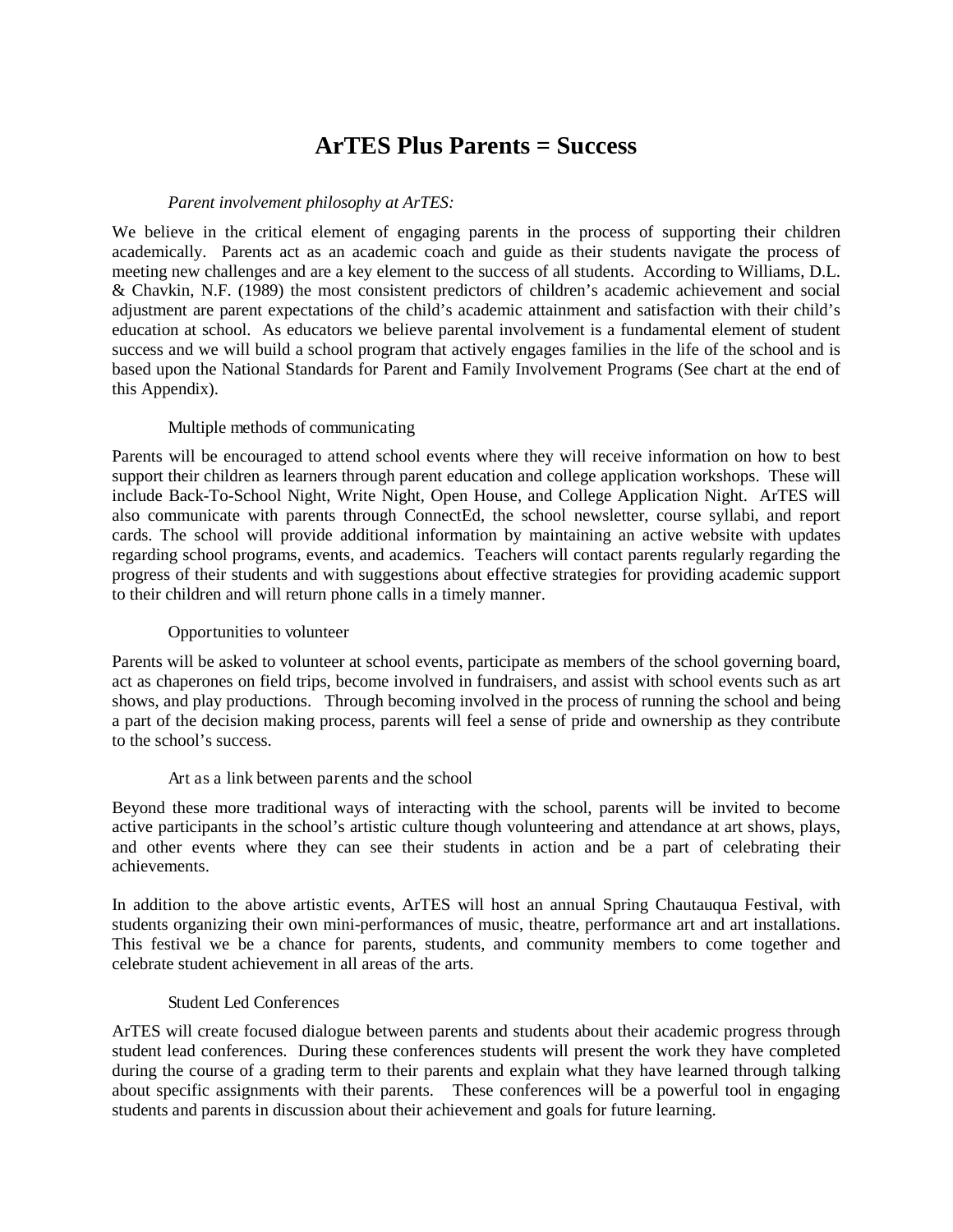#### Individual Learning Plans

Parents, counselors, teachers, and students will meet to discuss individualized learning plans (ILPs) for students who are struggling in their classes. These ILPs will be designed to assist parents by planning specific strategies they can implement at home in order to help their raise their child's achievement level and put them on the pathway to success.

#### Parent / Community Center

ArTES will have a thriving Parent Center that is warm and welcoming to parents and full of information about the school. In addition, the school will host regular events that will be open to the community such as film screenings, musical performances, open mic nights, and evening coffee with the principal for parents. It will be a place that is open late to accommodate the work schedules of parents.

#### Community School

ArTES will foster partnerships between the school and other community resources. It will have an integrated focus on academics, health and social services, youth and community development and community engagement in order to improve student learning, strengthen families and create a healthier community. The school will be a center of activity in the community and will be open to everyone.

| Fall                                   | Winter                       | <b>Spring</b>         | <b>Summer</b>                                  |
|----------------------------------------|------------------------------|-----------------------|------------------------------------------------|
| <b>Back to School Night</b>            | Film Screening               | Chautauqua Festival   | Parent & Freshman<br>Orientation               |
| Student Led                            | Coffee with the              | Student Led           |                                                |
| Conferences                            | Principal                    | Conferences           | Acting / Theater                               |
| Write Night                            | College Application<br>Night | Write Night           | <b>Workshop</b> (Parents<br>volunteers needed) |
| Film Screening                         |                              | <b>Spring Musical</b> |                                                |
|                                        | Winter Play                  |                       |                                                |
| Coffee with the                        |                              | Film Screening        |                                                |
| Principal                              | <b>Parent Center</b>         |                       |                                                |
|                                        |                              | Coffee with the       |                                                |
| Open House                             |                              | Principal             |                                                |
| <b>Theater Festival</b><br>Competition |                              | Open House            |                                                |
|                                        |                              | <b>Parent Center</b>  |                                                |
| <b>Parent Center</b>                   |                              |                       |                                                |

#### **ArTES Parent Engagement Activities Calendar**

## **National Standards for Parent/Family Involvement Programs**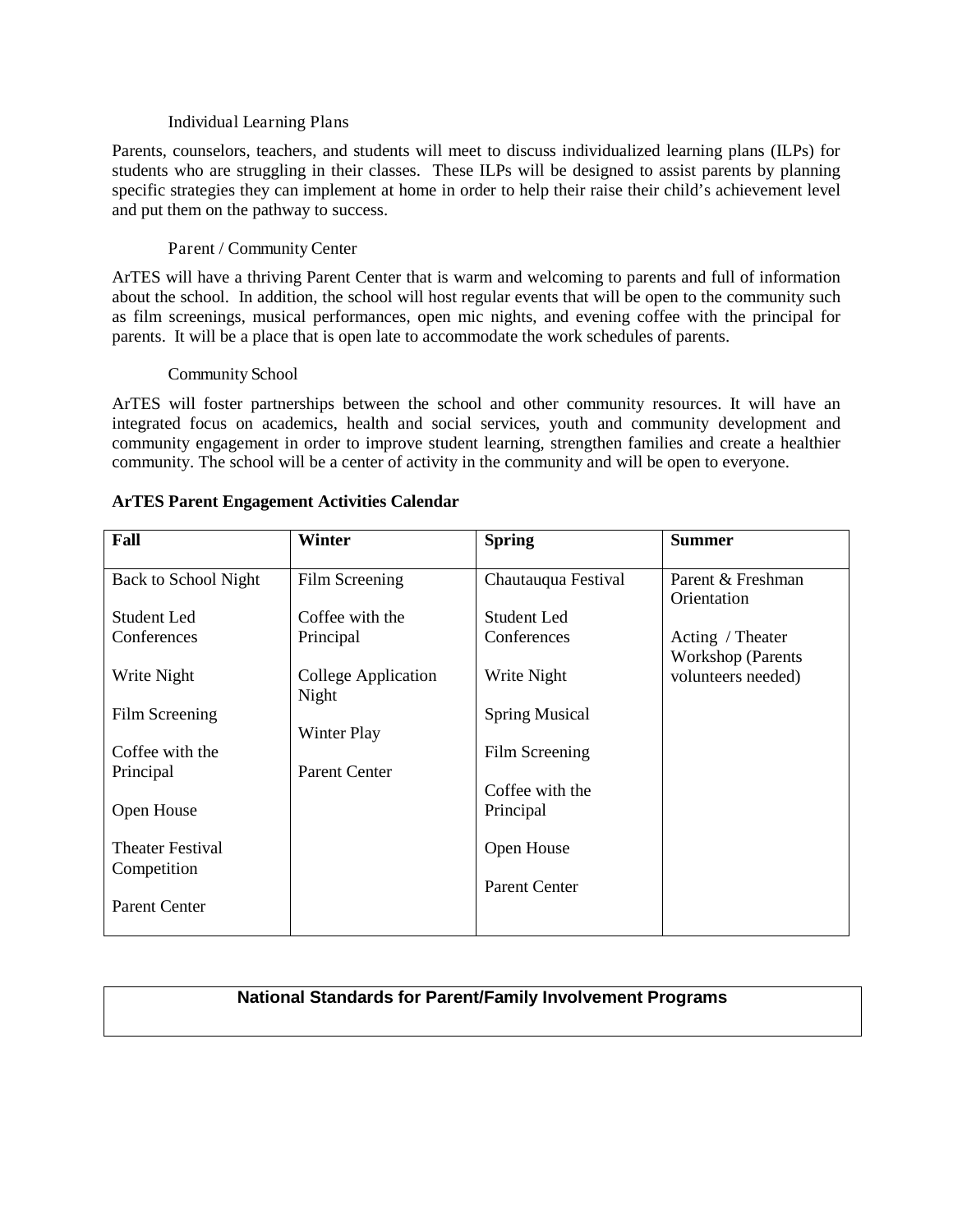| Standard I:          | Communicating—Communication between home and school is regular, two-<br>way, and meaningful.                         |
|----------------------|----------------------------------------------------------------------------------------------------------------------|
| <b>Standard II:</b>  | Parenting-Parenting skills are promoted and supported.                                                               |
| <b>Standard III:</b> | Student Learning—Parents play an integral role in assisting student learning.                                        |
| <b>Standard IV:</b>  | Volunteering—Parents are welcome in the school, and their support and<br>assistance are sought.                      |
| <b>Standard V:</b>   | School Decision Making and Advocacy—Parents are full partners in the<br>decisions that affect children and families. |
| <b>Standard VI:</b>  | Collaborating with Community-Community resources are used to strengthen<br>schools, families, and student learning   |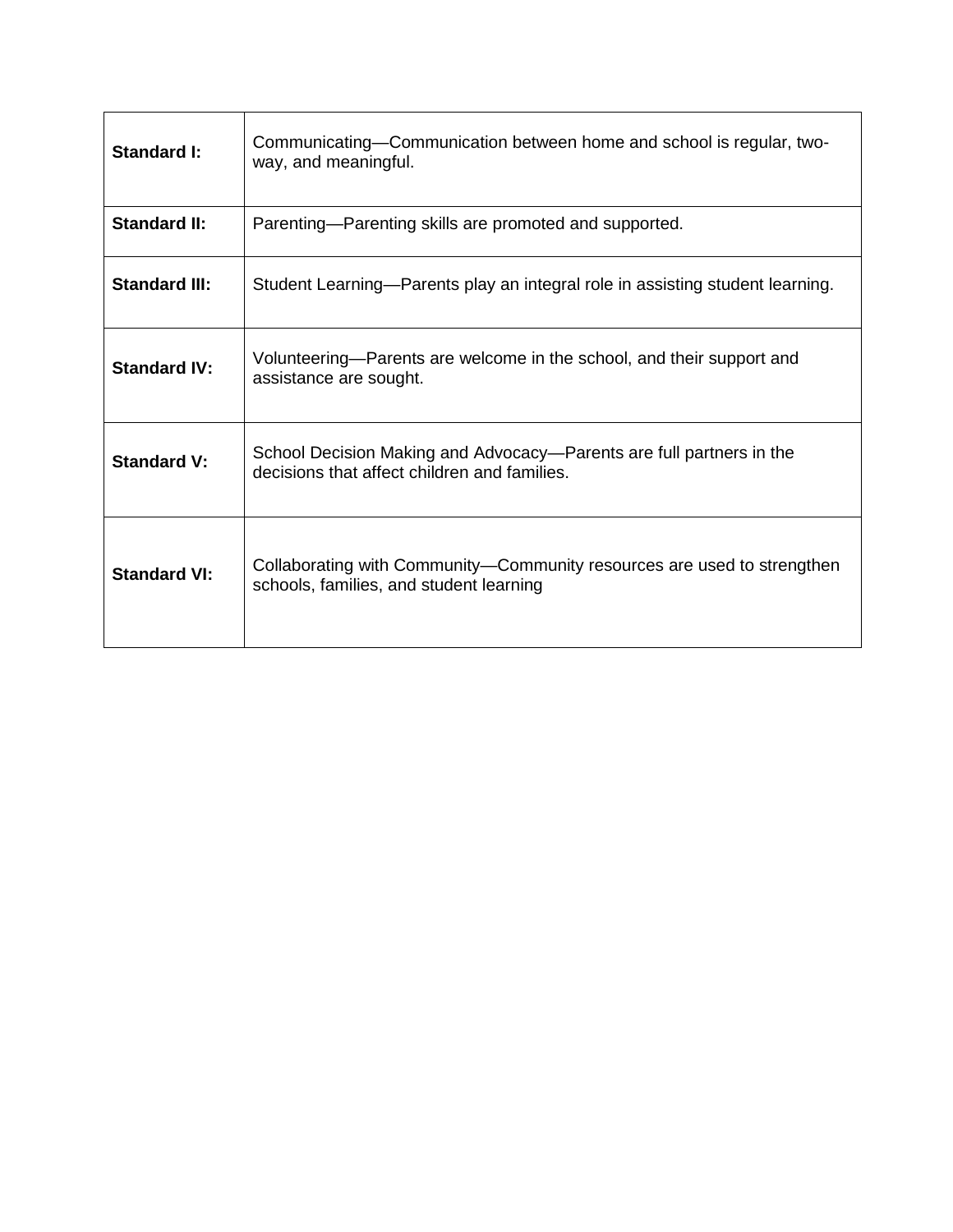## **ArTES Budget Revisions**

ArTES' program priorities are to a) keep class sizes as low as possible, b) provide extensive academic support and interventions, c) offer sequenced courses in art, drama, dance, music, and stage technology, and d) support performances and exhibitions of student work. The budget below represents general funds line items and dollar amounts prescribed by LAUSD. The amounts will be adjusted when the real amounts are known, i.e., *actual* principal salary, *actual* sub days required, etc. Categorical funds will be budgeted soon, in support of ArTES' academic and arts priorities. This budget allows us to offer all required A-G courses, ESL classes, and numerous arts electives.

While these amounts were being entered with the District 2 Fiscal Specialist, we decided to use the Instructional Materials account line (IMA) to hold funds earmarked for supporting a variety of arts programs. IMA has numerous object codes and a great deal of flexibility, so rather than breaking out an "Arts Program" amount and a "Professional Contracts" amount, we channeled all extra funds to IMA. Most of our initial school and class supplies will come from start-up funds, so the IMA monies will be available to fund play productions, choir performances, art exhibits, specialized arts coaches, and other arts program items.

We are currently budgeted for twelve teachers (and anticipate two more from categorical funds). Among the faculty, we will support our program by funding a visual arts teacher, a drama/music teacher, and a credentialed PE teacher with a professional dance background who will teach dance/PE courses. We've also funded a CTE teacher for Stage Technology and Design classes. S/he is currently funded from general funds; however, we hope to hire this teacher through ROP to allow us the funds to hire an additional teacher. We have already submitted a Perkins grant that will underwrite a conference period for him or her to plan with the rest of the faculty.

| 1771501 VRHS #5 C - ArTES Pilot School: FY 2011-12 |            |                             |  |  |  |  |
|----------------------------------------------------|------------|-----------------------------|--|--|--|--|
| <b>Description</b>                                 | <b>FTE</b> | <b>Total Cost</b>           |  |  |  |  |
| Asst. Plant mgr.                                   | .25        | 14906                       |  |  |  |  |
| B & G worker                                       | .98        | 56416                       |  |  |  |  |
| Counselor                                          | .50        | 52004                       |  |  |  |  |
| Custodial supplies                                 |            | 4721                        |  |  |  |  |
| Differentials                                      |            | 2700                        |  |  |  |  |
| Financial mgr.                                     | .75/4      | 18931                       |  |  |  |  |
| <b>Instructional Materials</b>                     |            | 17734                       |  |  |  |  |
| <b>Nurse</b>                                       | .25        | 17070                       |  |  |  |  |
| Office Technicians (.50)                           | .50        | 35012                       |  |  |  |  |
| Plant mgr. $(.25)$                                 | .25        | 20185                       |  |  |  |  |
| Principal                                          | 1.00       | 142976                      |  |  |  |  |
| Psychologist                                       |            | 2508                        |  |  |  |  |
| <b>School Facilities Attendant</b>                 | .50        | 19912                       |  |  |  |  |
| School Administrative Asst.                        | 1.00       | 68051                       |  |  |  |  |
| Substitutes – Cert. (day-to-day)                   |            | 33960                       |  |  |  |  |
| Teacher activity differential                      |            | 5500                        |  |  |  |  |
| Teachers                                           | 12         | 1047096                     |  |  |  |  |
|                                                    |            | \$1,559,682<br><b>Total</b> |  |  |  |  |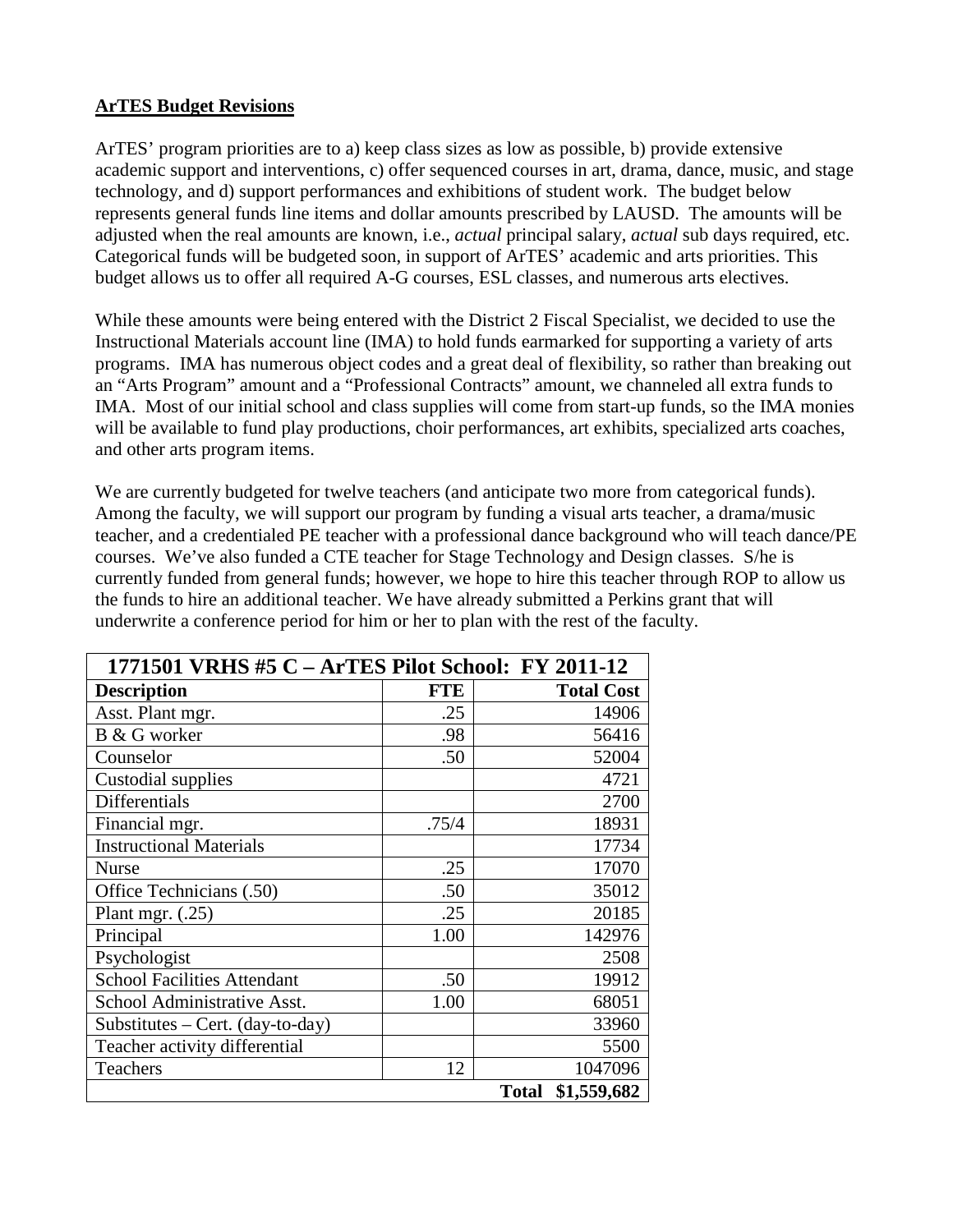# **IMPLEMENTATION PLAN TEMPLATE**

| <b>PROPOSAL ELEMENT</b><br>What element of your proposal<br>program will be implemented? | <b>TIMELINE</b><br>In what year will<br>you implement<br>this element of<br>your proposal? | <b>RESPONSIBILITY</b><br>Who will lead the<br>implementation of<br>this element? | <b>RESOURCES</b><br>What resources are<br>needed for a successful<br>implementation?                     | <b>EVIDENCE OF SUCCESS</b><br>How will you know you<br>are making progress<br>post-implementation?                        | <b>EVALUATION PROCESS</b><br>What mechanisms will you<br>use to measure progress?             |
|------------------------------------------------------------------------------------------|--------------------------------------------------------------------------------------------|----------------------------------------------------------------------------------|----------------------------------------------------------------------------------------------------------|---------------------------------------------------------------------------------------------------------------------------|-----------------------------------------------------------------------------------------------|
|                                                                                          |                                                                                            |                                                                                  | <b>Year One</b>                                                                                          |                                                                                                                           |                                                                                               |
|                                                                                          |                                                                                            |                                                                                  | <b>RECRUITMENT OF STAFF AND STUDENTS</b>                                                                 |                                                                                                                           |                                                                                               |
| Recruit / Interview Teachers and<br>Principal                                            | April 2011                                                                                 | <b>ArTES Hiring</b><br>Committee                                                 | <b>LAUSD HR Support</b><br>Reach out to Available<br>Leadership & College<br><b>Education Programs</b>   | <b>Applicant Response</b>                                                                                                 | Number of necessary<br>positions filled                                                       |
| Develop Budget to Determine<br><b>Staffing Capacity</b>                                  | April 2011                                                                                 | <b>ArTES Budget</b><br>Committee                                                 | <b>LAUSD Budget</b><br><b>Trainings &amp; Meeting</b><br>with Fiscal Specialist                          | Teachers will be hired to<br>fill as many desired<br>positions as possible<br><b>Mission and Vision</b><br>Implementation | Determine which<br>additional positions (if any)<br>exist that we would still like<br>to fund |
| <b>Student Recruitment</b>                                                               | May 2011                                                                                   | <b>ArTES Design Team</b>                                                         | Access to Auto-Dialer,<br>Data of students in<br>designated attendance<br>zone to send<br>correspondence | We will begin to fill the<br>school to capacity with<br>students                                                          | Attendance data                                                                               |
| Hire Highly Qualified Principal &<br><b>Teachers</b>                                     | May/June 2011                                                                              | <b>ArTES Hiring</b><br>Committee                                                 | Resumes of applicants<br>& Interview Schedule                                                            | Successful hiring of highly<br>qualified candidates                                                                       | Performance evaluation of<br>Principal and teachers                                           |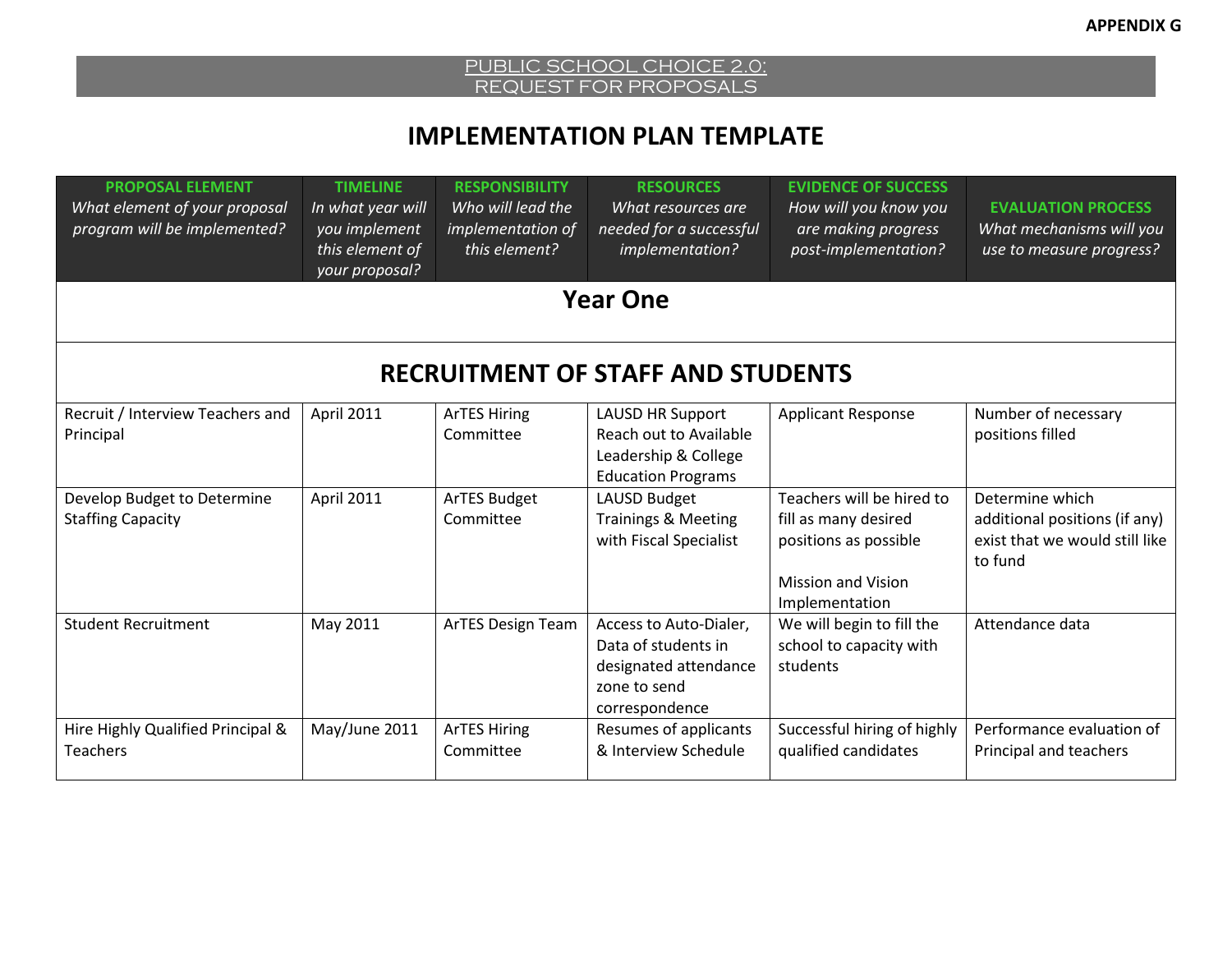| <b>CURRICULUM AND PROGRAMATIC SCHEDULE</b>                                     |                   |                                                                       |                                                                                                                                 |                                                                                                                     |                                                                                                             |  |
|--------------------------------------------------------------------------------|-------------------|-----------------------------------------------------------------------|---------------------------------------------------------------------------------------------------------------------------------|---------------------------------------------------------------------------------------------------------------------|-------------------------------------------------------------------------------------------------------------|--|
| Induction Program:                                                             |                   |                                                                       |                                                                                                                                 |                                                                                                                     |                                                                                                             |  |
| 1. Master Schedule<br>Development                                              | <b>April 2011</b> | <b>ArTES Counselor</b>                                                | <b>Master Schedule</b><br>Planning Board,<br><b>Common Planning</b><br>Time                                                     | Completion of a<br>successful master<br>schedule that fulfills the<br>vision of the school                          | Data detailing % of<br>students who had access to<br>all desired courses per<br>grade level requirements    |  |
| 2. Order Initial Instructional<br>Materials                                    | <b>April 2011</b> | <b>Materials</b><br>Committee                                         | Order Forms, Team<br>input on which texts to<br>use, & List of approved<br>texts                                                | All orders are placed                                                                                               | Procurement of<br>Instructional materials<br>consistent with the school's<br>vision                         |  |
| 3. Develop Humanitas<br><b>Interdisciplinary Thematic Grade</b><br>Level Units | <b>June 2011</b>  | <b>ArTES Subject Area</b><br>Specialists & LA<br><b>Small Schools</b> | Collaboration with LA<br><b>Small Schools</b>                                                                                   | Essay prompts,<br>Interdisciplinary Projects,<br><b>Curricular Flow Charts,</b><br>Pacing Guides will be<br>created | <b>Teacher and Student</b><br>feedback / Student Data                                                       |  |
| 4. Develop Curriculum For<br><b>Advisories</b>                                 | <b>June 2011</b>  | <b>ArTES Advisory</b><br>Team                                         | Training & Curriculum                                                                                                           | Teachers will begin<br>piloting the materials and<br>giving feedback                                                | <b>Teacher &amp; Student</b><br>Feedback, Determine<br>whether or not the goals of<br>the advisory were met |  |
| Develop Arts-Infused Curriculum<br>and Implementation Plan                     | November 2011     | Miguel Navarro &<br>John Lawler                                       | Interdisciplinary<br>Projects, Articulation<br>between subject areas,<br><b>Curriculum Flow</b><br><b>Charts, Pacing Guides</b> | Teachers will begin<br>piloting the materials and<br>giving feedback                                                | <b>Teacher &amp; Student</b><br>Feedback, Student Data                                                      |  |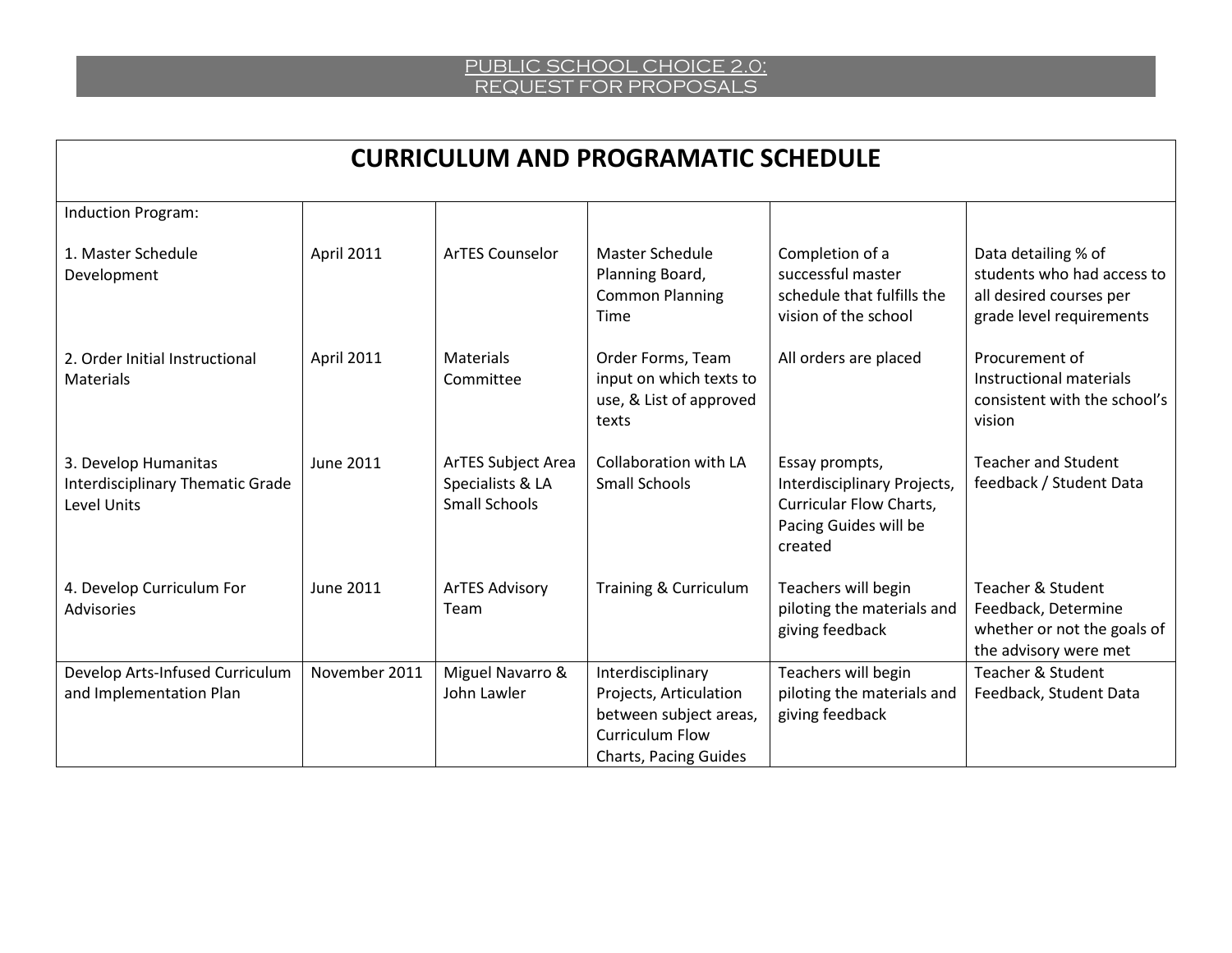| <b>PROVIDE EQUITY AND ACCESS TO ALL LEARNERS</b>        |                  |                           |                                                                             |                                                                                     |                                                                                         |  |
|---------------------------------------------------------|------------------|---------------------------|-----------------------------------------------------------------------------|-------------------------------------------------------------------------------------|-----------------------------------------------------------------------------------------|--|
| Induction Program:                                      |                  |                           |                                                                             |                                                                                     |                                                                                         |  |
| 1. Introduction to Differentiation<br>and RTI           | <b>July 2011</b> | ArTES Special Ed.<br>Team | Materials to train staff,<br>PD Time                                        | <b>Teacher Feedback</b>                                                             | Student success data                                                                    |  |
| 2. Introduction to SDAIE                                | August 2011      | Anne Maschler             | Materials to train staff,<br>PD time                                        | <b>Teacher Feedback</b>                                                             | Student success data                                                                    |  |
| 3. Introduction to Advisories                           | August 2011      | ArTES Design Team         | Materials to train staff.<br>PD time<br><b>Budget for guest</b><br>speakers | <b>Teacher &amp; Student</b><br>Feedback                                            | Teacher Feedback &<br>Determine whether or not<br>the goals of the advisory<br>were met |  |
| <b>Induction Program</b>                                |                  |                           |                                                                             |                                                                                     |                                                                                         |  |
| 1. Data Based Inquiry and<br><b>Decision Management</b> | June 2011        | <b>ArTES Design Team</b>  | Data, Subject Area<br>Teams, and a Protocol<br>for Analysis                 | Analyze the ongoing<br>effects of data-based<br>decisions on student<br>performance | Determine the degree to<br>which data-based decisions<br>had desired outcomes           |  |
| 2. Develop format for ILP                               | June 2011        | ArTES Special Ed.<br>Team | Examples of existing<br>ILPs & a Protocol for<br>creating them              | <b>Teacher &amp; Student</b><br>Feedback on how the ILP<br>is working               | Data on student success<br>rates with ILP                                               |  |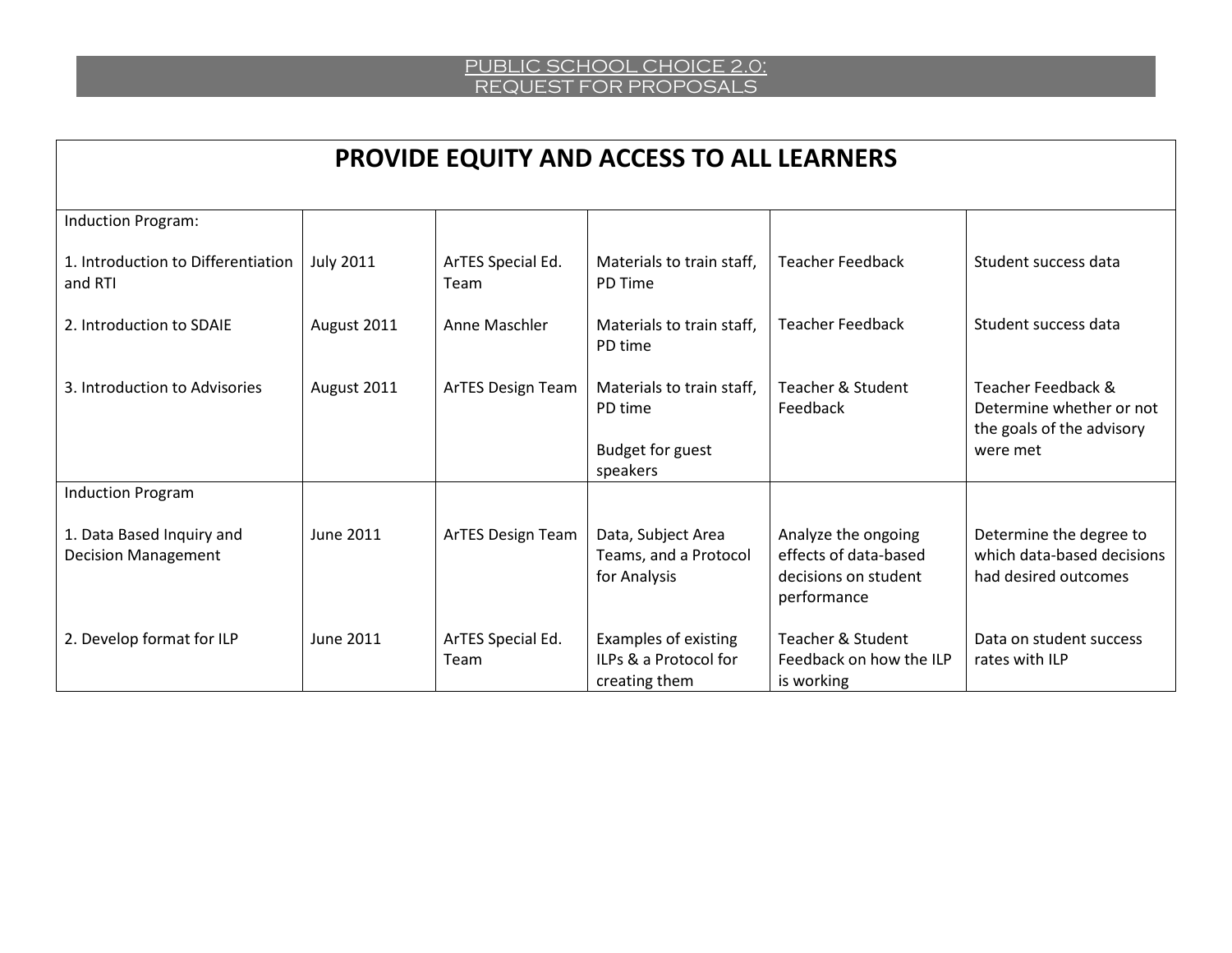| <b>BUILD AND SUSTAIN COMMUNITY PARTNERSHIPS</b>                                  |                  |                                                   |                                                                                        |                                                                                       |                                                                                        |  |
|----------------------------------------------------------------------------------|------------------|---------------------------------------------------|----------------------------------------------------------------------------------------|---------------------------------------------------------------------------------------|----------------------------------------------------------------------------------------|--|
| <b>Induction Program:</b>                                                        |                  |                                                   |                                                                                        |                                                                                       |                                                                                        |  |
| 1. Establish Relationships with<br>Local Theatre and Arts Programs               | May 2011         | <b>ArTES Principal</b>                            | <b>Strengthen Existing</b><br>Relationships & Seek<br><b>New Contacts</b>              | Increased volunteering<br>and attendance at<br>activities                             | Measure amount of<br>volunteering and<br>attendance at activities                      |  |
| 2. Develop Plan to Establish<br><b>Community School Partnerships</b>             | <b>June 2011</b> | John Lawler<br><b>Miguel Navarro</b>              | Contact information to<br>establish new<br>partnerships                                | Greater number of<br>partnerships & stronger<br>relationships                         | Measure number of<br>partnerships & discuss<br>strength of relationships               |  |
| 3. Connect to Community Non-<br>Profits                                          | September 2011   | <b>ArTES Community</b><br>Engagement<br>Committee | Designated people to<br>make phone calls and<br>meet up with Non-<br>Profits           | Relationships with non-<br>profits will begin to be<br>established                    | Measure number of<br>partnerships & discuss<br>strength of relationships               |  |
|                                                                                  |                  |                                                   | <b>SCHOOL CULTURE AND CLIMATE</b>                                                      |                                                                                       |                                                                                        |  |
| <b>Induction Program</b><br>1. Outreach / Advertisement for<br>Opening of School | June 2011        | <b>ArTES Principal</b>                            | Data for<br>correspondence                                                             | Parents and students will<br>attend information<br>sessions and contact the<br>school | Measure level of<br>attendance at meetings                                             |  |
| 2. Plan Welcoming Events                                                         | August 2011      | ArTES Design Team                                 | <b>Budget &amp; Vision</b>                                                             | Parent Involvement will<br>increase                                                   | Measure level of<br>attendance at meetings                                             |  |
| 3. Student Orientation                                                           | September 2011   | <b>ArTES Design Team</b>                          | Materials & supplies<br>for orientation, student<br>leaders, budget to pay<br>teachers | Students will feel<br>comfortable and<br>prepared for school                          | Measure level of<br>attendance at orientation,<br>Feedback from students &<br>teachers |  |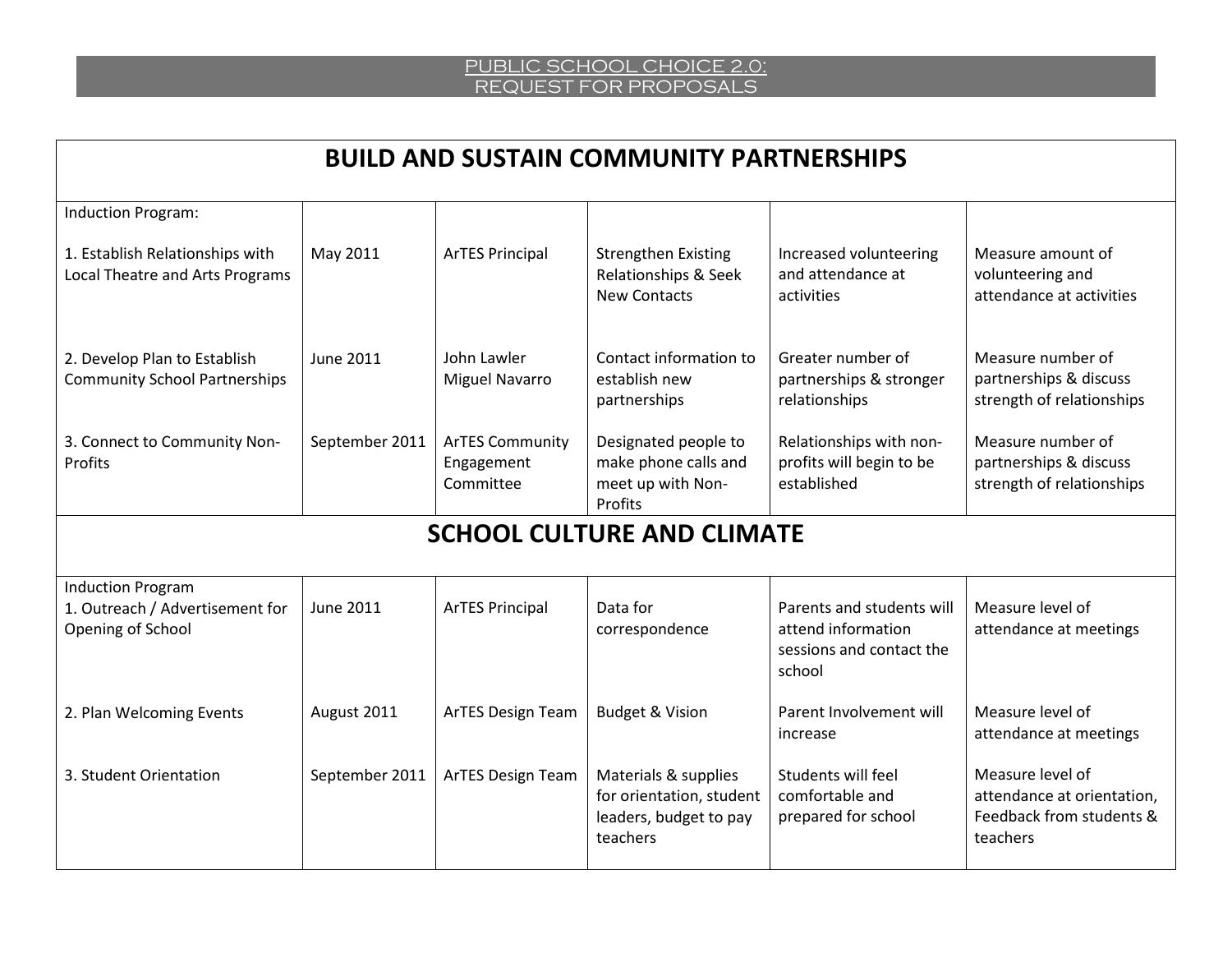| 4. Establish Community Center                                                                                                                  | October 2011   | <b>ArTES Principal</b>               | Room Location,<br>Staffing, Vision                                  | Attendance at events will<br>gradually increase                                                                                                                          | Measure attendance level<br>at events                                                      |  |
|------------------------------------------------------------------------------------------------------------------------------------------------|----------------|--------------------------------------|---------------------------------------------------------------------|--------------------------------------------------------------------------------------------------------------------------------------------------------------------------|--------------------------------------------------------------------------------------------|--|
| 5. Summer Bridge Program                                                                                                                       | August 2012    | <b>Bridge Program</b><br>Coordinator | <b>Budget for summer</b><br>program, Curriculum<br>for program      | When the program<br>curriculum is ready, staff<br>have volunteered to<br>teach it, students who<br>will participate are<br>identified, and the<br>calendar dates are set | <b>Student &amp; Teacher</b><br>Feedback, Student Data                                     |  |
| <b>GOVERNANCE</b>                                                                                                                              |                |                                      |                                                                     |                                                                                                                                                                          |                                                                                            |  |
| Leadership Structure<br>Development:<br>Assemble Governing Board<br><b>Form Committees</b><br>Form Site Council<br>CEAC / ELAC / VISTA Program | September 2011 | ArTES Design Team                    | Meetings, Vision,<br>documentation                                  | Groups will begin<br>meeting and making<br>decisions                                                                                                                     | Self-audit to determine<br>efficiency of systems and<br>establish goals for<br>improvement |  |
| Develop Community School<br>Partnerships                                                                                                       | October 2011   | ArTES Design Team                    | Designated people who<br>will coordinate with<br>community partners | Partnerships will increase                                                                                                                                               | Number of existing<br>partnerships vs. desired<br>partnerships                             |  |
| Policy, Practices and Procedure<br>Development                                                                                                 | October 2011   | ArTES Design Team                    | <b>Meeting Time</b>                                                 | Discuss effects of<br>Policies, Practices, and<br>Procedures                                                                                                             | Audit existing policies,<br>practices, and procedures<br>for efficacy                      |  |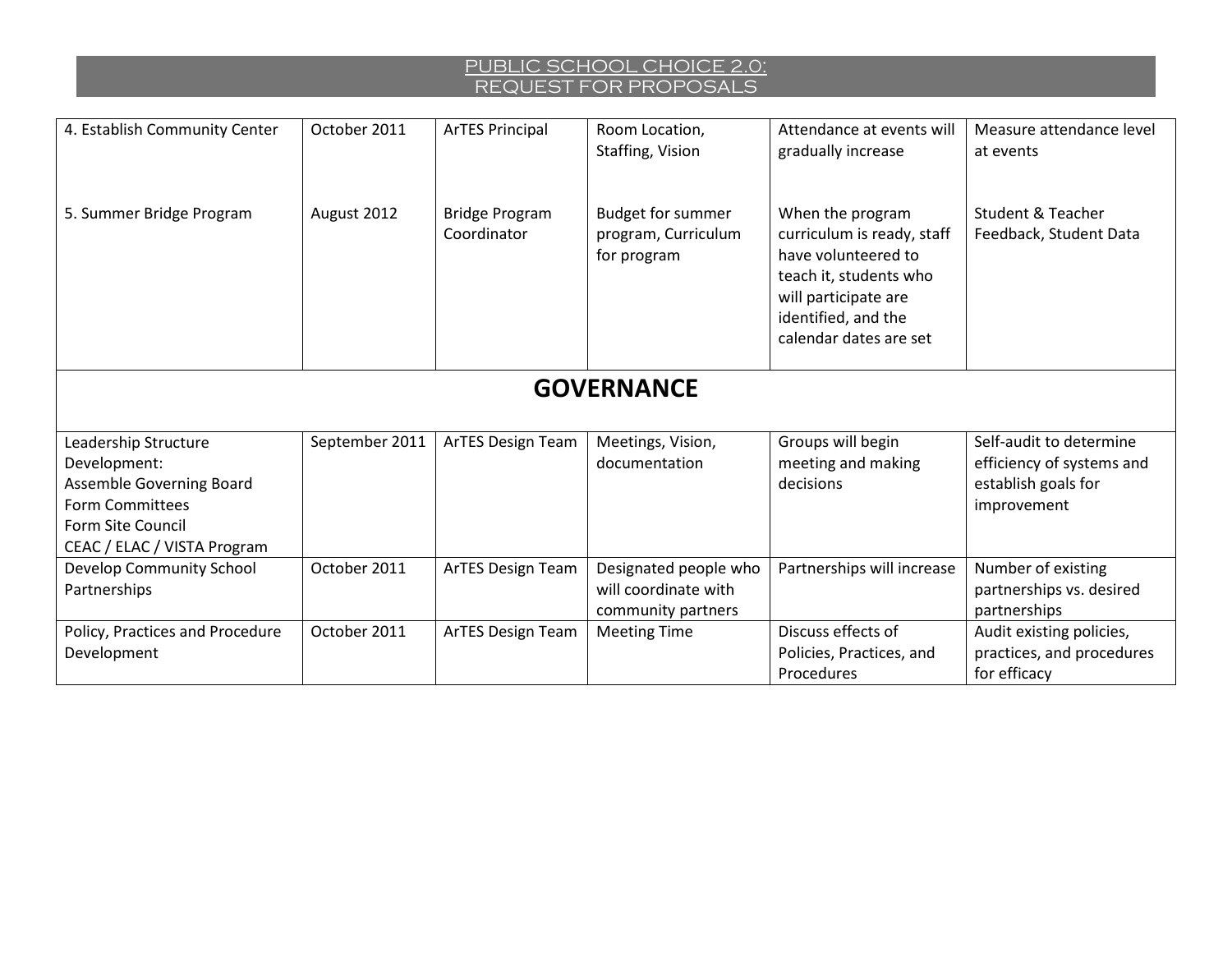| <b>BUDGET</b>                |                  |                          |                                                                   |                                                                                         |                                                                                            |  |
|------------------------------|------------------|--------------------------|-------------------------------------------------------------------|-----------------------------------------------------------------------------------------|--------------------------------------------------------------------------------------------|--|
| Plan 2011-2012 Budget        | April 2011       | John Lawler              | Training & Existing<br><b>Budget models from</b><br>which to work | Development of a<br>balanced budget that<br>appears to meet the<br>vision of the school | Examine the degree to<br>which budgetary goals and<br>the vision of the school<br>were met |  |
| Develop Title 1 Procedures   | September 2011   | <b>ArTES Principal</b>   | Training & Existing<br><b>Budget models from</b><br>which to work | All Title 1 documents<br>submitted on time                                              | Procurement of Title 1<br>Funding                                                          |  |
| <b>Fundraising Program</b>   | September 2011   | <b>ArTES Principal</b>   | Research on different<br>options & staff to<br>implement them     | Funds will begin to<br>become available                                                 | Level of funding attained                                                                  |  |
| <b>Grant Writing Program</b> | October 2011     | <b>ArTES Principal</b>   | Research on different<br>options & staff to<br>implement them     | Grant money will become<br>available                                                    | Level of funding attained                                                                  |  |
|                              |                  |                          | <b>PROFESSIONAL DEVELOPMENT</b>                                   |                                                                                         |                                                                                            |  |
| <b>RTI Training</b>          | <b>July 2011</b> | <b>ArTES Design Team</b> | Start-up Funds                                                    | Student success will<br>gradually increase                                              | Data to measure student<br>success with the program                                        |  |
| <b>Humanitas Training</b>    | <b>June 2011</b> | <b>ArTES Design Team</b> | <b>LA Small Schools</b><br>Collaboration                          | Well-integrated /<br>implemented program<br>will take shape                             | Teacher & Student<br>Feedback, Student<br>Performance data                                 |  |
| <b>Advisory Training</b>     | August 2011      | <b>ArTES Design Team</b> | Funding                                                           | School Culture / Climate<br>will indicate level of<br>progress                          | <b>Teacher &amp; Student</b><br>Feedback                                                   |  |
| <b>PLC Training</b>          | August 2011      | <b>ArTES Design Team</b> | Funding                                                           | Teacher discussion will<br>center around systematic<br>improvement of all<br>programs   | Teacher Feedback &<br>Functioning of school<br>programs at all levels                      |  |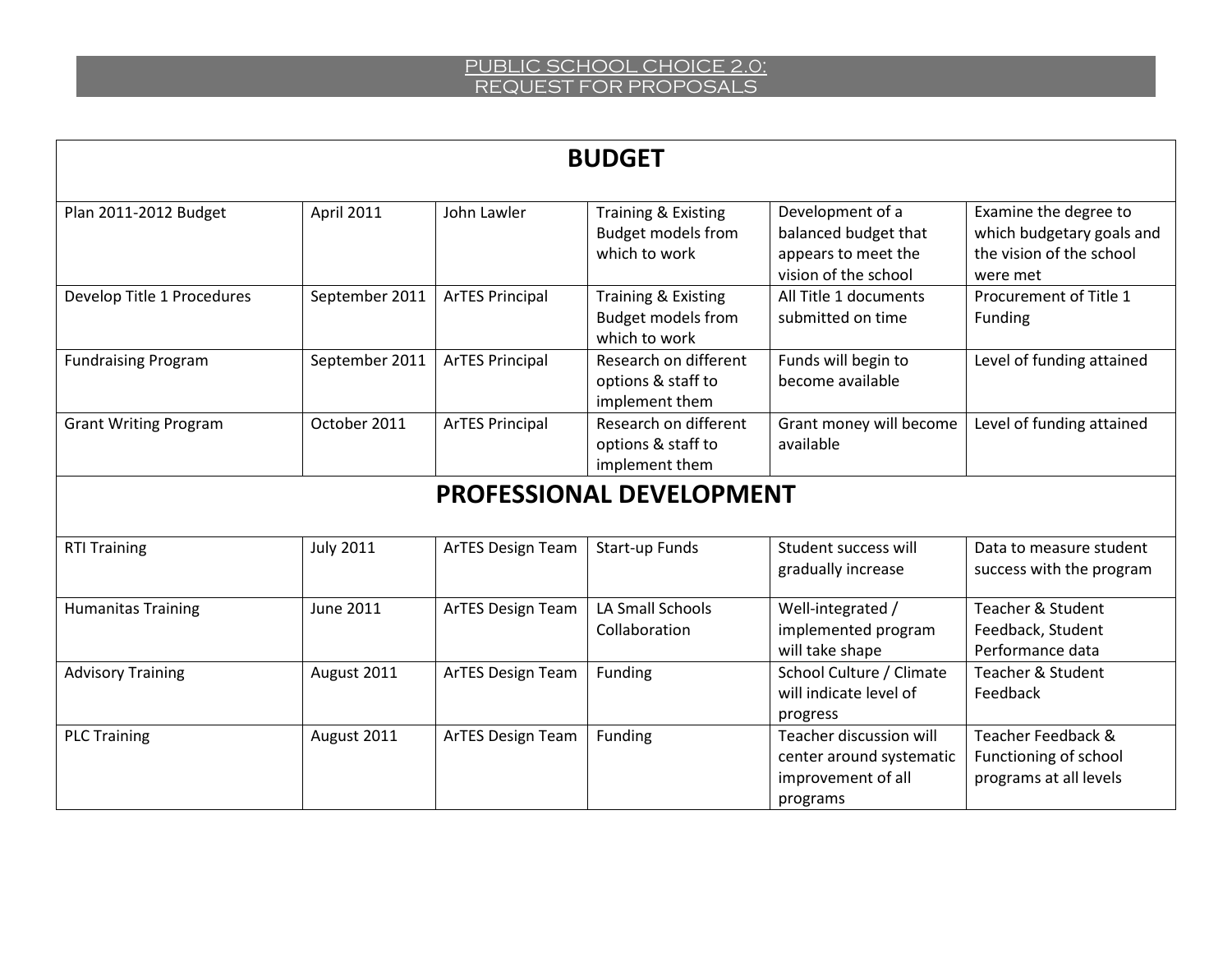| <b>PARENT INVOLVEMENT</b>                          |                |                                                   |                                                                                         |                                        |                                |  |
|----------------------------------------------------|----------------|---------------------------------------------------|-----------------------------------------------------------------------------------------|----------------------------------------|--------------------------------|--|
| <b>Induction Program</b>                           |                |                                                   |                                                                                         |                                        |                                |  |
| 1. Develop Outreach Plan for<br>Parent Involvement | June 2011      | <b>ArTES Community</b><br>Engagement<br>Committee | Parent data for<br>correspondence                                                       | Parent Involvement will<br>increase    | Level of parent<br>involvement |  |
| 2. Establish Parent Center                         | August 2011    | <b>ArTES Community</b><br>Engagement<br>Committee | Room location, Budget,<br><b>Parent Center Location</b>                                 | Parents will begin<br>attending        | Level of parent<br>involvement |  |
| 3. Recruit Parent Governance                       | September 2011 | <b>ArTES Community</b><br>Engagement<br>Committee | Data to contact<br>parents, volunteers to<br>make contact                               | Parents will begin getting<br>involved | Level of parent<br>involvement |  |
| 4. Identify Parent Volunteer                       | September 2011 | <b>ArTES Community</b><br>Engagement<br>Committee | Data to contact<br>parents, volunteers to<br>make contact                               | Parents will begin getting<br>involved | Level of parent<br>involvement |  |
| 5. Identify Parent Resources                       | October 2011   | <b>ArTES Community</b><br>Engagement<br>Committee | Data to contact<br>parents, volunteers to<br>make contact                               | Parents will begin getting<br>involved | Level of parent<br>involvement |  |
| 6. Parent Support Workshops                        | November 2011  | <b>ArTES Community</b><br>Engagement<br>Committee | Data to contact<br>parents, volunteers to<br>make contact                               | Parents will begin getting<br>involved | Level of parent<br>involvement |  |
| 7. Family Field Trips                              | November 2011  | <b>ArTES Community</b><br>Engagement<br>Committee | Data to contact<br>parents, volunteers to<br>make contact, Field trip<br>ideas, Funding | Parents will begin getting<br>involved | Level of parent<br>involvement |  |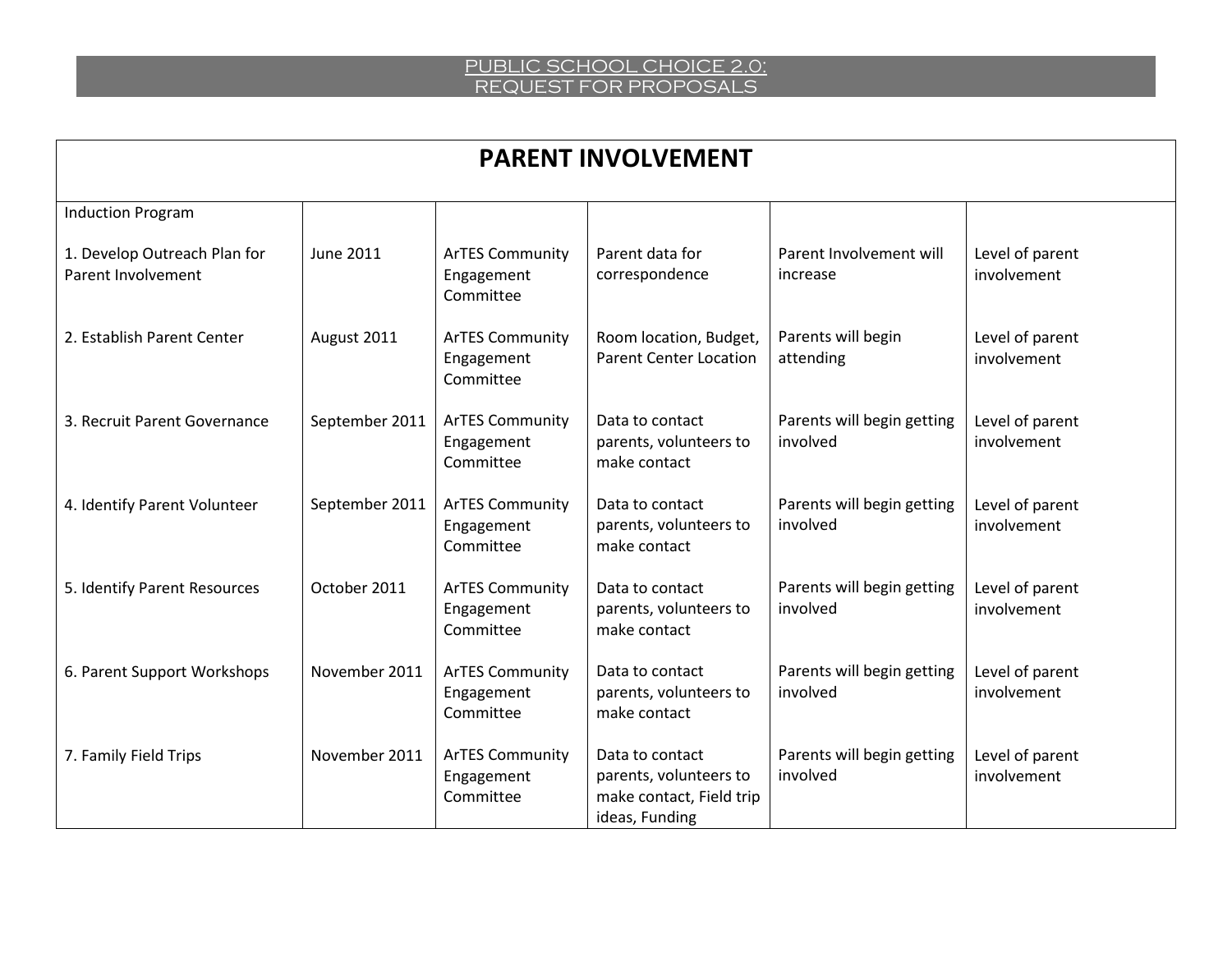# **YEAR 2**

|                                                                       |                   |                                  | <b>RECRUITMENT OF STAFF</b>                                                                            |                                                                                                                           |                                                                                               |
|-----------------------------------------------------------------------|-------------------|----------------------------------|--------------------------------------------------------------------------------------------------------|---------------------------------------------------------------------------------------------------------------------------|-----------------------------------------------------------------------------------------------|
| Recruit More Teaching Staff to<br>Accommodate Increased<br>Enrollment | <b>YEAR 2</b>     | <b>ArTES Hiring</b><br>Committee | <b>LAUSD HR Support</b><br>Reach out to Available<br>Leadership & College<br><b>Education Programs</b> | <b>Applicant Response</b>                                                                                                 | Number of necessary<br>positions filled                                                       |
| Review Budget to Determine<br><b>Number of Additional Positions</b>   | <b>YEAR 2</b>     | ArTES Budget<br>Committee        | <b>Budget Projections</b>                                                                              | Teachers will be hired to<br>fill as many desired<br>positions as possible<br><b>Mission and Vision</b><br>Implementation | Determine which<br>additional positions (if any)<br>exist that we would still like<br>to fund |
|                                                                       |                   |                                  | <b>CURRICULUM AND PROGRAMMATIC SCHEDULE</b>                                                            |                                                                                                                           |                                                                                               |
| <b>Revisit Master Schedule to</b><br>Include Grade 12 Courses         | YEAR <sub>2</sub> | ArTES Design Team<br>& Counselor | Counselor                                                                                              | <b>Preliminary Master</b><br>Schedule is consistent<br>with vision and mission<br>of the school                           | Determine what<br>percentage of students got<br>all classes they requested                    |
| Order 12 <sup>th</sup> Grade Materials                                | <b>YEAR 2</b>     | <b>Materials</b><br>Committee    | <b>Lead Teacher</b>                                                                                    | All required materials can<br>be purchased within the<br>restrictions of the budget                                       | Determine the degree to<br>which materials support<br>the stated curriculum                   |
| Revise Humanitas Curriculum to<br>Include 12 <sup>th</sup> Grade      | <b>YEAR 2</b>     | Lead Teacher                     | Curriculum design<br>team                                                                              | Curriculum is completed<br>and vertically linked with<br>other grades                                                     | <b>Teacher &amp; Student</b><br>Feedback                                                      |
| Revise Arts-Infused Curriculum<br>to Include 12 <sup>th</sup> Grade   | <b>YEAR 2</b>     | <b>Lead Teacher</b>              | Curriculum design<br>team                                                                              | Arts have a clear place in<br>all subjects taught in $12^{\text{th}}$<br>grade                                            | <b>Teacher &amp; Student</b><br>Feedback                                                      |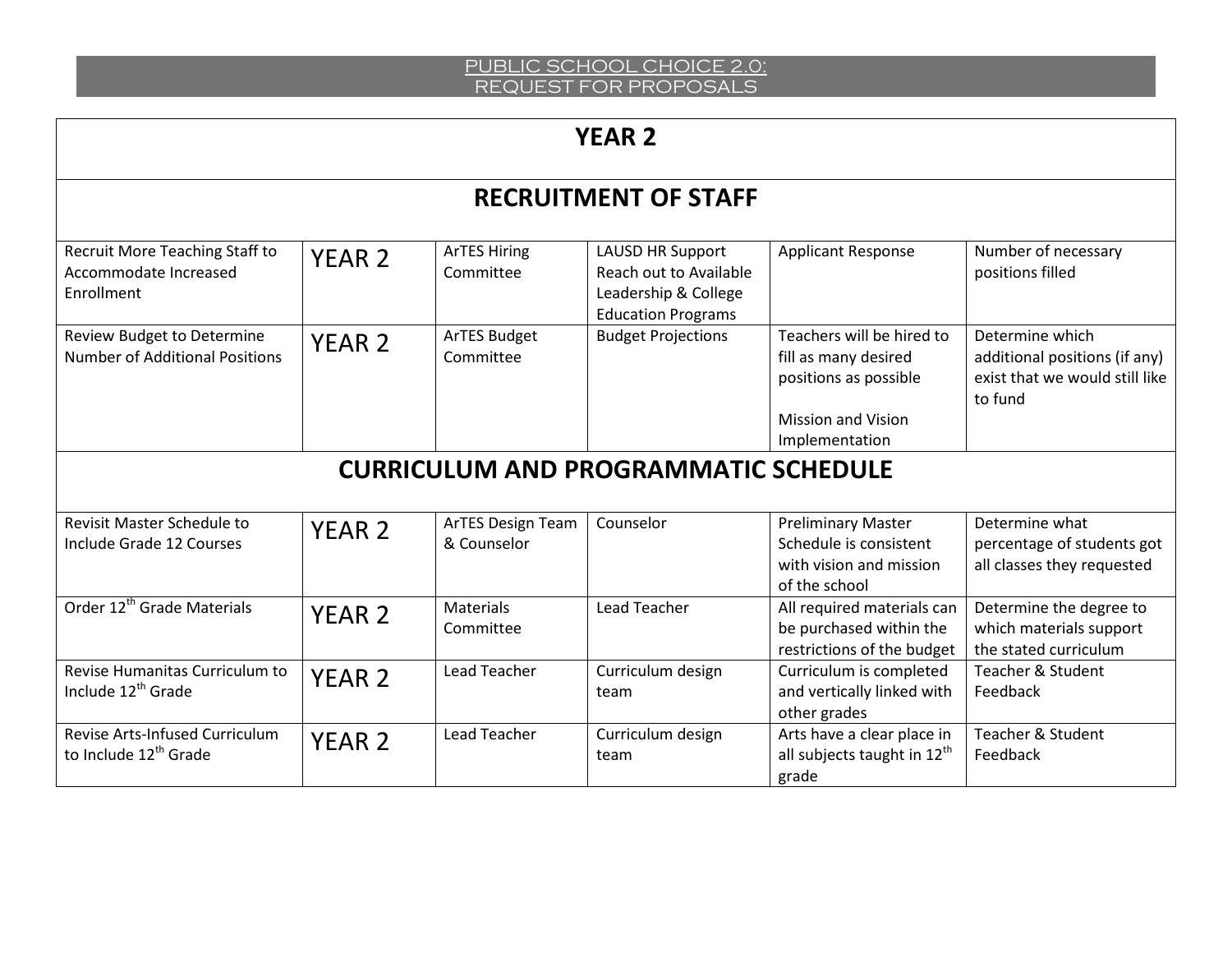|                                                                         |                   |                                                   | <b>PROVIDE EQUITY AND ACCESS TO ALL LEARNERS</b>                                      |                                                                                                          |                                                                                                        |  |  |
|-------------------------------------------------------------------------|-------------------|---------------------------------------------------|---------------------------------------------------------------------------------------|----------------------------------------------------------------------------------------------------------|--------------------------------------------------------------------------------------------------------|--|--|
| Evaluate Efficacy of RTI Program<br>& Make Adjustments                  | YEAR <sub>2</sub> | Special Ed. Team                                  | Data on student<br>performance                                                        | Strategies for<br>improvement will<br>become clear                                                       | Determine whether or not<br>changes in the program<br>have created the desired<br>outcome through data |  |  |
| Evaluate SDAIE Strategy Usage &<br><b>Make Adjustments</b>              | <b>YEAR 2</b>     | <b>ESL Coordinator</b>                            | Data on student<br>performance                                                        | Strategies for<br>improvement will<br>become clear                                                       | Determine whether or not<br>changes in the program<br>have created the desired<br>outcome through data |  |  |
| Revise Advisory Materials to<br>Include 12 <sup>th</sup> Grade          | YEAR <sub>2</sub> | Advisory<br>Committee                             | Existing materials,<br>research, goals for 12 <sup>th</sup><br>grade program          | A curriculum that is<br>consistent with the goals<br>of the program with<br>begin to take shape          | <b>Student &amp; Teacher</b><br>Feedback                                                               |  |  |
| Revisit Data Based Inquiry and<br><b>Decision Management Strategies</b> | <b>YEAR 2</b>     | Design Team                                       | Data on student<br>performance,<br>Determine decisions<br>that influenced the<br>data | A plan for the<br>implementation of new<br>data based decisions will<br>become clear through<br>analysis | Future data analysis                                                                                   |  |  |
| <b>BUILD AND SUSTAIN COMMUNITY PARNERSHIPS</b>                          |                   |                                                   |                                                                                       |                                                                                                          |                                                                                                        |  |  |
| Strengthen Relationships with<br>Local Theatre and Arts Programs        | YEAR <sub>2</sub> | Visual and<br><b>Performing Arts</b><br>Team      | Conference time to<br>make phone calls &<br>send emails                               | Relationships will<br>develop                                                                            | <b>Teacher &amp; Student</b><br>Feedback on program<br>quality                                         |  |  |
| <b>Strengthen Community School</b><br>Partnerships                      | YEAR <sub>2</sub> | <b>ArTES Community</b><br>Engagement<br>Commitee  | Meeting time                                                                          | Partnerships will develop                                                                                | Number of services offered<br>to the community                                                         |  |  |
| Strengthen Relationships with<br>Non-Profits                            | <b>YEAR 2</b>     | <b>ArTES Community</b><br>Engagement<br>Committee | Meeting time                                                                          | Partnerships will develop                                                                                | Number of services offered<br>to the community                                                         |  |  |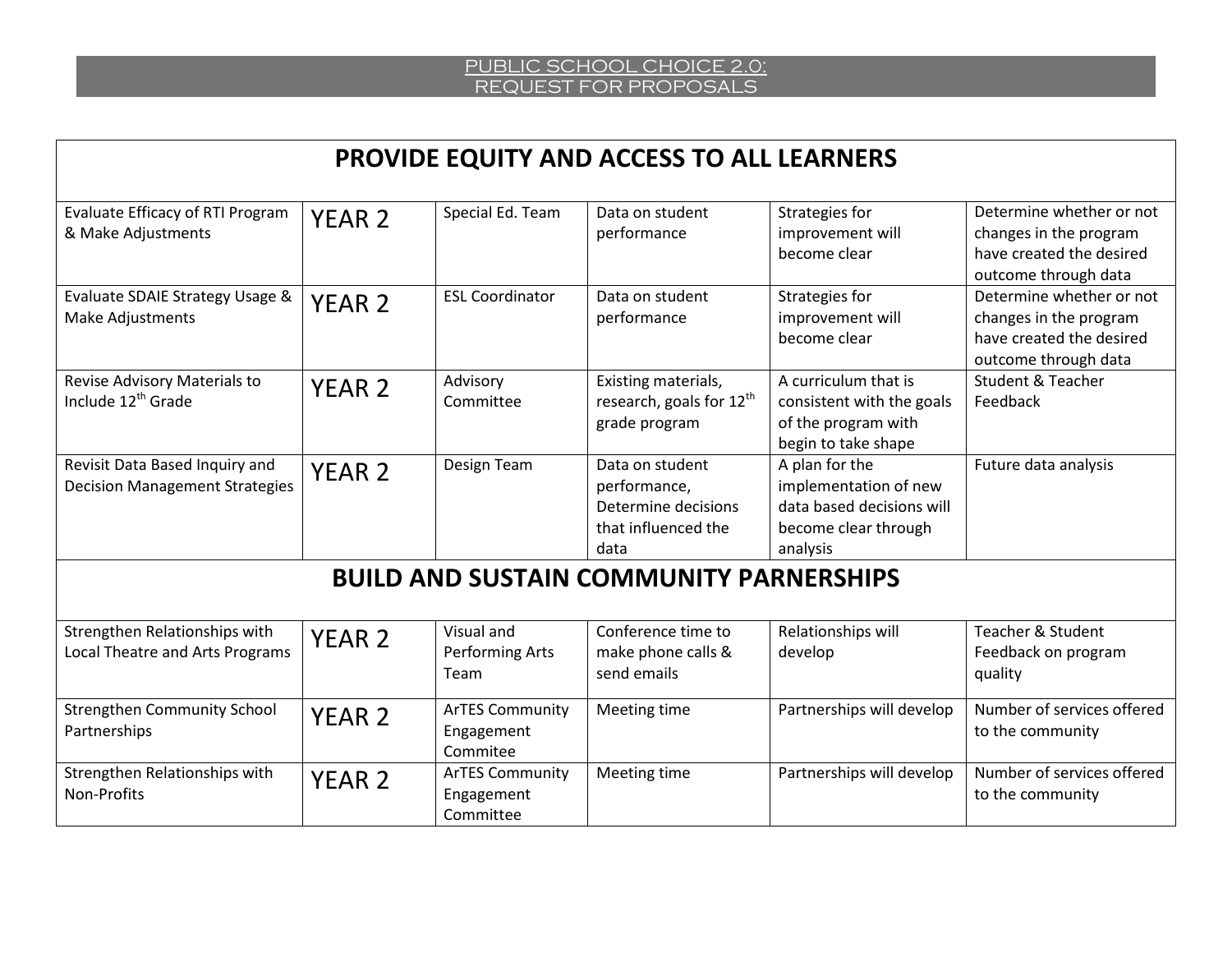# **SCHOOL CULTURE AND CLIMATE**

| Revise Student Orientation to              | YEAR <sub>2</sub>        | Advisory               | 12 Grade Student             | <b>Students Recruited &amp;</b> | <b>Student and Teacher</b>                        |  |  |
|--------------------------------------------|--------------------------|------------------------|------------------------------|---------------------------------|---------------------------------------------------|--|--|
| Include 12 <sup>th</sup> Grade Students as |                          | Committee              | Leaders, New                 | <b>Materials Revised</b>        | Feedback about                                    |  |  |
| Leaders                                    |                          |                        | <b>Orientation Materials</b> |                                 | Orientation                                       |  |  |
| <b>Evaluate Effectiveness of</b>           | <b>YEAR 2</b>            | <b>ArTES Community</b> | Meeting time                 | A process for measuring         | Number of services offered                        |  |  |
| <b>Community Center</b>                    |                          | Engagement             |                              | effectiveness will take         | to the community, Student,                        |  |  |
|                                            |                          | Committee              |                              | shape                           | Family, & Teacher                                 |  |  |
|                                            |                          |                        |                              |                                 | Feedback                                          |  |  |
| <b>Evaluate Effectiveness of</b>           | <b>YEAR 2</b>            | ArTES Design Team      | Meeting time,                | A process for measuring         | Student success rate year                         |  |  |
| Summer Bridge Program                      |                          |                        | Evaluation criteria          | effectiveness will take         | to year, Student Feedback,<br>Teacher Feedback, & |  |  |
|                                            |                          |                        |                              | shape                           | <b>Parent Feedback</b>                            |  |  |
|                                            |                          |                        |                              |                                 |                                                   |  |  |
|                                            |                          |                        | <b>GOVERNANCE</b>            |                                 |                                                   |  |  |
|                                            |                          |                        |                              |                                 |                                                   |  |  |
| <b>Evaluate Effectiveness of</b>           | <b>YEAR 2</b>            | ArTES Design Team      | Meeting time,                | A process for measuring         | Determine if the goals of                         |  |  |
| Leadership Structures & Policies           |                          |                        | <b>Evaluation criteria</b>   | effectiveness will take         | the policies were met,                            |  |  |
|                                            |                          |                        |                              | shape                           | Teacher, Student, & Parent                        |  |  |
|                                            |                          |                        |                              |                                 | Feedback                                          |  |  |
|                                            |                          |                        | <b>BUDGET</b>                |                                 |                                                   |  |  |
|                                            |                          |                        |                              |                                 |                                                   |  |  |
| Plan 2012-2013                             | <b>YEAR 2</b>            | <b>Site Council</b>    | <b>Budget Projections</b>    | Development of a                | End year under budget                             |  |  |
|                                            |                          |                        |                              | balanced budget that            | while providing necessary                         |  |  |
|                                            |                          |                        |                              | meets the vision of the         | programs; examine the                             |  |  |
|                                            |                          |                        |                              | school                          | degree to which budgetary                         |  |  |
|                                            |                          |                        |                              |                                 | goals and the vision of the                       |  |  |
|                                            |                          |                        |                              |                                 | school were met                                   |  |  |
|                                            | PROFESSIONAL DEVELOPMENT |                        |                              |                                 |                                                   |  |  |
|                                            |                          |                        |                              |                                 |                                                   |  |  |
| Train New Staff on School                  | <b>YEAR 2</b>            | ArTES Design Team      | LA Small Schools             | Well-integrated /               | Teacher & Student                                 |  |  |
| Programs: RTI, Humanitas,                  |                          |                        | Collaboration                | implemented program             | Feedback, Student                                 |  |  |
| Advisory, PLCs                             |                          |                        |                              | will take shape                 | Performance data                                  |  |  |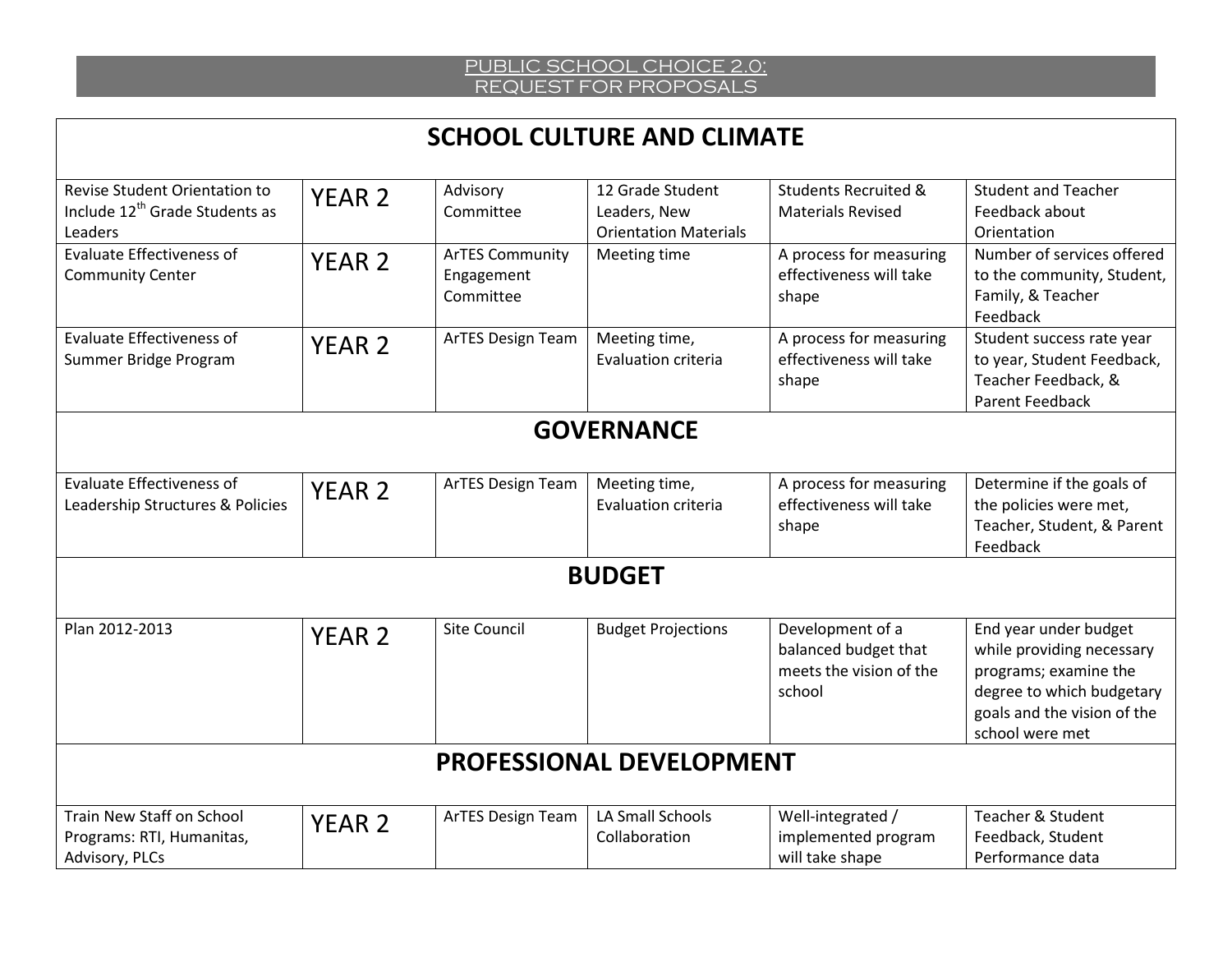| <b>PARENT INVOLVEMENT</b>                                   |                  |                                             |                                                                                                        |                                                     |                                                                                                        |  |  |
|-------------------------------------------------------------|------------------|---------------------------------------------|--------------------------------------------------------------------------------------------------------|-----------------------------------------------------|--------------------------------------------------------------------------------------------------------|--|--|
| Discuss Effectiveness of All<br>Parent Involvement Programs | <b>YEAR 2</b>    | <b>ArTES Design Team</b>                    | Data regarding Parent<br>Involvement                                                                   | Clear strategies for<br>improvement will<br>develop | <b>Future Data</b>                                                                                     |  |  |
|                                                             |                  |                                             | <b>YEARS 3-5</b>                                                                                       |                                                     |                                                                                                        |  |  |
|                                                             | <b>STAFFING</b>  |                                             |                                                                                                        |                                                     |                                                                                                        |  |  |
| <b>Hire Additional Teachers as</b><br>Needed                | <b>YEARS 3-5</b> | <b>ArTES Hiring</b><br>Committee            | <b>LAUSD HR Support</b><br>Reach out to Available<br>Leadership & College<br><b>Education Programs</b> | <b>Applicant Response</b>                           | Number of necessary<br>positions filled                                                                |  |  |
|                                                             |                  |                                             | <b>CURRICULUM</b>                                                                                      |                                                     |                                                                                                        |  |  |
| <b>Continue to Refine Humanitas</b><br>Curriculum           | <b>YEARS 3-5</b> | <b>Lead Teacher</b>                         | Curriculum design<br>team                                                                              | Curriculum becomes<br>increasingly sophisticated    | Teacher & Student<br>Feedback                                                                          |  |  |
| Continue to Refine Arts-Infused<br>Curriculum               | <b>YEARS 3-5</b> | <b>Lead Teacher</b>                         | Curriculum design<br>team                                                                              | Arts have a clear place in<br>all subjects          | <b>Teacher &amp; Student</b><br>Feedback                                                               |  |  |
| <b>PROVIDE EQUITY AND ACCESS TO ALL LEARNERS</b>            |                  |                                             |                                                                                                        |                                                     |                                                                                                        |  |  |
| Refine RTI, SDAIE, and Advisory<br>Programs                 | YEARS 3-5        | ArTES Design Team<br>& Committee<br>Leaders | Data on student<br>performance                                                                         | Strategies for<br>improvement will<br>become clear  | Determine whether or not<br>changes in the program<br>have created the desired<br>outcome through data |  |  |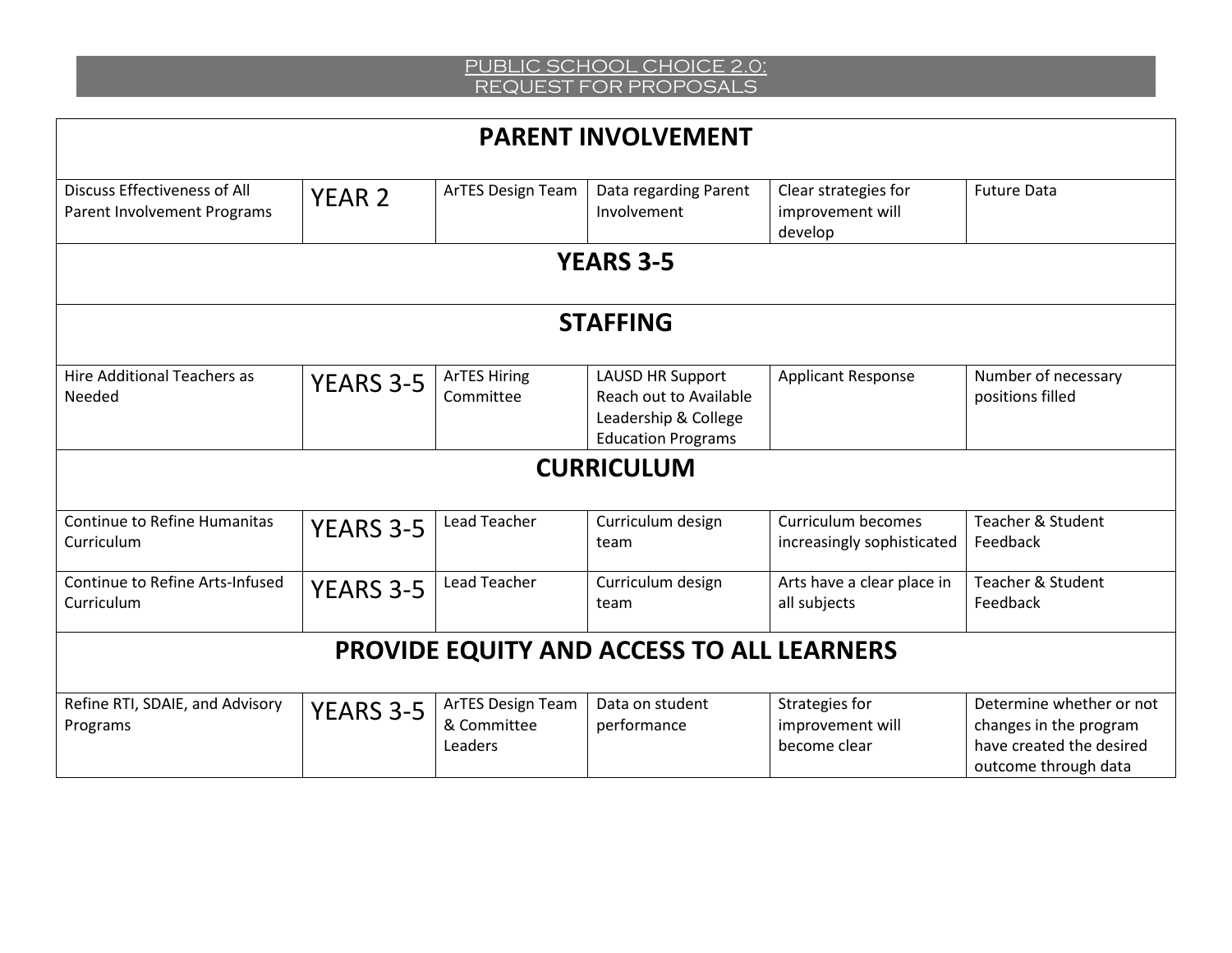| <b>BUILD AND SUSTAIN COMMUNITY PARTNERSHIPS</b>                                                   |                  |                                                   |                                                                                         |                                                                    |                                                      |
|---------------------------------------------------------------------------------------------------|------------------|---------------------------------------------------|-----------------------------------------------------------------------------------------|--------------------------------------------------------------------|------------------------------------------------------|
| <b>Evaluate Quality of Partnerships</b><br>and Create More as Necessary                           | YEARS 3-5        | <b>ArTES Community</b><br>Engagement<br>Committee | Meeting time                                                                            | Partnerships will begin to<br>become stronger                      | Number of services offered<br>to the community       |
|                                                                                                   |                  |                                                   | <b>SCHOOL CULTURE AND CLIMATE</b>                                                       |                                                                    |                                                      |
| <b>Examine Existing Culture and</b><br>Climate and Revisit Programs as<br>Needed                  | <b>YEARS 3-5</b> | ArTES Design Team<br>& Associated<br>Committees   | Input from team<br>members & an action<br>plan                                          | Revisions to programs<br>will be made as per<br>discussions        | Student, Parent,<br>Community, & Teacher<br>feedback |
| <b>BUDGET</b>                                                                                     |                  |                                                   |                                                                                         |                                                                    |                                                      |
| <b>Examine Grant Writing and</b><br><b>Fundraising Programs and Make</b><br>Adjustments as Needed | <b>YEARS 3-5</b> | ArTES Design Team                                 | Data pertaining to<br>fundraising for years 1<br>& 2, Input from team,<br>& Action Plan | Revisions to programs<br>will be made as per<br>discussions        | Level of funding for the<br>year                     |
| <b>PROFESSIONAL DEVELOPMENT</b>                                                                   |                  |                                                   |                                                                                         |                                                                    |                                                      |
| Assess Needs of Staff and Plan<br>PD Accordingly                                                  | <b>YEARS 3-5</b> | ArTES Design Team                                 | <b>Meeting Time</b>                                                                     | Design team will agree to<br>an action plan for PD                 | <b>Teacher Feedback</b>                              |
| <b>PARENT INVOLVEMENT</b>                                                                         |                  |                                                   |                                                                                         |                                                                    |                                                      |
| <b>Discuss Level of Parent</b><br><b>Involvement and Adjust Existing</b><br>Programs as Needed    | <b>YEARS 3-5</b> | <b>ArTES Community</b><br>Engagement<br>Committee | <b>Meeting Time</b>                                                                     | Strategies for how to<br>further engage Parents<br>will take shape | Parent, Teacher, & Student<br>Feedback               |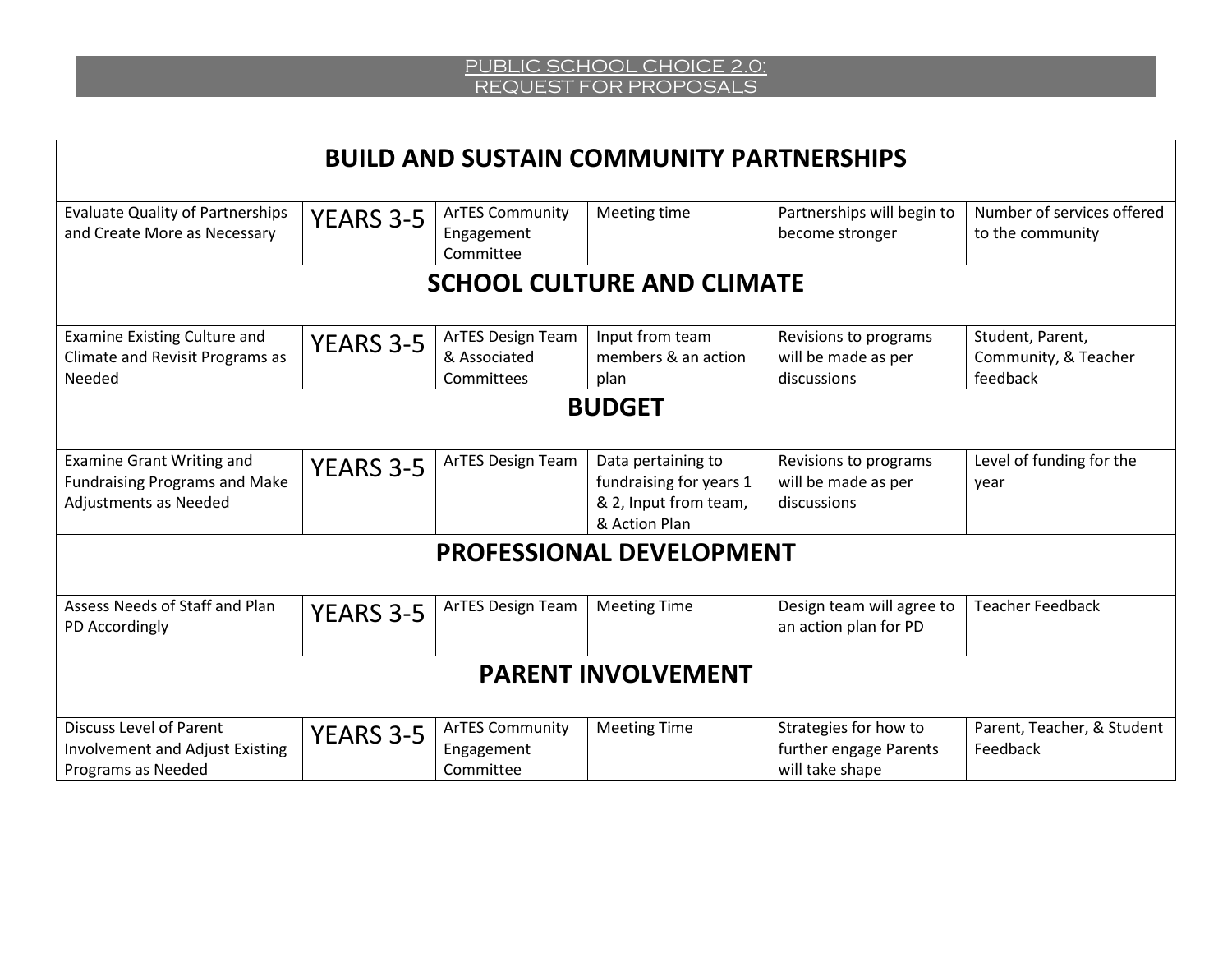## **Los Angeles Unified School District PUBLIC SCHOOL CHOICE 2.0 SERVICE PLAN FOR SPECIAL EDUCATION**

| <b>MCD</b>                                                                               |                         |                                                                                                                                                                                                                                                                                                                                                                                                                                                                                                                                                                                                                                                                                                                                                                                                                                                                                                                                                                                                                                                                                                                                                                                                                                                                                                                                                                                                                                                                                                                                                                                                                                                                                                                                                                                                                                                                                                                                                                                                                                                                                                                                                                                                                                                                                                                                                                                                                                                                                                                                                                                                                                                                                                                                                                           |
|------------------------------------------------------------------------------------------|-------------------------|---------------------------------------------------------------------------------------------------------------------------------------------------------------------------------------------------------------------------------------------------------------------------------------------------------------------------------------------------------------------------------------------------------------------------------------------------------------------------------------------------------------------------------------------------------------------------------------------------------------------------------------------------------------------------------------------------------------------------------------------------------------------------------------------------------------------------------------------------------------------------------------------------------------------------------------------------------------------------------------------------------------------------------------------------------------------------------------------------------------------------------------------------------------------------------------------------------------------------------------------------------------------------------------------------------------------------------------------------------------------------------------------------------------------------------------------------------------------------------------------------------------------------------------------------------------------------------------------------------------------------------------------------------------------------------------------------------------------------------------------------------------------------------------------------------------------------------------------------------------------------------------------------------------------------------------------------------------------------------------------------------------------------------------------------------------------------------------------------------------------------------------------------------------------------------------------------------------------------------------------------------------------------------------------------------------------------------------------------------------------------------------------------------------------------------------------------------------------------------------------------------------------------------------------------------------------------------------------------------------------------------------------------------------------------------------------------------------------------------------------------------------------------|
| <b>OUTCOME</b>                                                                           | <b>COMPONENT</b>        | <b>SCHOOL PLAN</b>                                                                                                                                                                                                                                                                                                                                                                                                                                                                                                                                                                                                                                                                                                                                                                                                                                                                                                                                                                                                                                                                                                                                                                                                                                                                                                                                                                                                                                                                                                                                                                                                                                                                                                                                                                                                                                                                                                                                                                                                                                                                                                                                                                                                                                                                                                                                                                                                                                                                                                                                                                                                                                                                                                                                                        |
| Federal<br>Requirement,<br><b>District</b><br>publications<br>and forms are<br>available | <b>Search and Serve</b> | ArTES will have in place a search and serve process in order to identify and provide services to families and students with<br>special needs. Upon enrollment parents will complete the Districts Student Enrollment Form. If the parent answered<br>"yes" to any question in section 10, we will complete the Special Services Follow-up Section of the form. We will review<br>the students IEP in Welligent system, 504 or GATE, then we will promptly provide services as stated in the student's IEP,<br>504 plan. If a student with an IEP transfers in from another school district in California, we will consult with parent and<br>promptly provide comparable services pending a LAUSD, IEP review (within 30 days). If a student transfers in with an IEP<br>from another school district outside California, We will consult with parents, promptly provide comparable services until<br>a new evaluation is completed (within 30 days) to determine eligibility based on California eligibly criteria for special<br>education. At the beginning of the school year we will distribute the Are You Puzzled by you Child's Special Needs<br>brochure to parents. All staff is aware of the Special Education procedures at our school site. Our staff will be prepared to<br>answer parents' questions, assist parents in filling out any forms or refer them to the parent network. Our school will<br>display the district poster "Parent Resource Network". Any person who believes a student may require special<br>educational services or a 504 plan to be successful in school may request assessment. If a formal assessment is requested<br>in writing, we will assist that person in filing out the Request for Special Education Assessment Form.<br>The following district publications will be maintained in the main office and available to Parents in English and Spanish:<br><b>Student Enrollment form</b><br>Are You Puzzled by your Childs Special Needs Brochure<br>Request For Special Education Assessment Form<br>Student Information Questionnaire for Parents and Guardians<br>A Parent's Guide to Special Education Services (Including Procedural Rights and Safeguards)<br>We will prominently display the Parent Resource Network poster. ArTES faculty and staff will be prepared to answer any<br>questions parents may have and we will assist parents in completing forms and, when appropriate, refer them to the<br>appropriate parent resource unit or committee.<br>All staff will be aware of the procedures of referring a student for possible assessment for special education services. A<br>Student Study Team will review the educational history of the student referred. The SST will make recommendations to |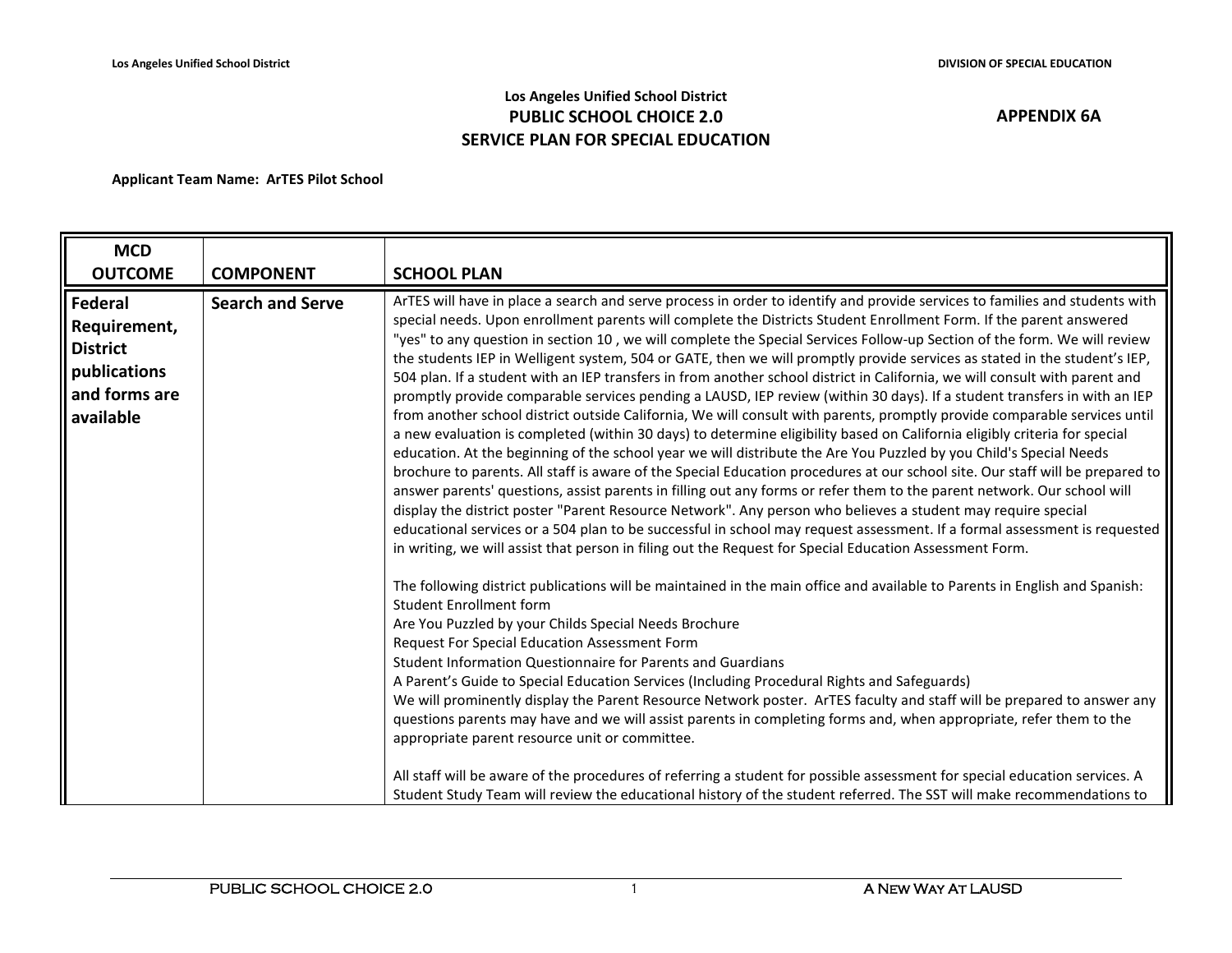## **Los Angeles Unified School District PUBLIC SCHOOL CHOICE 2.0 SERVICE PLAN FOR SPECIAL EDUCATION**

| <b>MCD</b>       |                                        |                                                                                                                                                                                                                                                                                                                                                                                                                                                                                                                                                                                                                                                                                                                                                                                                                                                                                                                                                                                                                 |
|------------------|----------------------------------------|-----------------------------------------------------------------------------------------------------------------------------------------------------------------------------------------------------------------------------------------------------------------------------------------------------------------------------------------------------------------------------------------------------------------------------------------------------------------------------------------------------------------------------------------------------------------------------------------------------------------------------------------------------------------------------------------------------------------------------------------------------------------------------------------------------------------------------------------------------------------------------------------------------------------------------------------------------------------------------------------------------------------|
| <b>OUTCOME</b>   | <b>COMPONENT</b>                       | <b>SCHOOL PLAN</b>                                                                                                                                                                                                                                                                                                                                                                                                                                                                                                                                                                                                                                                                                                                                                                                                                                                                                                                                                                                              |
|                  |                                        | accommodate the student in the general education setting; assessment may be postponed until the need is determined.<br>A highly qualified bilingual person will be available at the front desk to answer parent's questions. Due process<br>procedures will be explained to parents and assistance will be given to them to fill out the forms.<br>A parent center will be available for parents to meet and organize and parent trainings will take place.                                                                                                                                                                                                                                                                                                                                                                                                                                                                                                                                                     |
| <b>Outcome 2</b> | <b>Intervention</b><br><b>Programs</b> | In order to provide tiered intervention, ArTES will follow Tiered approach to intervention in line with the Current<br>research supporting Response To Intervention (RTI). Each tier will provide more intensive interventions and supports<br>including increased time and frequency of the interventions.<br><b>Pre-referral procedures</b><br>1. Universal support<br>Pre-assessments/record review for all students to determine baseline levels in core subjects<br>Humanitas model of cross-curricular unit planning<br>Integrated Support and Advisory classes (tutoring and Habits of Mind explicit instruction) built<br>into the instructional day, 4 days per week, aprox. 23:1 student teacher ratio<br>iv. High level of personalization in small school environment<br><b>Positive school culture</b><br>School-wide rewards and incentives<br>vii. Engaging arts-infused curriculum<br>Selected Interventions - At-risk Students identified within 6 weeks<br>Document and monitor areas of need |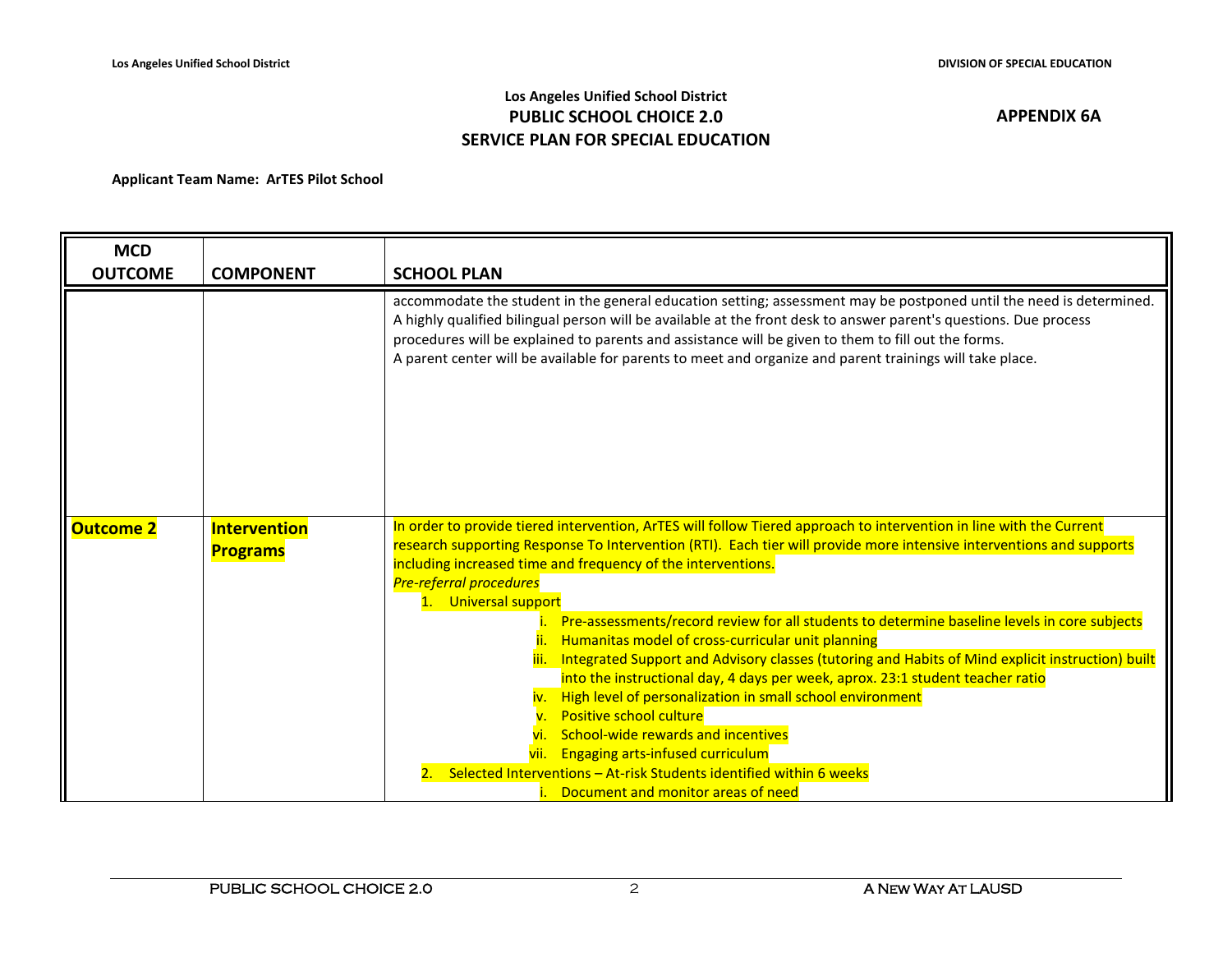## **Los Angeles Unified School District PUBLIC SCHOOL CHOICE 2.0 SERVICE PLAN FOR SPECIAL EDUCATION**

| <b>MCD</b>     |                  |                                                                                                                                                               |
|----------------|------------------|---------------------------------------------------------------------------------------------------------------------------------------------------------------|
| <b>OUTCOME</b> | <b>COMPONENT</b> | <b>SCHOOL PLAN</b>                                                                                                                                            |
|                |                  | ii. Teacher implements and monitors pre-referral intervention strategies from PRIM                                                                            |
|                |                  | Resource specialist conducts formal observation of student in classroom environment<br>iii.                                                                   |
|                |                  | Special Ed. teachers provide support to Gen. Ed. Teachers in scaffolding lessons<br>iv.                                                                       |
|                |                  | v. Team convene initial SST meeting (parent, student, gen. ed. teacher, counselor, optional:                                                                  |
|                |                  | special ed. teacher, principal)                                                                                                                               |
|                |                  | vi. Team develops academic/behavior contract signed by students, parents and teachers                                                                         |
|                |                  | vii. Team writes Individual Support Plan (ISP) to address student needs, build on student                                                                     |
|                |                  | strengths, and set goals                                                                                                                                      |
|                |                  | viii. Assign a peer mentor to the student as part of the comprehensive peer mentoring program                                                                 |
|                |                  | ix. Work with a peer mentor in small groups within advisory                                                                                                   |
|                |                  | Homework and exams signed daily by parents/guardians                                                                                                          |
|                |                  | xi. Weekly home/school communication (phone/email/meeting)                                                                                                    |
|                |                  | Targeted Intensive intervention (10 weeks-30 weeks)                                                                                                           |
|                |                  | <b>Follow-up SST meetings</b>                                                                                                                                 |
|                |                  | Math Tutoring Lab and/or English Tutoring Lab class required for following term<br>Increase peer mentor support (1on1 tutoring with Advisory teacher support) |
|                |                  | <b>Functional behavior Assessment (as needed)</b><br>iv.                                                                                                      |
|                |                  | v. Formal Special Education Assessment                                                                                                                        |
|                |                  | <b>Special Education</b>                                                                                                                                      |
|                |                  | 4. RSP Supports (full-inclusion general education setting)                                                                                                    |
|                |                  | Instructional accommodation implemented in Gen. Ed. curriculum                                                                                                |
|                |                  | Co-planning/monitoring Adult Assistant or Sp. Ed. Intern in class Monitoring Adult assistant                                                                  |
|                |                  | Co-teaching/direct instruction Resource teacher and General Ed. Teacher<br>iii.                                                                               |
|                |                  | iv. Learning center Intervention class in Math and/or English                                                                                                 |
|                |                  | SDP Supports (full-inclusion general education setting)<br>5.                                                                                                 |
|                |                  | Intensive Instructional accommodation implemented in Gen. Ed. curriculum                                                                                      |
|                |                  | Co-planning/Monitoring Adult assistant or Sp. Ed. Intern in class                                                                                             |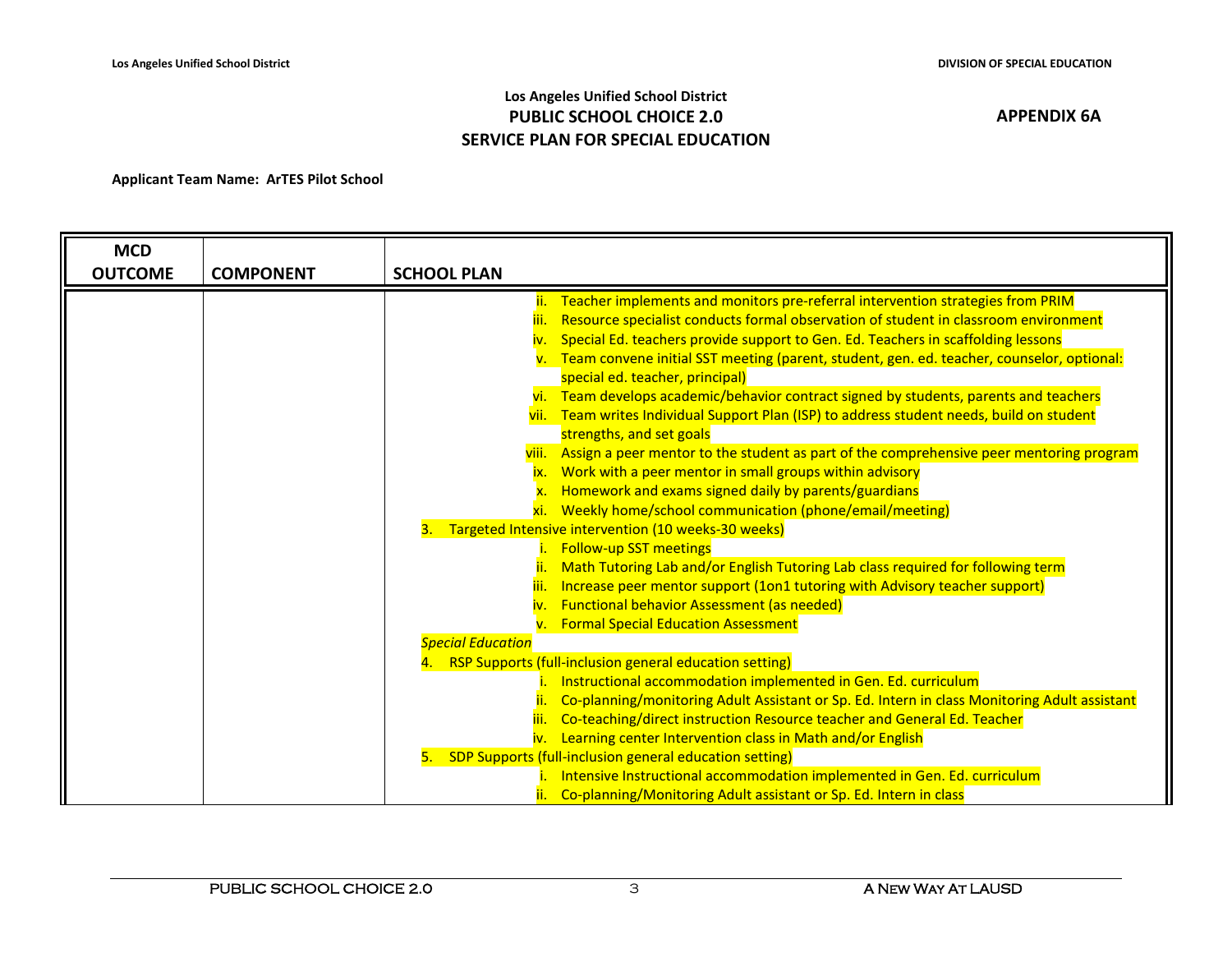## **Los Angeles Unified School District PUBLIC SCHOOL CHOICE 2.0 SERVICE PLAN FOR SPECIAL EDUCATION**

| <b>MCD</b>                                                        |                                                                                |                                                                                                                                                                                                                                                                                                                                                                                                                                                                                                                                                                                                                                                                                                                                                                                                                                                                                                                                                                                                                                                                                                                                                                                                                                                                                                                                                                                                                                                                                                                                                                                                                                                                                                                                                                                                                                                                               |
|-------------------------------------------------------------------|--------------------------------------------------------------------------------|-------------------------------------------------------------------------------------------------------------------------------------------------------------------------------------------------------------------------------------------------------------------------------------------------------------------------------------------------------------------------------------------------------------------------------------------------------------------------------------------------------------------------------------------------------------------------------------------------------------------------------------------------------------------------------------------------------------------------------------------------------------------------------------------------------------------------------------------------------------------------------------------------------------------------------------------------------------------------------------------------------------------------------------------------------------------------------------------------------------------------------------------------------------------------------------------------------------------------------------------------------------------------------------------------------------------------------------------------------------------------------------------------------------------------------------------------------------------------------------------------------------------------------------------------------------------------------------------------------------------------------------------------------------------------------------------------------------------------------------------------------------------------------------------------------------------------------------------------------------------------------|
| <b>OUTCOME</b>                                                    | <b>COMPONENT</b>                                                               | <b>SCHOOL PLAN</b>                                                                                                                                                                                                                                                                                                                                                                                                                                                                                                                                                                                                                                                                                                                                                                                                                                                                                                                                                                                                                                                                                                                                                                                                                                                                                                                                                                                                                                                                                                                                                                                                                                                                                                                                                                                                                                                            |
|                                                                   |                                                                                | Co-teaching/direct instruction Resource teacher and General Ed. Teacher<br>iii.<br>SDP classes with replacement curriculum aligned with state standards (STR 8:1 or less)<br>SDP classes will include Adult Assistant or Sp. Ed. Intern to lower ratios further<br>vi. Students not on a diploma track will be included in SDP and will be offered parallel services in<br>the alternative curriculum                                                                                                                                                                                                                                                                                                                                                                                                                                                                                                                                                                                                                                                                                                                                                                                                                                                                                                                                                                                                                                                                                                                                                                                                                                                                                                                                                                                                                                                                         |
| Outcomes 5, 17<br>and $18$<br><b>LAUSD Board</b><br><b>Policy</b> | <b>Discipline</b><br><b>Foundations Plan</b><br>and Behavior<br><b>Support</b> | ArTES will implement a consistent school-wide positive behavior support and discipline plan. Our plan will be consistent<br>with our goal of empowering each one of our students to become a true student, citizen, artist. We will teach rules,<br>social-emotional skills, compassion, personal responsibility and discipline in the same way we approach academic<br>subjects, using the 4 principles: Identification, Expectations, Support and Outcomes. We will have a common set of<br>procedures aimed at reinforcing appropriate behavior; using effective classroom management and positive behavior<br>support strategies and for providing early interventions for misconduct and appropriate use of consequences. Ongoing<br>monitoring shall be used to ensure that equitable school-based practices are implemented in a fair, non-discriminatory<br>and culturally responsive manner. ArTES will first use positive intervention and means of correction other than<br>suspension, transfer or expulsion to resolve disciplinary issues. Parents will receive a copy of the school rules will review<br>the school rules with their children. Training will be available for parents. If misconduct occurs, the parent or caregiver<br>will work with the school as a partner to address the student needs. Each teacher will maintain a positive classroom and<br>school. They will use effective classroom management strategies to create an environment conducive to learning and<br>prevent misconduct. These strategies will be agreed upon by the faculty and implemented school wide. All special<br>education students with the disabilities of emotionally disturbed or autistic will be assessed to determine the most<br>effective strategies to be included in a possible Behavior Support Plan as part of their IEP. Before the initial IEP the |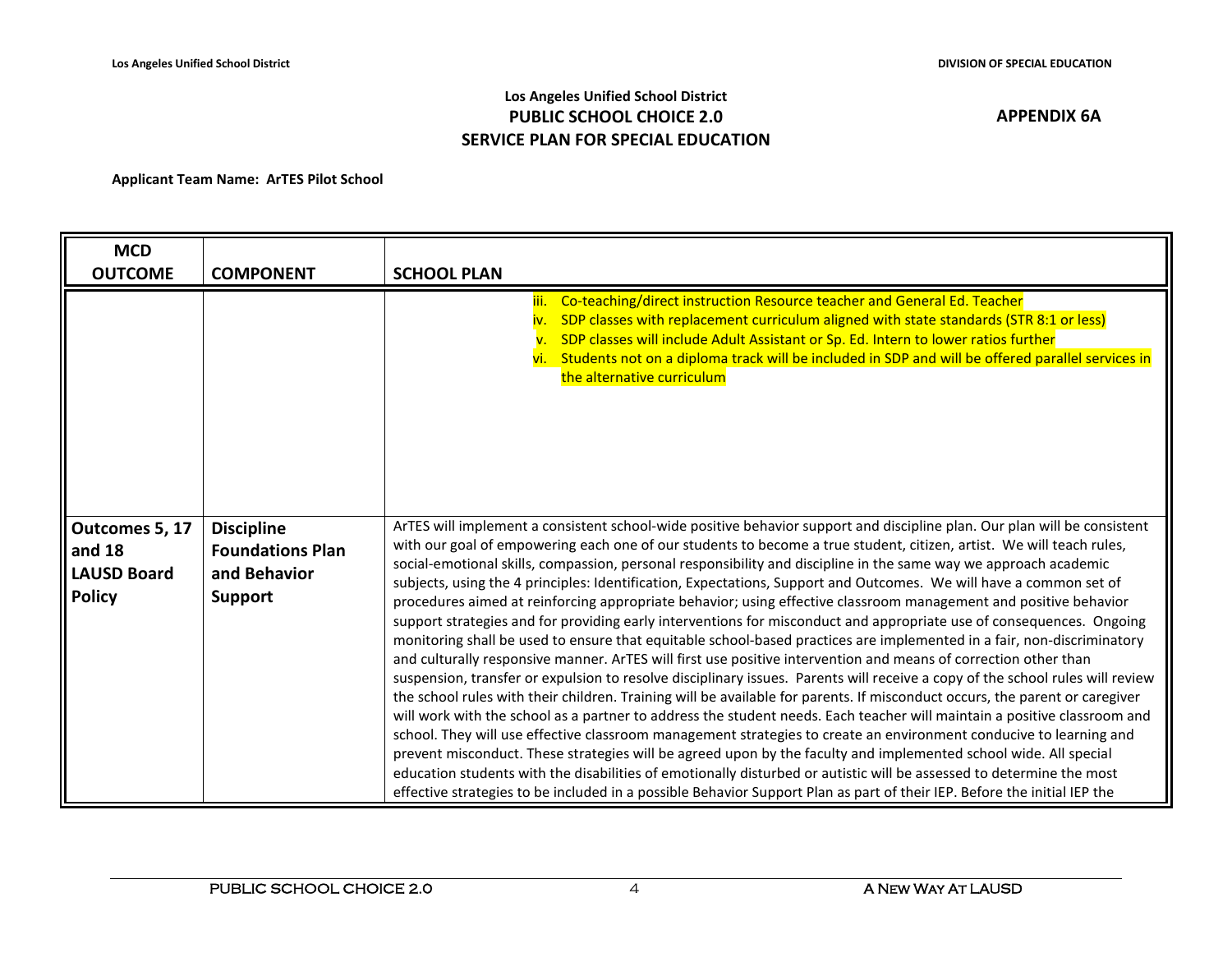## **Los Angeles Unified School District PUBLIC SCHOOL CHOICE 2.0 SERVICE PLAN FOR SPECIAL EDUCATION**

| <b>MCD</b><br><b>OUTCOME</b>                          | <b>COMPONENT</b>                            | <b>SCHOOL PLAN</b>                                                                                                                                                                                                                                                                                                                                                                                                                                                                                                                                                                                                                                                                                                  |
|-------------------------------------------------------|---------------------------------------------|---------------------------------------------------------------------------------------------------------------------------------------------------------------------------------------------------------------------------------------------------------------------------------------------------------------------------------------------------------------------------------------------------------------------------------------------------------------------------------------------------------------------------------------------------------------------------------------------------------------------------------------------------------------------------------------------------------------------|
|                                                       |                                             | Student study team will gather data and make recommendations for pre-referral interventions including documentation<br>of behavior and accommodations, prior to an eligibility of emotionally disturbed. A team will collect data, make<br>recommendations for support for student displaying difficulties with serious behavior problems. A Behavior Intervention<br>Case Manager will organize the collection or supervise Functional Analysis Assessment and then develop the proposed<br>Behavior Intervention Plan and present it to the IEP team.                                                                                                                                                             |
| <b>Necessary for</b><br>Planning, will<br>be provided | Description of<br><b>Student Population</b> | Based on the demographic data from the probable feeder middle schools and from the High Schools being relieved,<br>Support Unit North has projected roughly 10% of our student population will have IEP's. Given enrollment of 500<br>students, we will have 50 Special Education students $13 - 17$ of them will be in the Special Day Program and the rest will<br>be in the Resource program. There is a possibility of another 13-17 students in the area who will be in need of an Autism<br>program which we will build and offer within 3 years of opening our school. Once the attendance area and enrollment<br>procedures are in place for VRHS#5 there will be more specific demographic data available. |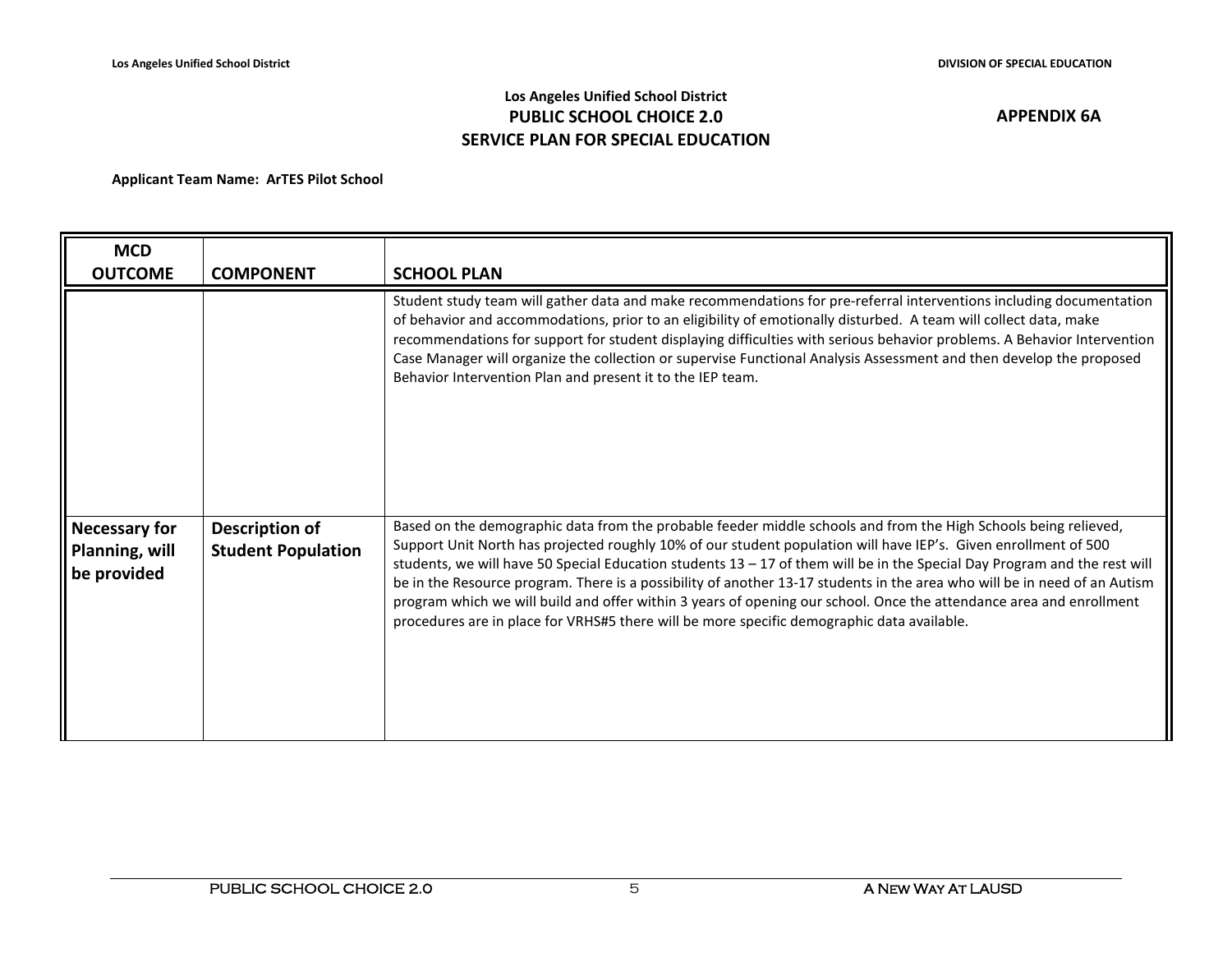## **Los Angeles Unified School District PUBLIC SCHOOL CHOICE 2.0 SERVICE PLAN FOR SPECIAL EDUCATION**

| <b>MCD</b>                         |                                                                            |                                                                                                                                                                                                                                                                                                                                                                                                                                                                                                                                                                                                                                                                                                                                                                                                                                                                                                                                                                                                                                                                                                                                                                                                                                                                                                                                                                                                                                                                                                                                                                                                                                                                                                                                                                                                                                                                                                                                                                                                                                                                                                                                                                                                                                                                                                                                                                                                                                                                                                                                                                                                                                                                                                                                                                                                                                                                                                                                                                                                                                                                 |
|------------------------------------|----------------------------------------------------------------------------|-----------------------------------------------------------------------------------------------------------------------------------------------------------------------------------------------------------------------------------------------------------------------------------------------------------------------------------------------------------------------------------------------------------------------------------------------------------------------------------------------------------------------------------------------------------------------------------------------------------------------------------------------------------------------------------------------------------------------------------------------------------------------------------------------------------------------------------------------------------------------------------------------------------------------------------------------------------------------------------------------------------------------------------------------------------------------------------------------------------------------------------------------------------------------------------------------------------------------------------------------------------------------------------------------------------------------------------------------------------------------------------------------------------------------------------------------------------------------------------------------------------------------------------------------------------------------------------------------------------------------------------------------------------------------------------------------------------------------------------------------------------------------------------------------------------------------------------------------------------------------------------------------------------------------------------------------------------------------------------------------------------------------------------------------------------------------------------------------------------------------------------------------------------------------------------------------------------------------------------------------------------------------------------------------------------------------------------------------------------------------------------------------------------------------------------------------------------------------------------------------------------------------------------------------------------------------------------------------------------------------------------------------------------------------------------------------------------------------------------------------------------------------------------------------------------------------------------------------------------------------------------------------------------------------------------------------------------------------------------------------------------------------------------------------------------------|
|                                    |                                                                            |                                                                                                                                                                                                                                                                                                                                                                                                                                                                                                                                                                                                                                                                                                                                                                                                                                                                                                                                                                                                                                                                                                                                                                                                                                                                                                                                                                                                                                                                                                                                                                                                                                                                                                                                                                                                                                                                                                                                                                                                                                                                                                                                                                                                                                                                                                                                                                                                                                                                                                                                                                                                                                                                                                                                                                                                                                                                                                                                                                                                                                                                 |
| <b>OUTCOME</b><br><b>Outcome 2</b> | <b>COMPONENT</b><br><b>Special Education</b><br><b>Program Description</b> | <b>SCHOOL PLAN</b><br>ArTES has a strong commitment to meeting the academic, social, and emotional needs of all learners. 'We believe that<br>creating an inclusive learning environment that holds high standards for students with disabilities, ELL, SEL, students of<br>poverty and gifted students is both socially just and academically sound. Special education students' academic programs<br>will be created in accordance with their IEPs in order to provide them with the least restrictive environments possible.<br>Co-teaching by special education and general education teachers along with support from special education aides will<br>enable students to participate in many general education courses as well as the advisory and flex period programs. Our<br>learning center will also be an integrated setting, special education and general education students in need of remedial<br>support will be taught be general and special education teachers in a direct instruction multi-tiered model of service<br>delivery which includes teaching strategies, intensive instruction and monitoring student progress.<br>English language learners' needs will be addressed through CALLA and SDAI strategies, differentiated instruction,<br>scaffolding, cooperative group learning, and extra support during the flex period for more direct intensive Instruction. All<br>students will participate in community-based activities such as service learning, performances, and art exhibitions. The<br>school will meet all students' needs by offering a curriculum and educational strategies that have been proven to raise<br>achievement for this student population. Also, the school meets the community's need to prepare students from North-<br>East San Fernando Valley for college, particularly four-year universities, which very few attend. In addition, the school's<br>focus on visual art, performance and technical theater will provide career pathways that are not presently available to<br>most students in this region of the Valley even though the creative economy (arts, design and entertainment) accounts<br>for one in six of all jobs in Los Angeles. ArTES will meet an urgent need in this community, in which students grapple with<br>academic barriers and desire assistance to make college a reality. Our Pilot school will raise academic achievement and<br>prepare students for college. In order to have real access to A-G courses, students must be able to read at grade level<br>and have foundational math skills. Without these, students are likely to fail. Intervention for failing students is addressed<br>first and foremost in the classroom. Teachers use differentiated instruction along with regular in-class assessments to<br>monitor their students' progress and dialogue with students, advisory teachers, counselors, and parents to<br>Circumvent problems early on. Team collaboration allows our teachers to assess our special education students' progress |
|                                    |                                                                            | in multiple classes and reassess teacher goals and teaching strategies on a weekly basis. If in-class and at-home support is<br>insufficient, students are given the support of the integrated support class during the regular school day and or the                                                                                                                                                                                                                                                                                                                                                                                                                                                                                                                                                                                                                                                                                                                                                                                                                                                                                                                                                                                                                                                                                                                                                                                                                                                                                                                                                                                                                                                                                                                                                                                                                                                                                                                                                                                                                                                                                                                                                                                                                                                                                                                                                                                                                                                                                                                                                                                                                                                                                                                                                                                                                                                                                                                                                                                                           |
|                                    |                                                                            | Essentials classes in the learning center. One of the features of a backwards-planned curriculum is its insistence upon                                                                                                                                                                                                                                                                                                                                                                                                                                                                                                                                                                                                                                                                                                                                                                                                                                                                                                                                                                                                                                                                                                                                                                                                                                                                                                                                                                                                                                                                                                                                                                                                                                                                                                                                                                                                                                                                                                                                                                                                                                                                                                                                                                                                                                                                                                                                                                                                                                                                                                                                                                                                                                                                                                                                                                                                                                                                                                                                         |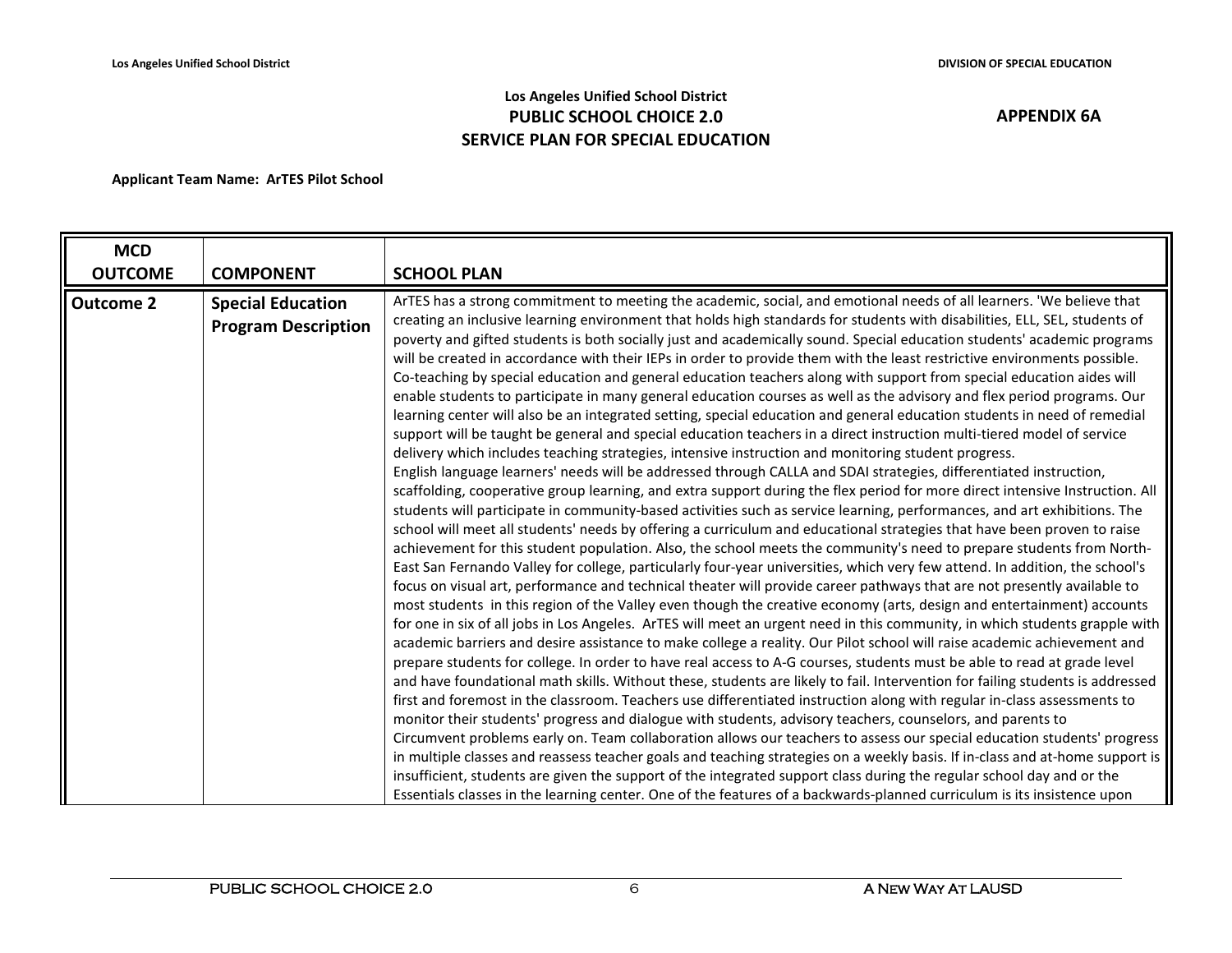## **Los Angeles Unified School District PUBLIC SCHOOL CHOICE 2.0 SERVICE PLAN FOR SPECIAL EDUCATION**

| <b>SCHOOL PLAN</b>                                                                                                                                                                            |
|-----------------------------------------------------------------------------------------------------------------------------------------------------------------------------------------------|
| planning for student understanding. Every student has access to rigorous curriculum and instruction, but each unit plan is                                                                    |
| scaffold to build student understanding and differentiated to meet the needs of all learners. Since teachers in the                                                                           |
| Humanitas model use and communicate the outcomes of formative assessment with their team several times a week,                                                                                |
| curriculum is adjusted as students become more proficient or if they need additional scaffolding.                                                                                             |
| Differentiated instruction: Students learning in the Humanitas model at ArTES are heterogeneously grouped because it is                                                                       |
| critical to establishing a community of scholars where various talents, skills and insights support all learners. This requires                                                               |
| that teachers personalize instruction by using student work protocols to determine and address learning needs of all                                                                          |
| students. A variety of different instructional materials support differentiated instruction in a tiered model to deliver                                                                      |
| services. Teachers also engage the range of learning modalities in their instructional practice, taking care to provide                                                                       |
| scaffolding for ELL students and to follow IEP accommodations for special education students. We will provide                                                                                 |
| the least restrictive environment appropriate with an inclusive model to provide a standards based education to our                                                                           |
| students with mild and moderate disabilities. Each student may require a different combination of services and setting as                                                                     |
| appropriate, our goal is to offer a program based on the students individual needs. Resource Specialist Program students                                                                      |
| will receive all instruction in the general education setting with a special education teacher co-teaching as per their IEP.                                                                  |
| Special Day Program (SDP) students will also be included in the general education setting with the special day class                                                                          |
| teacher co teaching r co-planning when appropriate and inline with the student's needs. SDP students receive one to                                                                           |
| three periods of pull-out instruction with the special day program teacher.                                                                                                                   |
| The math department will offer flexible course offerings in order to recapture failing students each semester. They will                                                                      |
| teach both the A and B sections of Algebra 1, Geometry, and Algebra2 in the spring semester so that students who,                                                                             |
| despite remediation in the learning center, fail the A portion of a course can retake it immediately instead of being                                                                         |
| placed in the B portion without mastering A or waiting until the next year. All of these interventions are in place to<br>ensure the highest level of achievement is reached by all students. |
| ArTES hopes to build an innovative Autism and the Arts program within our first three years of operation to address the                                                                       |
| needs of the growing population of students with Autism in LAUSD.                                                                                                                             |
| <b>COMPONENT</b>                                                                                                                                                                              |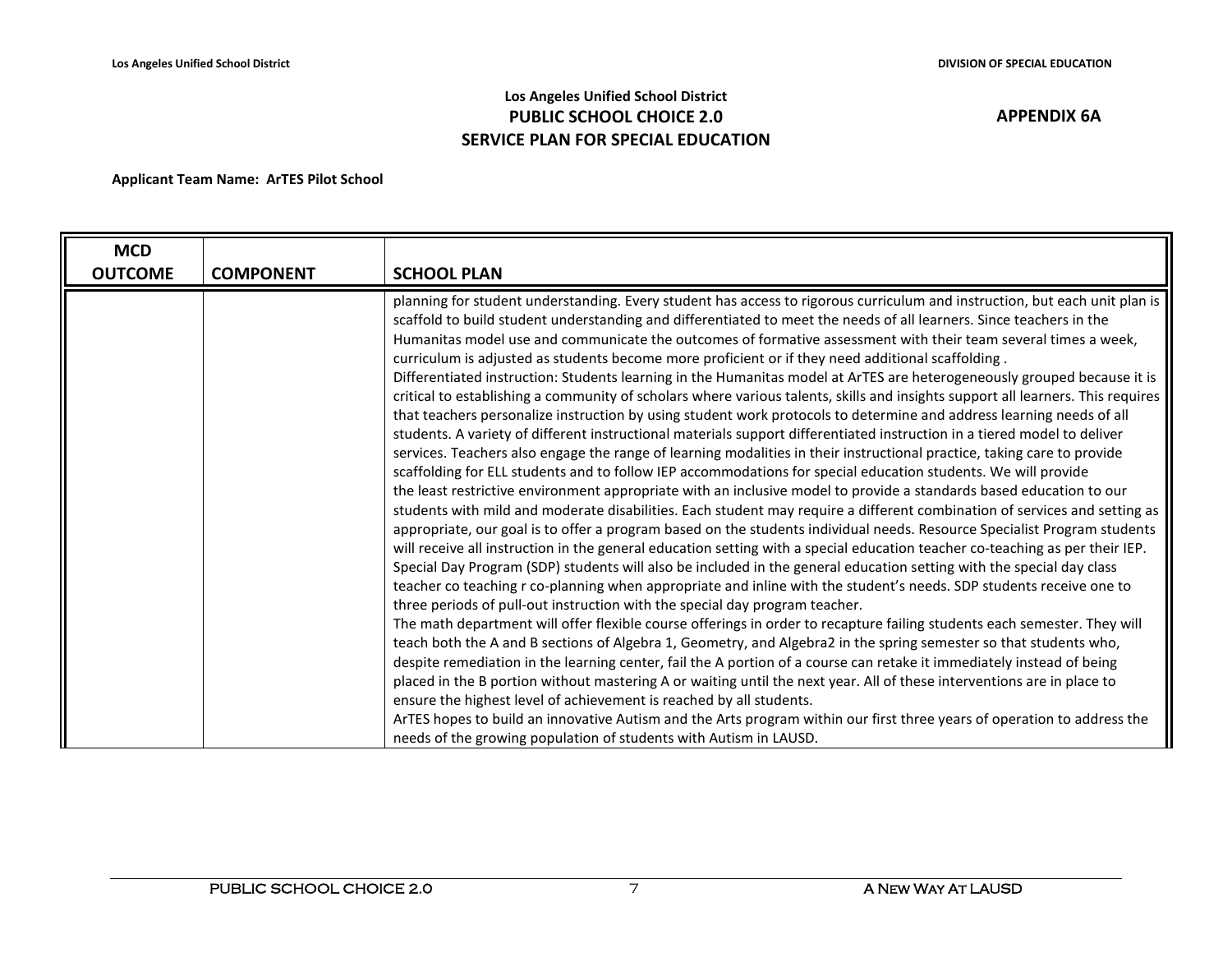## **Los Angeles Unified School District PUBLIC SCHOOL CHOICE 2.0 SERVICE PLAN FOR SPECIAL EDUCATION**

| <b>MCD</b>                                  |                                                                       |                                                                                                                                                                                                                                                                                                                                                                                                                                                                                                                                                                                                                                                             |
|---------------------------------------------|-----------------------------------------------------------------------|-------------------------------------------------------------------------------------------------------------------------------------------------------------------------------------------------------------------------------------------------------------------------------------------------------------------------------------------------------------------------------------------------------------------------------------------------------------------------------------------------------------------------------------------------------------------------------------------------------------------------------------------------------------|
| <b>OUTCOME</b>                              | <b>COMPONENT</b>                                                      | <b>SCHOOL PLAN</b>                                                                                                                                                                                                                                                                                                                                                                                                                                                                                                                                                                                                                                          |
| <b>Outcomes 8,</b><br><b>10, 13, 14, 15</b> | <b>IEP Process:</b><br><b>Implementation and</b><br><b>Monitoring</b> | Every child who is assessed by the school and qualifying for special education services under the IDEA will have an IEP<br>that documents assessment results and determines eligibility for special education services. If the student is eligible for<br>services, ArTES will provide those services according to the student's IEP, which will specify the instruction and services<br>the student shall receive. Students at ARTES who have IEPs will be served in the Least Restrictive Environment (LRE). Each<br>student who has an IEP will have an IEP team that oversees the implementation and progress of the IEP.                               |
|                                             |                                                                       | Procedures to monitor IEP meeting dates and notification requirements<br>The MCD Clerk in conjunction with the Resource and SDP teachers will utilize the Welligent email, calendar and alert<br>system to provide the following actions and follow up procedures:<br>Provide copy of the IEP will be available for all service providers<br>Referral of additional assessment<br><b>Referral for AB3626</b><br>Notification of all stakeholders, DIS service providers, assessors, and outside agencies<br>Mailing paperwork (notifications, assessment plans, etc.)<br><b>Scheduling and opening of IEPs</b><br>Documenting parent notification Welligent |
|                                             |                                                                       | The IEP team at ARTES will consist of the following individuals:<br>The parent or guardian of the student for whom the IEP was developed<br><b>Administrative Designee</b><br>A General Education teacher who is familiar with the curriculum appropriate to that student<br>Special education professionals qualified to interpret assessment results<br>A District representative, as appropriate<br>Others familiar with the student may be invited as needed.<br>At ArTES we view the parent as a key stakeholder in these meetings and will make every effort to accommodate parents'                                                                  |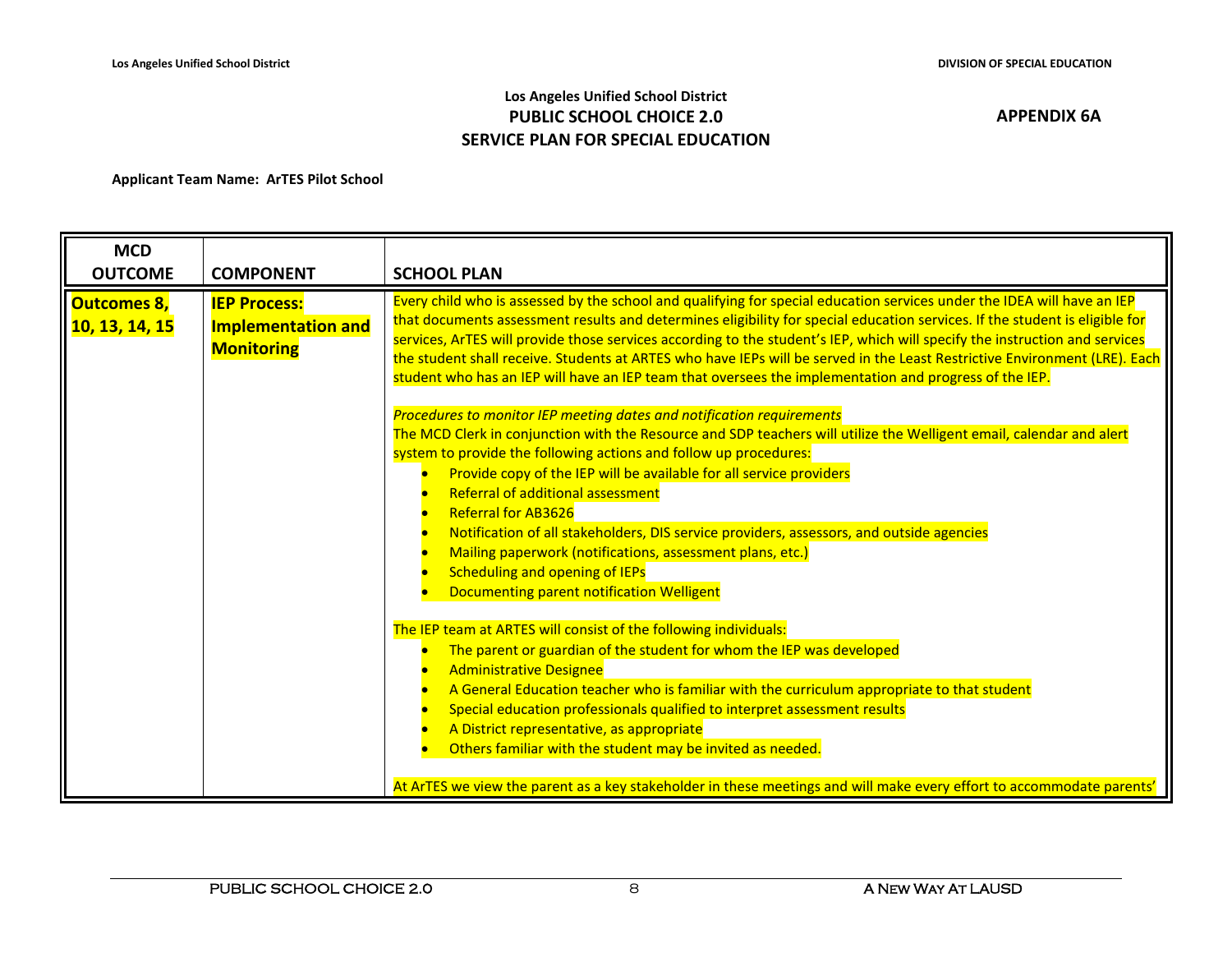## **Los Angeles Unified School District PUBLIC SCHOOL CHOICE 2.0 SERVICE PLAN FOR SPECIAL EDUCATION**

| <b>MCD</b>     |                  |                                                                                                                                                                                                                                                                                                                                                                                                                                                                                                                                                                                                                                                                                                                                                                                                                                                                                                                                                                                                                                                                                                                                                                                                                                                                                                                                                                                                                                                                                                                                                                                                                                                                                                                                                                                                                                                                                                                                                                                                                                                                                                             |
|----------------|------------------|-------------------------------------------------------------------------------------------------------------------------------------------------------------------------------------------------------------------------------------------------------------------------------------------------------------------------------------------------------------------------------------------------------------------------------------------------------------------------------------------------------------------------------------------------------------------------------------------------------------------------------------------------------------------------------------------------------------------------------------------------------------------------------------------------------------------------------------------------------------------------------------------------------------------------------------------------------------------------------------------------------------------------------------------------------------------------------------------------------------------------------------------------------------------------------------------------------------------------------------------------------------------------------------------------------------------------------------------------------------------------------------------------------------------------------------------------------------------------------------------------------------------------------------------------------------------------------------------------------------------------------------------------------------------------------------------------------------------------------------------------------------------------------------------------------------------------------------------------------------------------------------------------------------------------------------------------------------------------------------------------------------------------------------------------------------------------------------------------------------|
| <b>OUTCOME</b> | <b>COMPONENT</b> | <b>SCHOOL PLAN</b>                                                                                                                                                                                                                                                                                                                                                                                                                                                                                                                                                                                                                                                                                                                                                                                                                                                                                                                                                                                                                                                                                                                                                                                                                                                                                                                                                                                                                                                                                                                                                                                                                                                                                                                                                                                                                                                                                                                                                                                                                                                                                          |
|                |                  | schedules and needs so that they will be able to participate effectively on the IEP team. The school will provide an<br>interpreter if necessary to ensure that all parents and/or guardians understand and can participate in the IEP process. If a<br>parent cannot attend the IEP meeting, the school will ensure his/her participation using other methods, such as<br>conferencing by telephone. A copy of the IEP will be given to the parent. Upon the parent or guardian's written consent,<br>the IEP will be implemented by ARTES. The IEP will include all required components and be written on the LAUSD SELPA<br>forms. Some of the elements which the IEP will consist of include:<br>The rationale for placement decisions<br>The services the student will receive and the means for delivering those services<br>A description of when services will begin, how often the student will receive them, who will provide them, and<br>where they will be delivered<br>Annual goals and short-term objectives focusing on the student's current level of performance<br>A description of how the student's progress will be measured and monitored<br>Transition goals for work-related skills<br>IEP meetings will be held according to the following schedule:<br>Yearly to review the student's progress and make any necessary changes<br>Every three years to review the results of a mandatory comprehensive reevaluation of the student's progress<br>After the student has received a formal assessment or reassessment<br>When a parent or teacher feels that the student has determined significant educational growth or a lack of<br>anticipated progress<br>When an Individual Transition Plan is (ITP) required at the appropriate age<br>When a special education student has been suspended, especially if they demonstrate a pattern of misbehavior,<br>to determine if changes to the IEP are required to address the misbehavior<br>Prior to the expulsion of a student with an IEP, to determine if the student's misconduct was a manifestation of<br>his/her disability |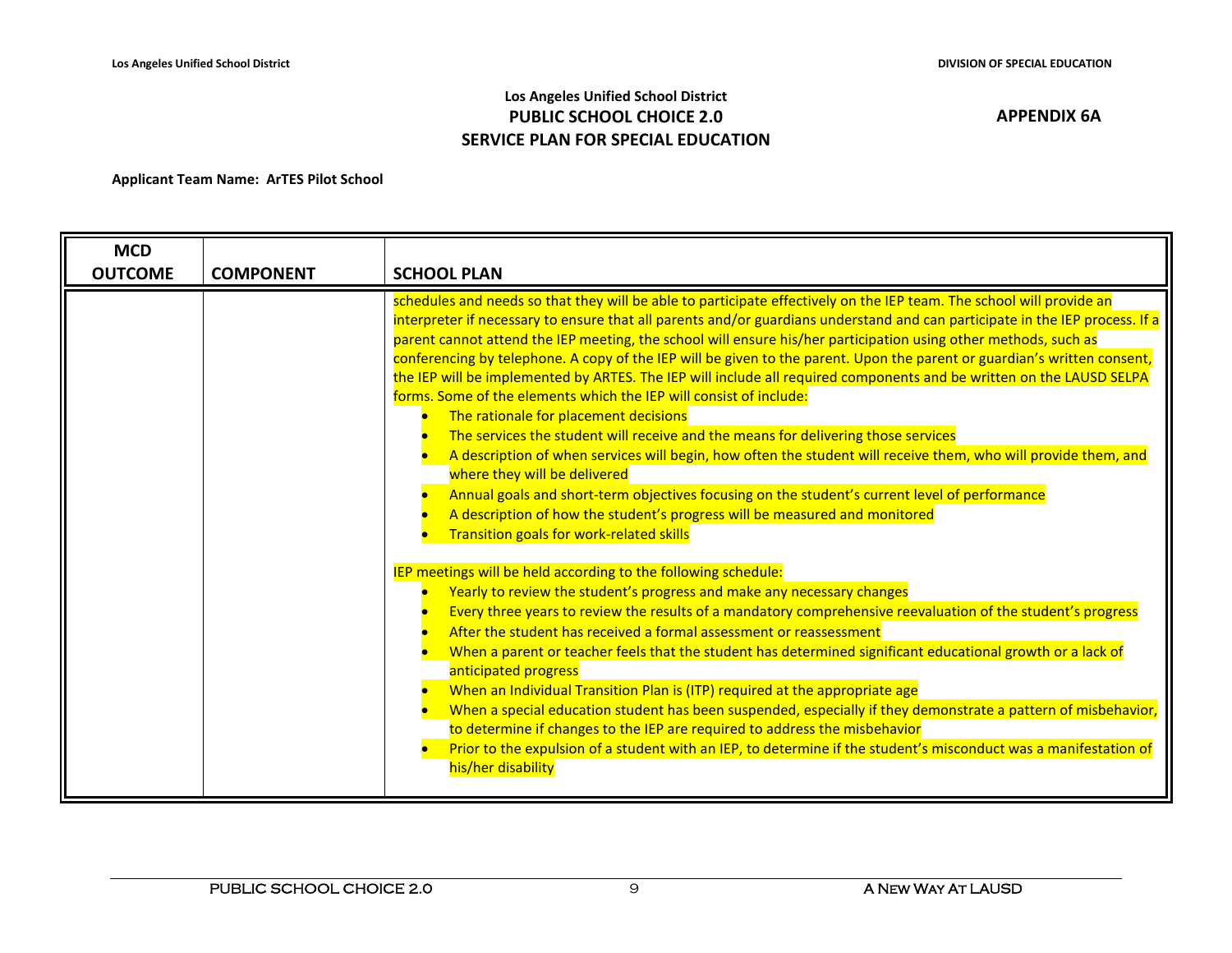## **Los Angeles Unified School District PUBLIC SCHOOL CHOICE 2.0 SERVICE PLAN FOR SPECIAL EDUCATION**

| <b>MCD</b>                |                                                                                               |                                                                                                                                                                                                                                                                                                                                                                                                                                                                                                                                                                                                                                                                                                                                                                                                                                                                                                                                                                                                                                                                                                                                                                                                                                                                                                            |
|---------------------------|-----------------------------------------------------------------------------------------------|------------------------------------------------------------------------------------------------------------------------------------------------------------------------------------------------------------------------------------------------------------------------------------------------------------------------------------------------------------------------------------------------------------------------------------------------------------------------------------------------------------------------------------------------------------------------------------------------------------------------------------------------------------------------------------------------------------------------------------------------------------------------------------------------------------------------------------------------------------------------------------------------------------------------------------------------------------------------------------------------------------------------------------------------------------------------------------------------------------------------------------------------------------------------------------------------------------------------------------------------------------------------------------------------------------|
| <b>OUTCOME</b>            | <b>COMPONENT</b>                                                                              | <b>SCHOOL PLAN</b>                                                                                                                                                                                                                                                                                                                                                                                                                                                                                                                                                                                                                                                                                                                                                                                                                                                                                                                                                                                                                                                                                                                                                                                                                                                                                         |
|                           |                                                                                               | An ArTES representative will communicate with the home school of and student with an IEP matriculating into the school<br>or where the IEP is considering placement at ARTES. The RSP and SDP teachers will be responsible for monitoring<br>progress in accordance to the goals in the IEP. All meeting and documents are kept confidential, and meetings will be<br>held in a location where confidentiality can be assured.                                                                                                                                                                                                                                                                                                                                                                                                                                                                                                                                                                                                                                                                                                                                                                                                                                                                             |
| Outcomes 10,<br><b>18</b> | <b>Procedures for</b><br><b>Identification and</b><br><b>Assessment of</b><br><b>Students</b> | 1. An intervention program is in place that targets students performing below basic and far below basic is in place.<br>2. Upon receiving a request for special education assessment in writing, we will respond with a decision to assess or not<br>within 15 days (not counting school vacations longer than 5 days). Upon review of student's records, work samples,<br>teacher interviews, parent input we may decide that referral is not appropriate at this time.<br>If we have decided that assessment is appropriate, we will offer the parent an assessment plan that describes the type<br>and purposes of assessment. If the parent consents to the assessment plan, by signing the plan (within 15 days) we will<br>start the assessment process. We will complete all assessments agreed to on the plan and hold an Individual Education<br>Plan (IEP) with in 60 days (not counting school vacation longer than 5 days. All pertinent dates regarding the assessment<br>will be entered into the Welligent IEP System.<br>3. When determining eligibly exclusionary factors will be addressed such as limited English proficiency, lack of school<br>attendance or instruction.<br>4. All areas of suspected disability are addressed<br>5. Monitoring of referrals by ethnicity is planned |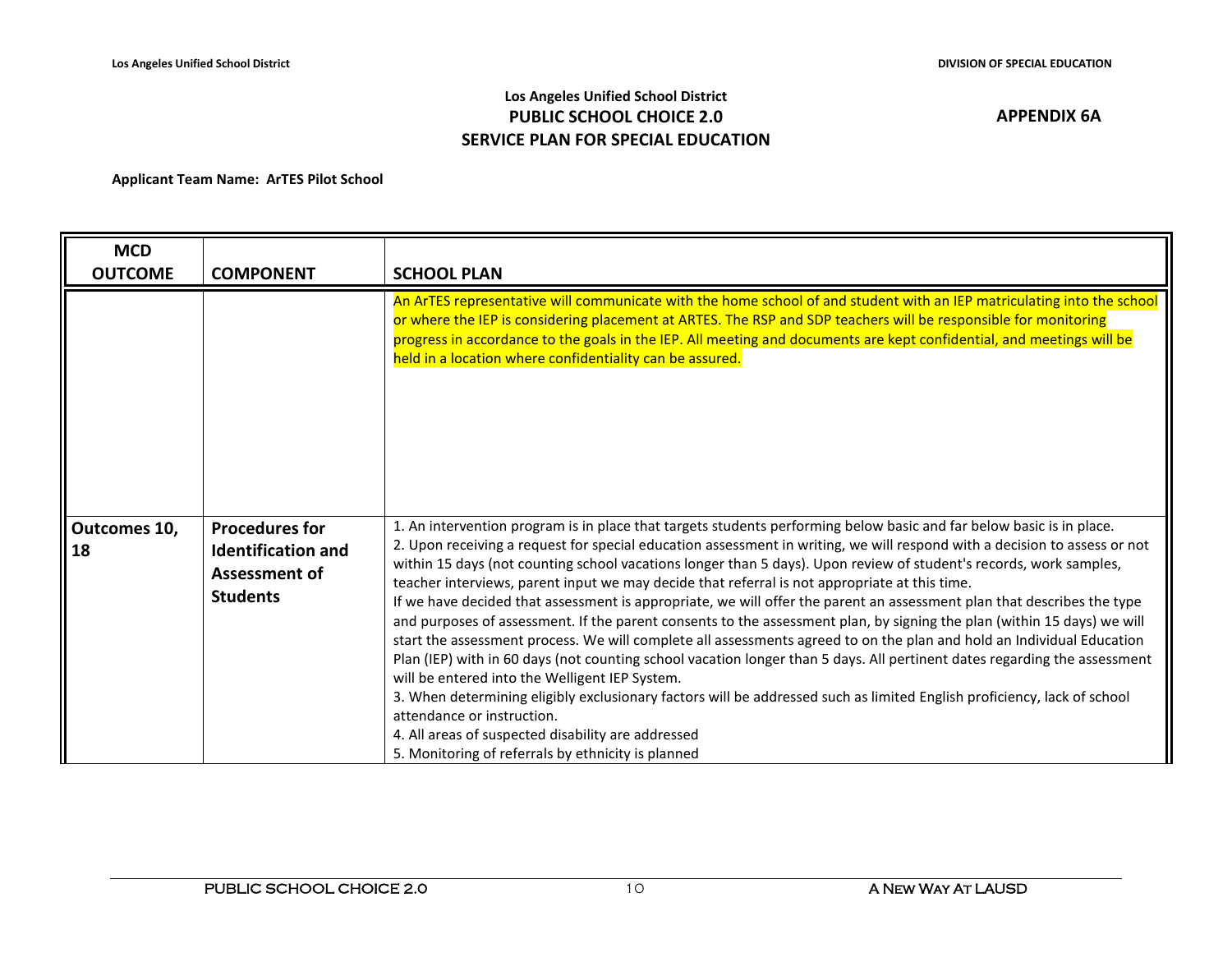## **Los Angeles Unified School District PUBLIC SCHOOL CHOICE 2.0 SERVICE PLAN FOR SPECIAL EDUCATION**

| <b>MCD</b><br><b>OUTCOME</b> | <b>COMPONENT</b>                                                         | <b>SCHOOL PLAN</b>                                                                                                                                                                                                                                                                                                                                                                                                                                                                                                                                                                                                                                                                                                                                                                                                                                                                                                                                                                                                                                                                                                                                                                                                                                                                                                                                                                                                                                                                                                                                                                                                                                                                                                                                                                                                                                                                                                                                                                                                                                                                                                                                                                                                                                                                                                                                                                                                                                                                                                                                                                                                                                                                                                                                                                                                                                                                                                                                                                                                                                                                                                                                                                       |
|------------------------------|--------------------------------------------------------------------------|------------------------------------------------------------------------------------------------------------------------------------------------------------------------------------------------------------------------------------------------------------------------------------------------------------------------------------------------------------------------------------------------------------------------------------------------------------------------------------------------------------------------------------------------------------------------------------------------------------------------------------------------------------------------------------------------------------------------------------------------------------------------------------------------------------------------------------------------------------------------------------------------------------------------------------------------------------------------------------------------------------------------------------------------------------------------------------------------------------------------------------------------------------------------------------------------------------------------------------------------------------------------------------------------------------------------------------------------------------------------------------------------------------------------------------------------------------------------------------------------------------------------------------------------------------------------------------------------------------------------------------------------------------------------------------------------------------------------------------------------------------------------------------------------------------------------------------------------------------------------------------------------------------------------------------------------------------------------------------------------------------------------------------------------------------------------------------------------------------------------------------------------------------------------------------------------------------------------------------------------------------------------------------------------------------------------------------------------------------------------------------------------------------------------------------------------------------------------------------------------------------------------------------------------------------------------------------------------------------------------------------------------------------------------------------------------------------------------------------------------------------------------------------------------------------------------------------------------------------------------------------------------------------------------------------------------------------------------------------------------------------------------------------------------------------------------------------------------------------------------------------------------------------------------------------------|
| <b>Outcome 2</b>             | <b>Instructional Plan for</b><br>students using grade<br>level standards | ArTES is a four-year interdisciplinary program that follows the Humanitas model of instruction and cubiculum<br>development with a strong focus on the visual and performing arts. The pilot school autonomies will provide the<br>flexibility in curriculum and scheduling that is needed to support the four programmatic elements are critical to achieving<br>our vision. ArTES plans on offering a rigorous academic program fulfilling all of the A-G requirements and providing all<br>students including those with disabilities the support needed to succeed in this program.<br>Advisories: The scheduling and curriculum of our advisory program is made possible through the autonomy of the pilot<br>model. The seminal research of Linda Darling-Hammond identifies deep, meaningful relationships between students,<br>teachers, and parents or caregivers as positively impacting all students, but particularly those at risk of dropping out<br>(Darling-Hammond et al., 2006/2007). To ensure that all students graduate on time and prepared for postsecondary<br>learning, each student will be assigned an advisor who will remain his/her advocate for the whole school year. Families<br>will have one point person who is a partner in their child's academic success and emotional well-being.<br>Teacher Collaboration: The constraints of a traditional high school schedule are often an impediment to teacher<br>collaboration. Research shows that collaboration that revolves around instruction has a significant impact on student<br>achievement (Newmann & Wehlage, 1995, Corcoran & Silander, 2009). Humanitas interdisciplinary teaching is, by<br>definition, culturally responsive teaching and gives grade-level teams an opportunity to develop thematic, backwards<br>planned curriculum. The autonomy of the pilot model will allow teachers to collaborate in both grade-level and vertical<br>subject-specific teams to ensure that curriculum and instruction is sequenced for the developmental needs of all learners<br>at ArTES.<br>Inquiry-driven, Interdisciplinary Teaching: All learners, regardless of their educational backgrounds or special learning<br>needs, have a right to access rigorous, relevant, and engaging curriculum. Our mission is to prepare students for active<br>engagement as students, citizens and artists of the 21st century. Arts infused Humanitas instruction responds to the<br>needs of these students by giving them the skills necessary to transfer learning, communicate persuasively, and apply<br>higher-order thinking skills to cognitively demanding tasks. Researchers in special education, ELL, gifted, and general<br>education support our foundational philosophy: high expectations for all learners (Guess & Thompson, 1989, Heshusius,<br>1988, Waxman & Tellez, 2002, Van Tassel-Baska, 2008, Newmann & Wehlage, 1995).<br>Real-world/Authentic Learning: In order to ensure that all students see the value of learning beyond school, the ArTES<br>offers students in VRHS#5 an opportunity to explore the career pathways of visual, performing and technical media arts. |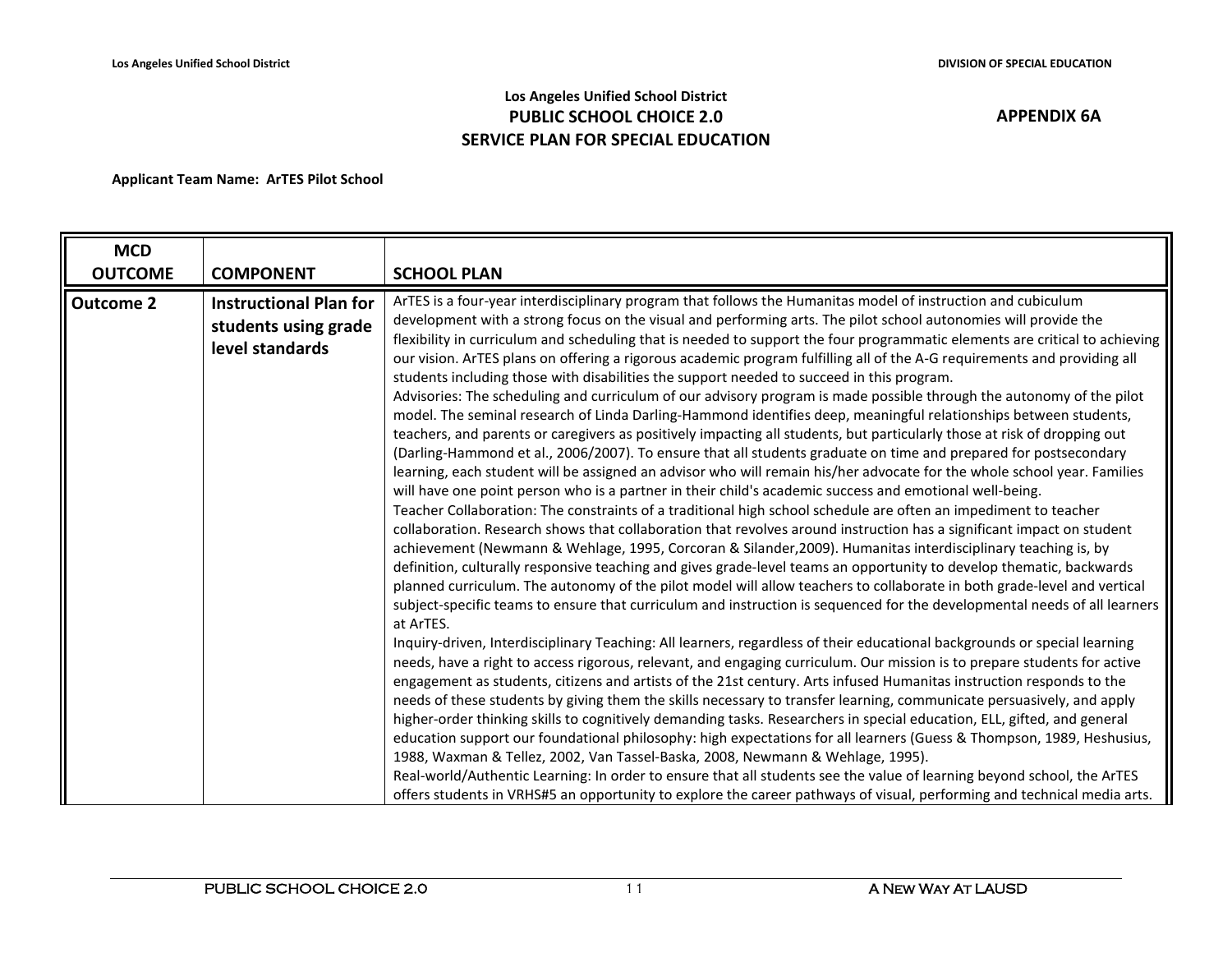## **Los Angeles Unified School District PUBLIC SCHOOL CHOICE 2.0 SERVICE PLAN FOR SPECIAL EDUCATION**

| <b>MCD</b>               |                                                                               |                                                                                                                                                                                                                                                                                                                                                                                                                                                                                                                                                                                                                                                                                                                                                                                                                                                                                                                                                                                                                                                    |
|--------------------------|-------------------------------------------------------------------------------|----------------------------------------------------------------------------------------------------------------------------------------------------------------------------------------------------------------------------------------------------------------------------------------------------------------------------------------------------------------------------------------------------------------------------------------------------------------------------------------------------------------------------------------------------------------------------------------------------------------------------------------------------------------------------------------------------------------------------------------------------------------------------------------------------------------------------------------------------------------------------------------------------------------------------------------------------------------------------------------------------------------------------------------------------|
| <b>OUTCOME</b>           | <b>COMPONENT</b>                                                              | <b>SCHOOL PLAN</b>                                                                                                                                                                                                                                                                                                                                                                                                                                                                                                                                                                                                                                                                                                                                                                                                                                                                                                                                                                                                                                 |
|                          |                                                                               | In the classroom, students will address a concept, problem or issue that is similar to one that they are likely to encounter<br>beyond the classroom. Students will communicate their knowledge, present a product or performance, or take some<br>action for an audience beyond their teachers, classroom and school building. In their junior and senior years students will<br>complete service learning projects and intern with our community partners at museums, film studios and other venues<br>to extend the range of their participation in the arts and assist others. Involvement in these projects will enhance<br>students' awareness of social issues and career opportunities, as well as the social and political power of art and media.<br>This academy also responds to 200, 2008 and 2009 reports from Otis College of Art and Design on the creative economy<br>(arts, design, and entertainment) Los Angeles, which shows the creative arts as one f the area's top employers, for one<br>in six of all jobs (Otis, 2009). |
| <b>Outcome 7A,</b><br>7B | <b>Instructional Plan for</b><br>students using<br><b>Alternate Standards</b> | Hands-on, real world projects and assignments that incorporate the themes and concepts of the a-g requirements will be<br>the basis of the Alternate Curriculum. The Alternate Curriculum will include the subject areas math, science, history,<br>English, art, theatre, digital media, PE, and life skills.                                                                                                                                                                                                                                                                                                                                                                                                                                                                                                                                                                                                                                                                                                                                     |
|                          |                                                                               | Students with an Alternate Curriculum will work parallel to SDP students who are working off of the General<br><b>Education Curriculum.</b>                                                                                                                                                                                                                                                                                                                                                                                                                                                                                                                                                                                                                                                                                                                                                                                                                                                                                                        |
|                          |                                                                               | Students will participate in General Education electives based on their strengths and interests. They will be<br>included in general education elective courses throughout their high school years according to their<br>strengths. If they are unable to work in a General Education elective class, an intensive, hands-on project<br>will be given to the student. They will work on this project in the SDP room or, if needed, work on the<br>project with an assistant in the school environment. They will be able to receive elective credit by doing<br>services throughout the school, ie., work in the cafeteria, work with the grounds crew, assist with school<br>activities, or assist with the school newspaper.<br>Students will participate in P.E. or Adapted P.E<br>Students with an Alternate Curriculum will study the same topics as their grade level peers but will be given                                                                                                                                               |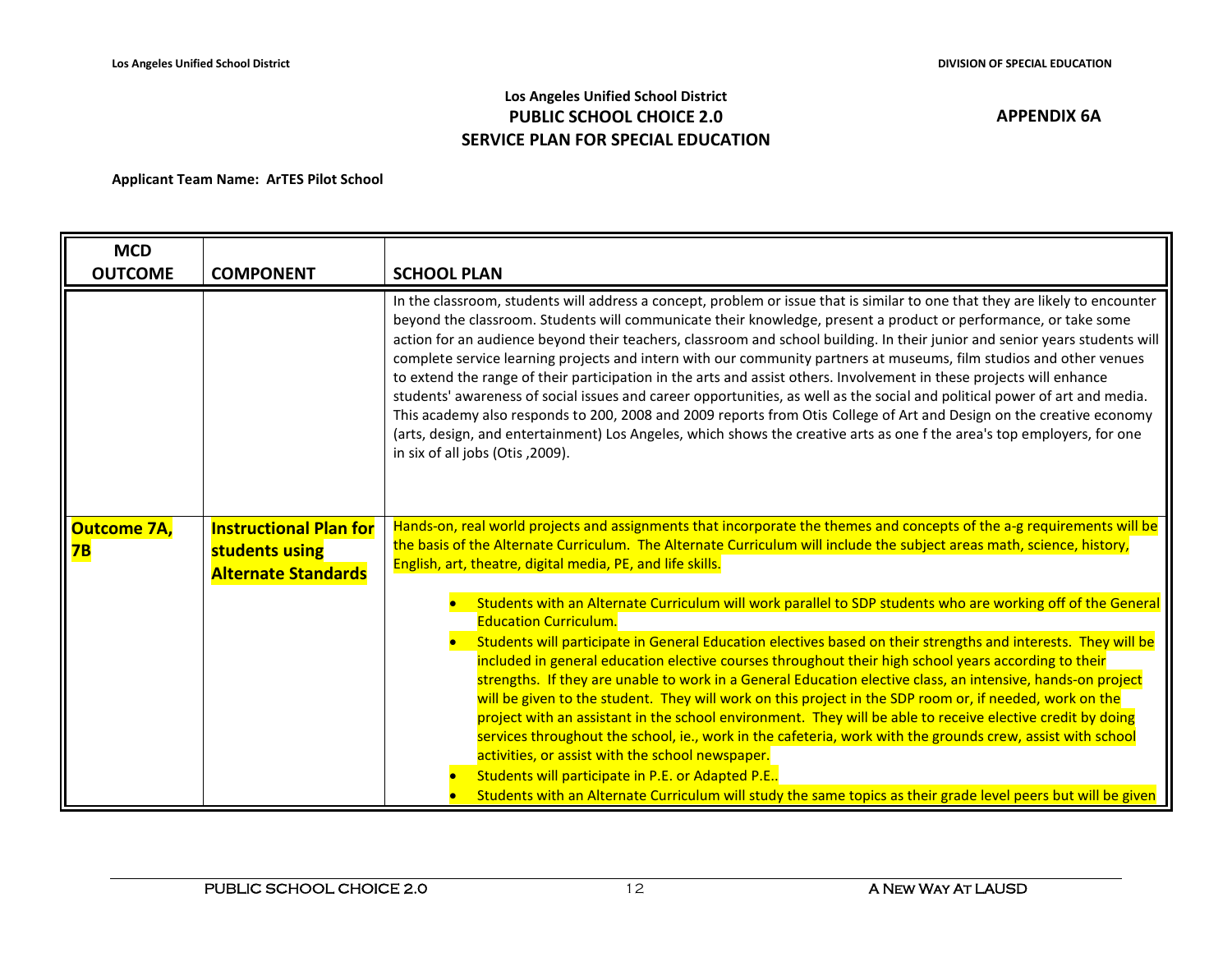## **Los Angeles Unified School District PUBLIC SCHOOL CHOICE 2.0 SERVICE PLAN FOR SPECIAL EDUCATION**

| <b>MCD</b><br><b>OUTCOME</b> | <b>COMPONENT</b>                                  | <b>SCHOOL PLAN</b>                                                                                                                                                                                                                                                                                                                                                                                                                                                                                                                                                                                                                                                                                                                                                                                                                                                                                                                                                                                                                                                                                                                                                                                                                                                                                                                                                               |
|------------------------------|---------------------------------------------------|----------------------------------------------------------------------------------------------------------------------------------------------------------------------------------------------------------------------------------------------------------------------------------------------------------------------------------------------------------------------------------------------------------------------------------------------------------------------------------------------------------------------------------------------------------------------------------------------------------------------------------------------------------------------------------------------------------------------------------------------------------------------------------------------------------------------------------------------------------------------------------------------------------------------------------------------------------------------------------------------------------------------------------------------------------------------------------------------------------------------------------------------------------------------------------------------------------------------------------------------------------------------------------------------------------------------------------------------------------------------------------|
|                              |                                                   | activities based on their academic level. For example, if 9 <sup>th</sup> graders are studying Romeo and Juliet, students<br>using an Alternate Curriculum will be given lessons and assignments about Romeo and Juliet but at their<br>academic level.<br>Peer Mentors will be a part of the Alternate Curriculum. The Peer Mentors will assist with students in a<br>variety of capacity, including, helping them around campus, partnering with them in volunteering at school<br>events, tutoring, and teaching them interpersonal skills. Peer Mentors will be either students in the<br>General Education population or students in the Special Education population; RSP or SDP students.<br>Partnerships will be established with the other Academies, specifically the Teacher Prep Academy. This<br>partnership will allow for students from the other academies to become involved with students using the<br>Alternate Curriculum through peer mentoring, tutoring, and assisting in the students needs.<br>Partnerships will be established with the other high schools in the area; Slymar High School and San<br>Fernando High School, and the other academies. If a program is not offered through ArTES, ie. CBI or<br>Autistic Programs, students will have the option of going to another Academy in VR #5, Sylmar HS or San<br>Fernando HS.                  |
| <b>Outcome 13</b>            | Plan to provide<br><b>Supports &amp; Services</b> | ArTES will have the following plan and procedures in place in order to show evidence of how we provide services to our<br>students with disabilities. In order to maintain accountability of Special Education Resource Specialist Services and<br>Related Services, our Resource Specialist Teacher and Related Service Providers will accurately complete the Daily<br>Service Tracking Log using the Welligent System. The Service Logs will match the Student's Individual Educational Plan<br>Free and Appropriate Public Education (FAPE) Service Plan, of time and frequency of services. At the end of each month<br>the Resource specialist Teacher V/ill complete, print, and sign the Welligent tracking monthly report, which will be<br>reviewed and signed by our school principal. Our school will maintain appropriate special educational records at our<br>school site, and or at the appropriate related services office (i.e. occupational Therapy, Speech and Language, and<br>Audiology), or at our local district office as mandated by Federal law. Our Welligent System will be linked to our ISIS<br>school program. We will maintain a master IEP monthly calendar in order to provide a check and balance of all services<br>required and provided. All special education records are confidential; however, our students records will be accessible |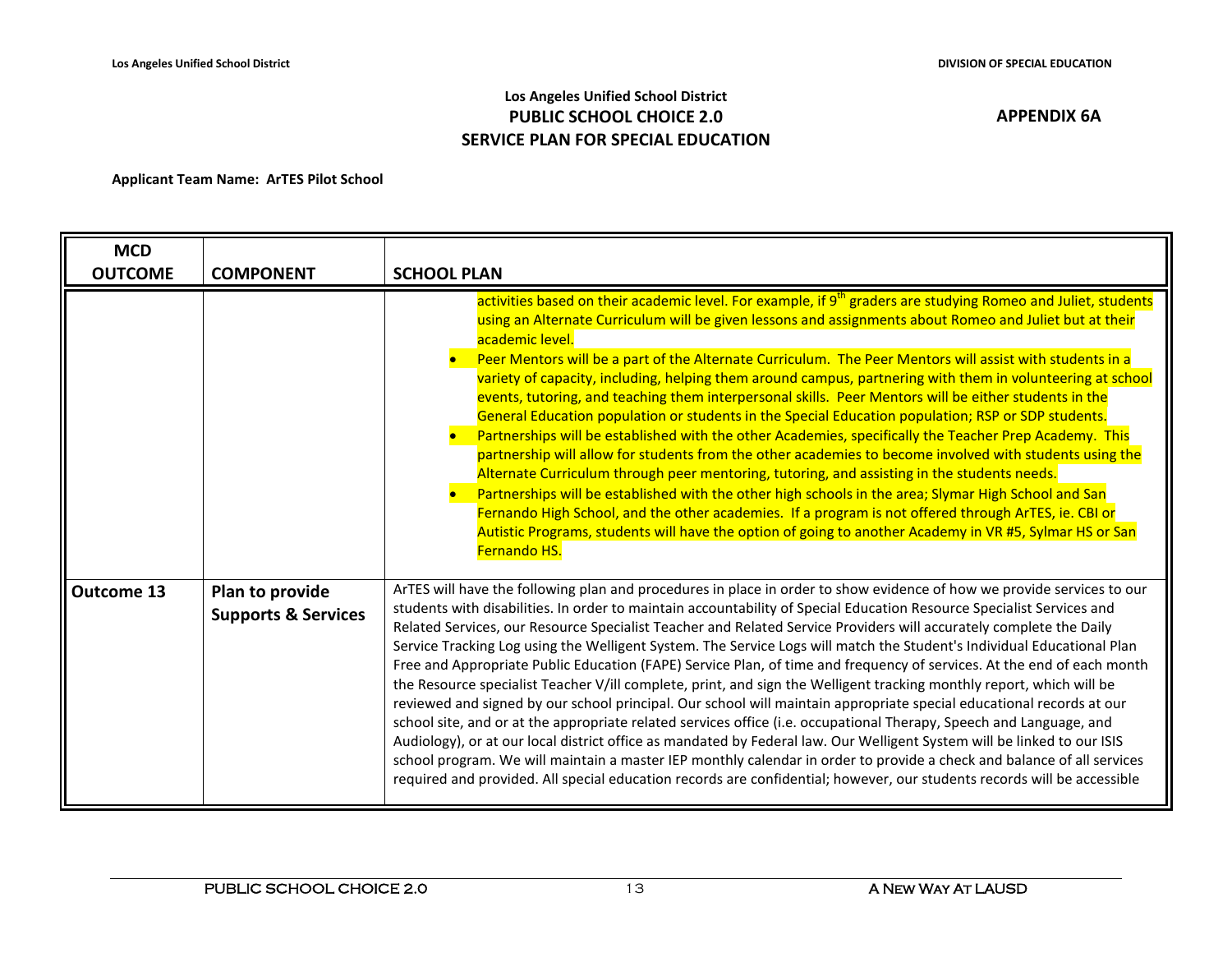## **Los Angeles Unified School District PUBLIC SCHOOL CHOICE 2.0 SERVICE PLAN FOR SPECIAL EDUCATION**

| <b>MCD</b>                                                    |                                                 |                                                                                                                                                                                                                                                                                                                                                                                                                                                                                                                                                                                                                                                                                                                                                                                                                                                                                                                                                                                                                                                                                                                                                                                                                                                                                                                                                                                                                                                                                                                                                                                                                                                                    |
|---------------------------------------------------------------|-------------------------------------------------|--------------------------------------------------------------------------------------------------------------------------------------------------------------------------------------------------------------------------------------------------------------------------------------------------------------------------------------------------------------------------------------------------------------------------------------------------------------------------------------------------------------------------------------------------------------------------------------------------------------------------------------------------------------------------------------------------------------------------------------------------------------------------------------------------------------------------------------------------------------------------------------------------------------------------------------------------------------------------------------------------------------------------------------------------------------------------------------------------------------------------------------------------------------------------------------------------------------------------------------------------------------------------------------------------------------------------------------------------------------------------------------------------------------------------------------------------------------------------------------------------------------------------------------------------------------------------------------------------------------------------------------------------------------------|
| <b>OUTCOME</b>                                                | <b>COMPONENT</b>                                | <b>SCHOOL PLAN</b>                                                                                                                                                                                                                                                                                                                                                                                                                                                                                                                                                                                                                                                                                                                                                                                                                                                                                                                                                                                                                                                                                                                                                                                                                                                                                                                                                                                                                                                                                                                                                                                                                                                 |
|                                                               |                                                 | and will be provided specifically to the parent of the child upon request. All special education teachers will monitor<br>progress toward IEP goals for their students and record progress on Page two of the IEP in Welligent and on the quarterly<br>progress reports found at the bottom of the goal pages. These reports will be sent home via school mail to ensure that<br>parents or caregivers are aware of the student's progress.                                                                                                                                                                                                                                                                                                                                                                                                                                                                                                                                                                                                                                                                                                                                                                                                                                                                                                                                                                                                                                                                                                                                                                                                                        |
| Outcome 9<br>(for programs)<br>with students<br>14 and older) | <b>Transition Planning</b><br><b>Strategies</b> | All of our special education students who are 14 years and older, will have an Individual<br>Transition Plan (ITP) included in their IEP. The ArTES pathways of sequenced art electives will allow student to explore<br>these fields of interest and build their skills for their future college and professional success. In order to ensure that all<br>students see the value of learning beyond school, ArTES offers students an opportunity to explore the career pathways in<br>the visual and performing arts. In their junior and senior years students will complete service learning projects and intern<br>with our community partners at museums, film studios and other venues to extend the range of their participation in the<br>arts and assist others. Involvement in these projects will enhance student's awareness of social issues and career<br>opportunities, as well as the social and political power of art and media.<br>All of our students will have a completed a commercially produced transition assessment such as the Interest<br>Determination, Exploration and Assessment System, Job Survival, Career Cruising or Success Scale, prior to their<br>sixteenth birthday. For special education students, the results will be recorded in their ITP.<br>All of our students with disabilities who graduate with a diploma will have a Summary of Performance (SOP) on file in<br>their records and will be provided with a copy to use as future reference. The SOP will provide students with a summary<br>of their academic achievement and their functional performance that includes recommendations on how to assist them |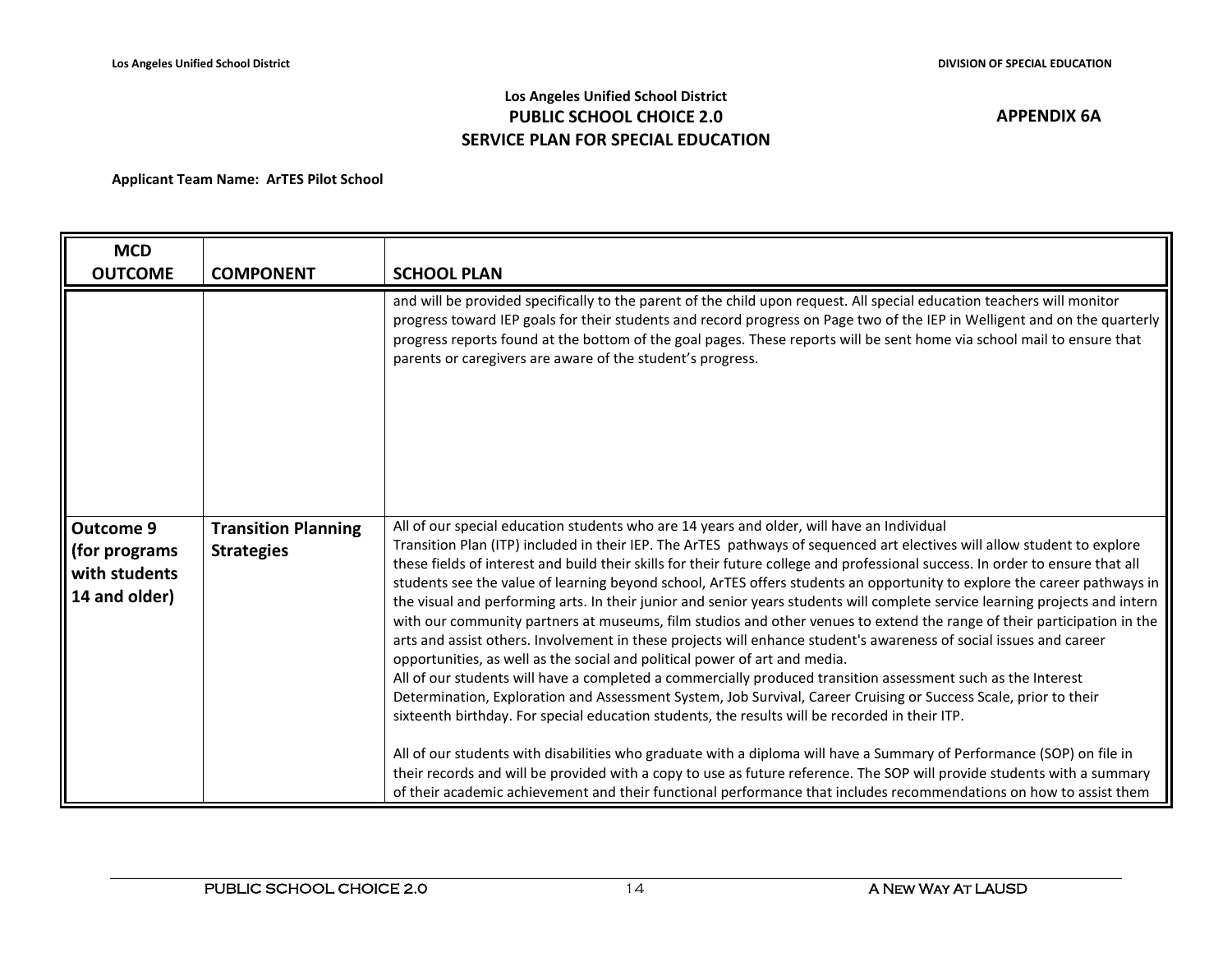## **Los Angeles Unified School District PUBLIC SCHOOL CHOICE 2.0 SERVICE PLAN FOR SPECIAL EDUCATION**

| <b>MCD</b>     |                  |                                                                                                                                                                                                                                                                                                                                                                                                                                                                                                                                                                                                                                                                                                                                                                                                                                                                                                                                                                                                                                                                                                            |
|----------------|------------------|------------------------------------------------------------------------------------------------------------------------------------------------------------------------------------------------------------------------------------------------------------------------------------------------------------------------------------------------------------------------------------------------------------------------------------------------------------------------------------------------------------------------------------------------------------------------------------------------------------------------------------------------------------------------------------------------------------------------------------------------------------------------------------------------------------------------------------------------------------------------------------------------------------------------------------------------------------------------------------------------------------------------------------------------------------------------------------------------------------|
| <b>OUTCOME</b> | <b>COMPONENT</b> | <b>SCHOOL PLAN</b>                                                                                                                                                                                                                                                                                                                                                                                                                                                                                                                                                                                                                                                                                                                                                                                                                                                                                                                                                                                                                                                                                         |
|                |                  | in meeting their postsecondary goals. The SOP will also assist students in the transition from high school to higher<br>education, training, and./or employment. The SOP will also help establish student's eligibility for reasonable<br>accommodations and supports in postsecondary settings.                                                                                                                                                                                                                                                                                                                                                                                                                                                                                                                                                                                                                                                                                                                                                                                                           |
|                |                  | In addition, each student will have an advisory or integrated support period every day. The advisory period provides<br>students with support and counseling and/or discussions of academic and social issues relevant to students lives:<br>including academic goal setting, college preparation counseling, and adolescent development issues and concerns,<br>including conflict resolution. Every credentialed adult will be assigned a small group of students to mentor. The advisor<br>works in concert with the students' counselor, teachers, parents, peer mentor and any community partner or social<br>worker to help students succeed in school. In some cases, the advisor also helps the student choose courses, and prepare<br>for postsecondary education.                                                                                                                                                                                                                                                                                                                                |
|                |                  | Community and Civic Engagement Social responsibility in all areas, from personal relationships to community service, will<br>be emphasized. Civic participation helps students gain valuable work experience, appreciate diversity, and transfer the<br>skills learned in their academic classes to a real world situation. In order to ensure that all students see the value of<br>learning beyond school, ArTES offers its students an opportunity to explore the career pathways of visual and media arts.<br>In the classroom, students will address a concept, problem or issue that is similar to one that they are likely to encounter<br>beyond the classroom. Students will communicate their knowledge, present a product or performance, or take some<br>action for an audience beyond their teachers, classroom and school building. In advisory classes, students will develop a<br>community engagement and cultural portfolio that they will use to set goals and reflect on community service, artistic<br>and civic involvement activities over the course of their time in high school. |
|                |                  | In their junior and senior years students will complete service learning projects and intern with our community partners<br>at museums, film studios and other venues to extend the range of their participation in the arts and assist others.<br>Involvement in these projects will enhance students' awareness of social issues and career opportunities, as well as the<br>social and political power of art and media. This academy also responds to 200, 2008 and 2009 reports from Otis College<br>of Art and Design on the creative economy (arts, design, and entertainment) Los Angeles, which shows the creative arts<br>as one f the area's top employers, for one in six of all jobs (Otis, 2009).                                                                                                                                                                                                                                                                                                                                                                                            |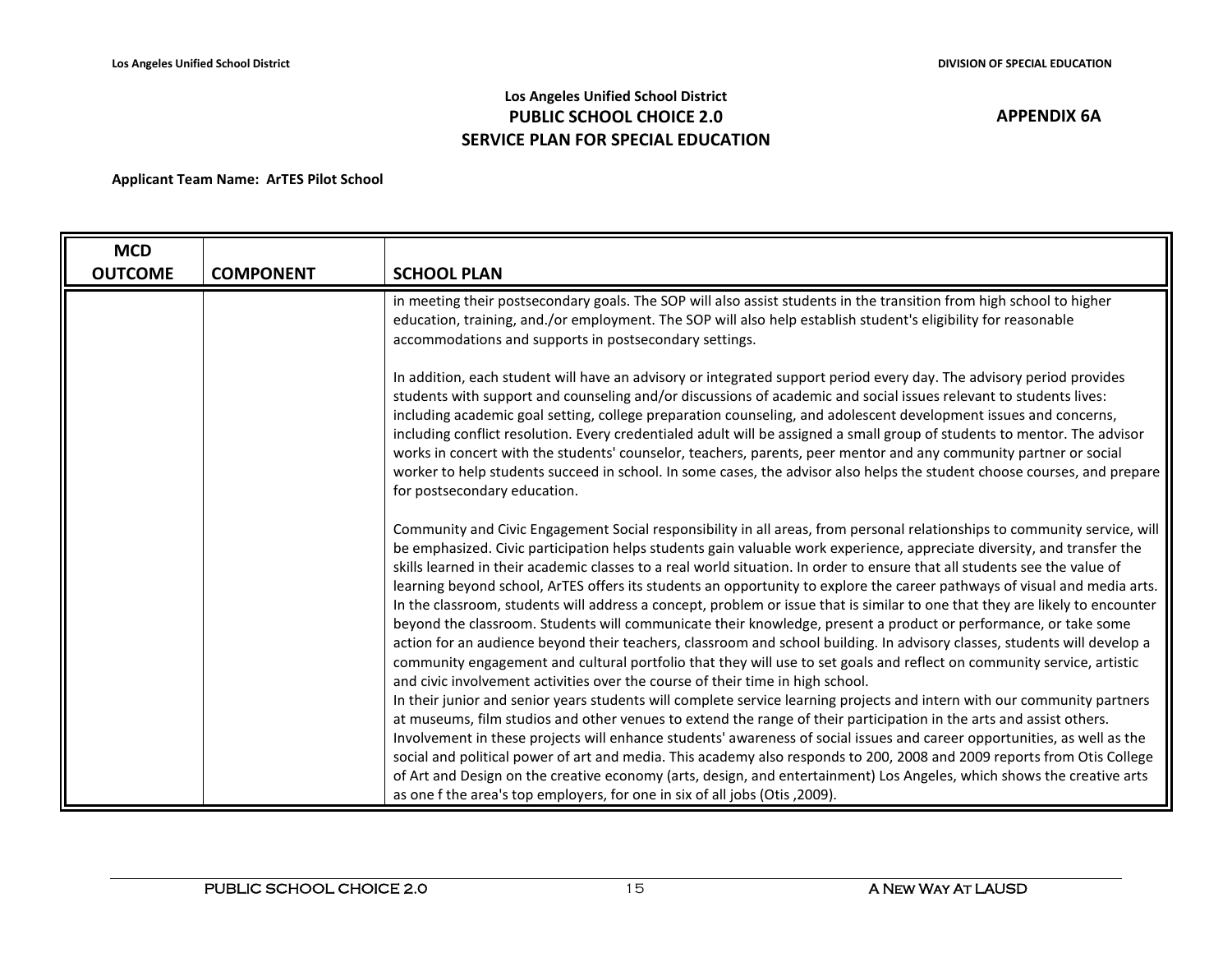## **Los Angeles Unified School District PUBLIC SCHOOL CHOICE 2.0 SERVICE PLAN FOR SPECIAL EDUCATION**

| <b>MCD</b>             |                                                                   |                                                                                                                                                                                                                                                                                                                                                                                                                                                                                                                                                                                                                                                                                                                                                                                                                                                                                                                                                                                                                                                                                                                                                                                                                                                                                                                                                                                                                                                                                                                                                                                                                                                                                                                                                                                                                                                                                                                                                                                                                                                                                                                                                                                                                                                                                                                                                                                                                                                                                                                                                                                                                                                                                                                                                                                                                                                                                                                                                                                                                                                                                                                                                                                                                      |
|------------------------|-------------------------------------------------------------------|----------------------------------------------------------------------------------------------------------------------------------------------------------------------------------------------------------------------------------------------------------------------------------------------------------------------------------------------------------------------------------------------------------------------------------------------------------------------------------------------------------------------------------------------------------------------------------------------------------------------------------------------------------------------------------------------------------------------------------------------------------------------------------------------------------------------------------------------------------------------------------------------------------------------------------------------------------------------------------------------------------------------------------------------------------------------------------------------------------------------------------------------------------------------------------------------------------------------------------------------------------------------------------------------------------------------------------------------------------------------------------------------------------------------------------------------------------------------------------------------------------------------------------------------------------------------------------------------------------------------------------------------------------------------------------------------------------------------------------------------------------------------------------------------------------------------------------------------------------------------------------------------------------------------------------------------------------------------------------------------------------------------------------------------------------------------------------------------------------------------------------------------------------------------------------------------------------------------------------------------------------------------------------------------------------------------------------------------------------------------------------------------------------------------------------------------------------------------------------------------------------------------------------------------------------------------------------------------------------------------------------------------------------------------------------------------------------------------------------------------------------------------------------------------------------------------------------------------------------------------------------------------------------------------------------------------------------------------------------------------------------------------------------------------------------------------------------------------------------------------------------------------------------------------------------------------------------------------|
| <b>OUTCOME</b>         | <b>COMPONENT</b>                                                  | <b>SCHOOL PLAN</b>                                                                                                                                                                                                                                                                                                                                                                                                                                                                                                                                                                                                                                                                                                                                                                                                                                                                                                                                                                                                                                                                                                                                                                                                                                                                                                                                                                                                                                                                                                                                                                                                                                                                                                                                                                                                                                                                                                                                                                                                                                                                                                                                                                                                                                                                                                                                                                                                                                                                                                                                                                                                                                                                                                                                                                                                                                                                                                                                                                                                                                                                                                                                                                                                   |
| Federal<br>requirement | <b>Access to Extra-</b><br>Curricular/Non<br>academic activities: | Over the course of four years students will have the opportunity to select their best work for their electronic portfolio.<br>Portfolio development begins in advisory in the ninth grade and is both personal and academic fulfilling the three<br>categories of Student, Citizen, Artist. Students will keep samples of interdisciplinary essays, photos of exhibitions in<br>academic or art classes, evidence of and reflections on their service learning, performance, and technical theater<br>experiences. In the senior year students will produce a multi-media research project to present to the community<br>(teachers, peers, family members, and community members) in a public senior exhibition. Students will engage in service<br>learning to develop connections between their academic work and the larger community and to grow as thoughtful,<br>productive, ethical citizens. By the end of the senior year students will have performed at least forty hours of service<br>learning (e.g. oral histories with community members, community beautification, artistic outreach, partnerships with<br>local agencies). In order to prepare them to attend a university, all students will be enrolled in A-G required classes.<br>Ninth and tenth graders will participate in a mock college application process with the Know How 2 Go program in order<br>to assess their progress in meeting these requirements. Parents will attend a follow-up workshop to understand their<br>child's readiness and learn about the college application and financial aid process.<br>The community-school model draws on the wealth and diversity of the surrounding neighborhoods and ensures equity<br>and access for all stakeholders. In addition to four small schools, several community partners will be housed on campus<br>to provide direct services to students, their families, and the surrounding neighborhood. Responsibility for the academic<br>success and emotional well-being of all students is shared among teachers, staff, parents, colleges, businesses, social<br>services, cultural institutions, and health care providers. Collaborative relationships with the community will enable<br>ArTES and the other small schools located at VRHS#5 to expand and enrich the curriculum and extracurricular<br>opportunities for all students. Our identity as a school for the visual and performing arts requires that we offer a<br>multitude of performance and exhibition opportunities to our students. Our system of sequenced arts electives give our<br>students the skills they need to excel in their artistic endeavors. All of these activities are not only open to all students<br>on campus, but they are required of all students on campus regardless of ability. In addition there will be a limited<br>number of sports teams available at ArTES and many clubs and organizations. Some will be Unique to ArTES some will be<br>pen to all students at VRHS#5 and some will be connected to our community partners and to state or national<br>organizations. These optional extra-curricular activities are also open to all students regardless of ability. |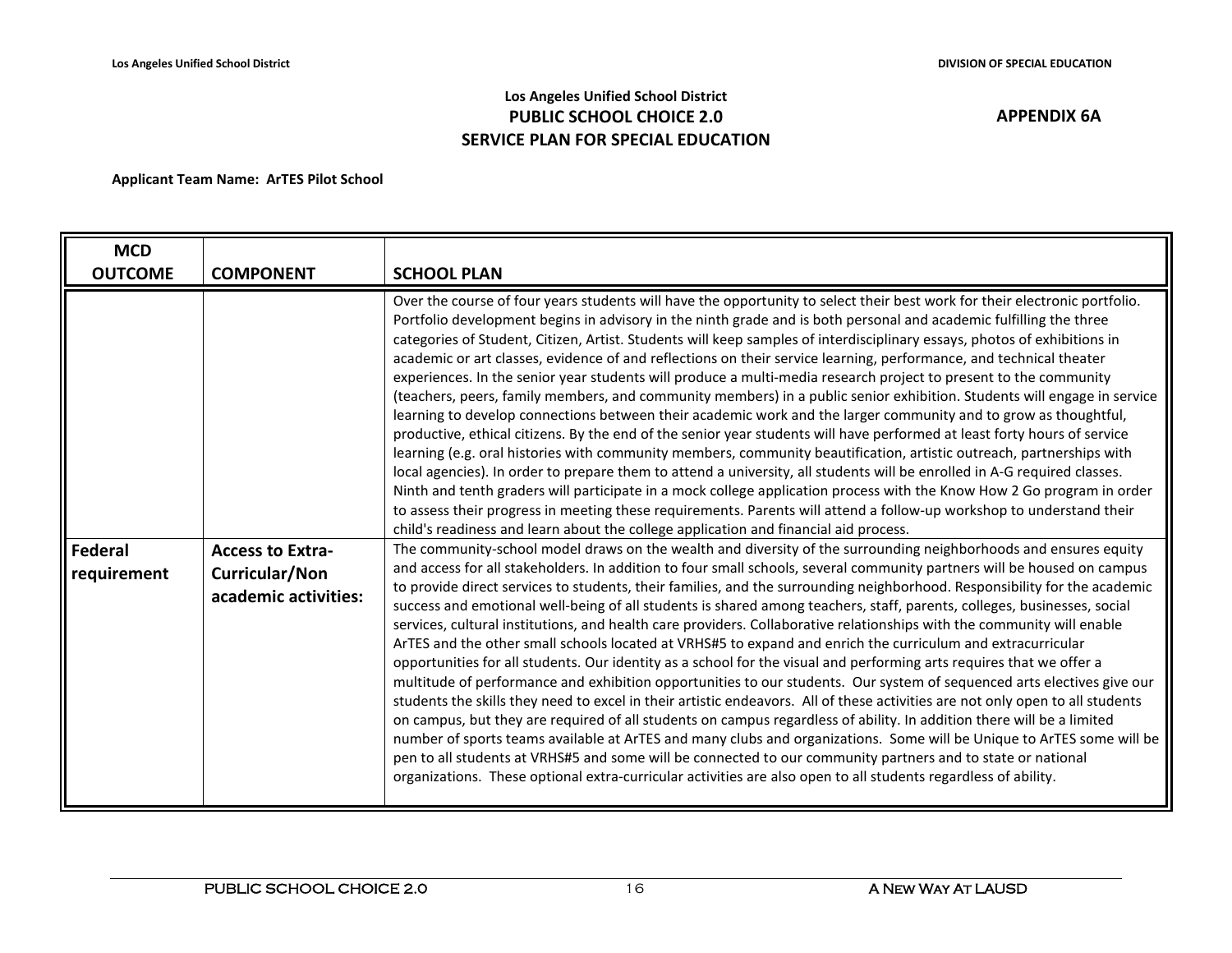## **Los Angeles Unified School District PUBLIC SCHOOL CHOICE 2.0 SERVICE PLAN FOR SPECIAL EDUCATION**

| <b>MCD</b><br><b>OUTCOME</b>         | <b>COMPONENT</b>                                     | <b>SCHOOL PLAN</b>                                                                                                                                                                                                                                                                                                                                                                                                                                                                                                                                                                           |
|--------------------------------------|------------------------------------------------------|----------------------------------------------------------------------------------------------------------------------------------------------------------------------------------------------------------------------------------------------------------------------------------------------------------------------------------------------------------------------------------------------------------------------------------------------------------------------------------------------------------------------------------------------------------------------------------------------|
| <b>Federal</b><br><b>requirement</b> | <b>Providing Extended</b><br><b>School Year</b>      | Extended School Year Services will be determined on an individual basis by an Individual Education Team at a student's<br>IEP. ESY will be offeredto assist a student in maintaining the skills at risk of regression and to students who are in need of<br>special education and related serviced in excess of the regular school year. If the IEP team determines that the student is<br>not eligible for ESY, the student may be referred to the general education summer school program. Our summer school<br>program will be open to all students including students with disabilities. |
| <b>Federal Court</b><br>requirement  | <b>MCD Outcomes (to</b><br>be woven among<br>others) | All descriptors one through eighteen are included and woven into our service plan for special education.                                                                                                                                                                                                                                                                                                                                                                                                                                                                                     |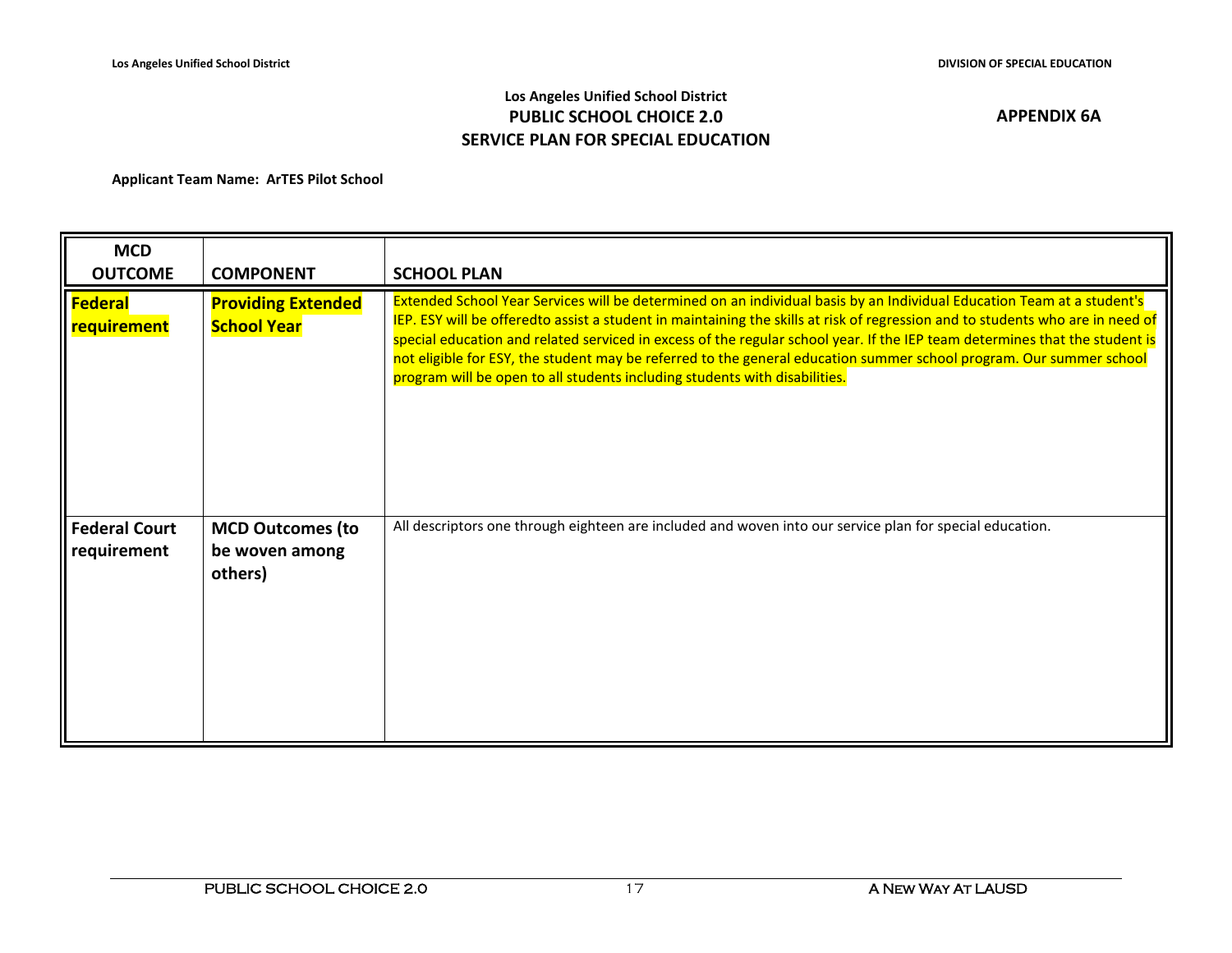## **Los Angeles Unified School District PUBLIC SCHOOL CHOICE 2.0 SERVICE PLAN FOR SPECIAL EDUCATION**

| <b>MCD</b><br><b>OUTCOME</b> | <b>COMPONENT</b>            | <b>SCHOOL PLAN</b>                                                                                                                                                                                                                                                                                                                                                                                                                                                                                                                                                                                                                                                                                                                                                                                                                                                                                                                                                                                                                                                                                                                                                                                                                                                                                                                                                                                                                                                                                                                                                                                                                                                                                                                                                                                                                                                                                                                                                                                                                                                                                                                                                                                                                                                                                                                                                                                                                                                                                                                                                                                                                                                                                                                                                                                                                                                                                           |
|------------------------------|-----------------------------|--------------------------------------------------------------------------------------------------------------------------------------------------------------------------------------------------------------------------------------------------------------------------------------------------------------------------------------------------------------------------------------------------------------------------------------------------------------------------------------------------------------------------------------------------------------------------------------------------------------------------------------------------------------------------------------------------------------------------------------------------------------------------------------------------------------------------------------------------------------------------------------------------------------------------------------------------------------------------------------------------------------------------------------------------------------------------------------------------------------------------------------------------------------------------------------------------------------------------------------------------------------------------------------------------------------------------------------------------------------------------------------------------------------------------------------------------------------------------------------------------------------------------------------------------------------------------------------------------------------------------------------------------------------------------------------------------------------------------------------------------------------------------------------------------------------------------------------------------------------------------------------------------------------------------------------------------------------------------------------------------------------------------------------------------------------------------------------------------------------------------------------------------------------------------------------------------------------------------------------------------------------------------------------------------------------------------------------------------------------------------------------------------------------------------------------------------------------------------------------------------------------------------------------------------------------------------------------------------------------------------------------------------------------------------------------------------------------------------------------------------------------------------------------------------------------------------------------------------------------------------------------------------------------|
| All                          | Professional<br>Development | One of the pleasures of working at ArTES will be the ample opportunities to grow as an artist and an educator. Our<br>faculty loves learning and personal growth, and models what it is to be a lifelong learner for students. We love to<br>innovate, and know that ideas are cheap, but action is the currency of effective leadership and reform. Any professional<br>development we undertake always concludes with an action plan, delegation of duties, and a schedule to reconvene and<br>assess our progress. When individuals are responsible for putting what they've learned or developed into practice, real<br>results follow. And if the results aren't there, we gather, reflect, and re-strategize a new plan. As a pilot school with<br>autonomy over our professional development, we aren't committed to pushing programs that, for any number of<br>reasons, may be ineffective for our students. We can be nimble and adjust our program to suit the needs of our specific<br>population.<br>In order to strategically implement our PD efforts, we need to target the program to the correct faculty teams for<br>implementation. Therefore, teachers will be broken into groups as follows based on differing professional development<br>goals.<br>Whole faculty - We believe that the entire faculty needs time to work together and share the responsibility and rewards<br>of running our school. Monthly meetings provide an opportunity to set goals, celebrate achievements, explore<br>instructional issues, and hold teacher-led and other PD workshops.<br>Humanitas teams - As mentioned previously, every member of the faculty will belong to a cross-disciplinary Humanitas<br>team that will meet at least twice weekly to design, assess, and reflect on arts-integrated curriculum. Special needs<br>teachers (special education, ELL) will participate in all team meetings to help design instruction and modifications, and<br>advocate for the needs of special education students.<br>Subject-area groups - Teachers will gather at least monthly by subject-area groups to develop literacy and numeracy<br>strategies, and explore content/lesson delivery techniques They will also focus on discipline-based vocabulary and<br>writing structures that will assist all students in successfully accessing the academic content.<br>Professional Learning Communities (PLCs) - Faculty will be grouped into PLC teams that will meet twice a month. These<br>groups will look at student work, examine teacher assignments, design opportunities for peer visitations, and engage in<br>text-based discussions.<br>In the area of special education, the special education department in conjunction with Support Unit North will provide<br>PD opportunities and mandated in-service hours for the entire faculty to help them get acquainted with the best |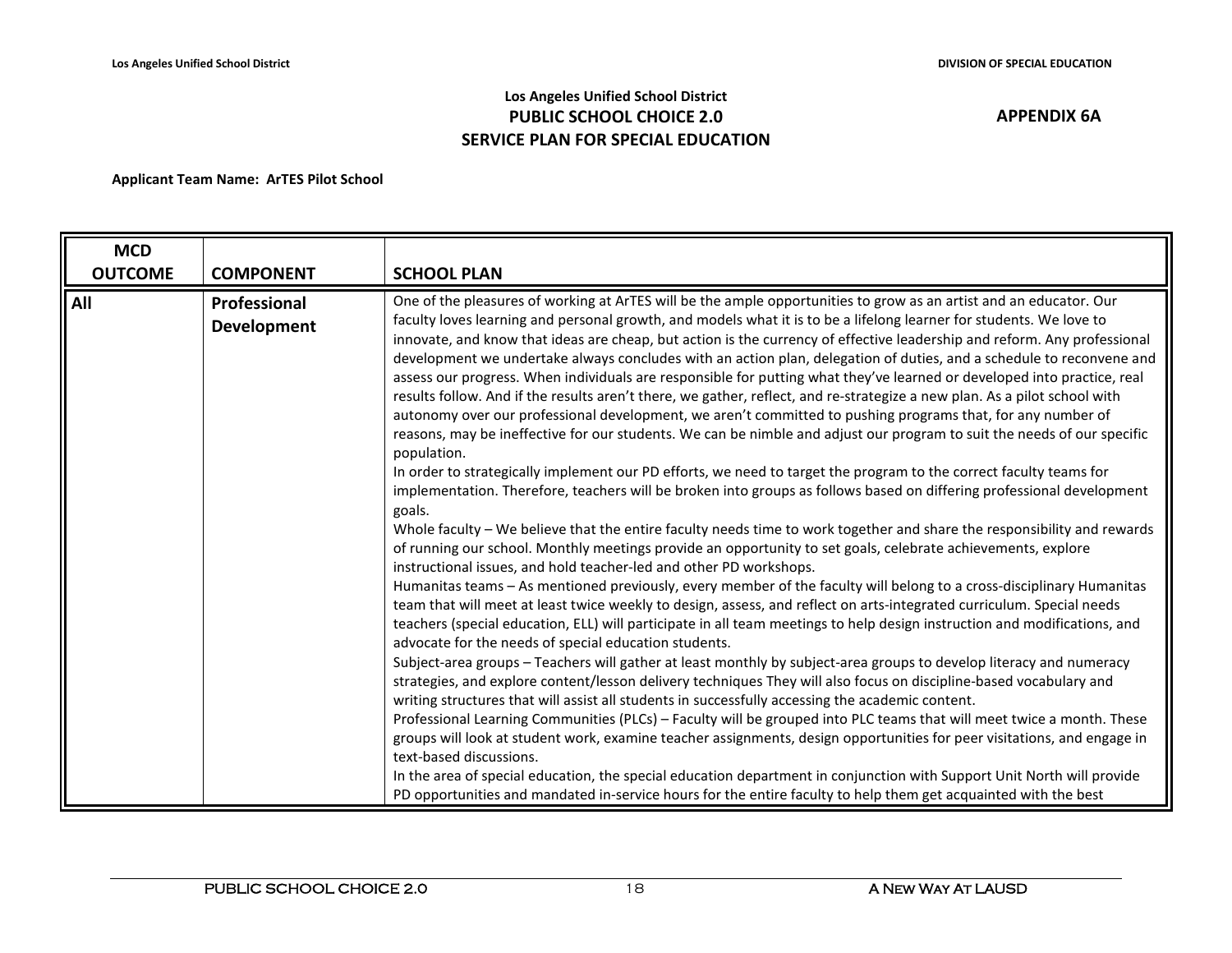## **Los Angeles Unified School District PUBLIC SCHOOL CHOICE 2.0 SERVICE PLAN FOR SPECIAL EDUCATION**

| <b>MCD</b><br><b>OUTCOME</b> | <b>COMPONENT</b> | <b>SCHOOL PLAN</b>                                                                                                                                                                                                                                                                                                                                                                                                                                |
|------------------------------|------------------|---------------------------------------------------------------------------------------------------------------------------------------------------------------------------------------------------------------------------------------------------------------------------------------------------------------------------------------------------------------------------------------------------------------------------------------------------|
|                              |                  | practices around serving students with special needs.<br>Topics include: How to read your student's IEP, Implementing affective accommodations, State and federal mandates in<br>Special Education, The 504 plan, Assessing students with special needs, What teachers should prepare for the IEP<br>meeting, How to initiate a special education referral, How to implement and monitor a behavior support plan, Pre-<br>intervention strategies |
|                              |                  | Additionally, there will be ongoing opportunities for enrichment and pedagogical growth, some of which are listed<br>below:<br>· Critical Friends<br>· Humanitas training and teams<br>· Teaching and arts demonstrations                                                                                                                                                                                                                         |
|                              |                  | Arts and cultural workshops/performances/lectures (in-house and in the community)<br>Observation groups<br>· Mentor teachers<br>· Peer-to-Peer in-services<br>· Individual Learning Plans (ILPs)<br>Common planning periods by teams<br>· Interactive school Wiki site for sharing resources                                                                                                                                                      |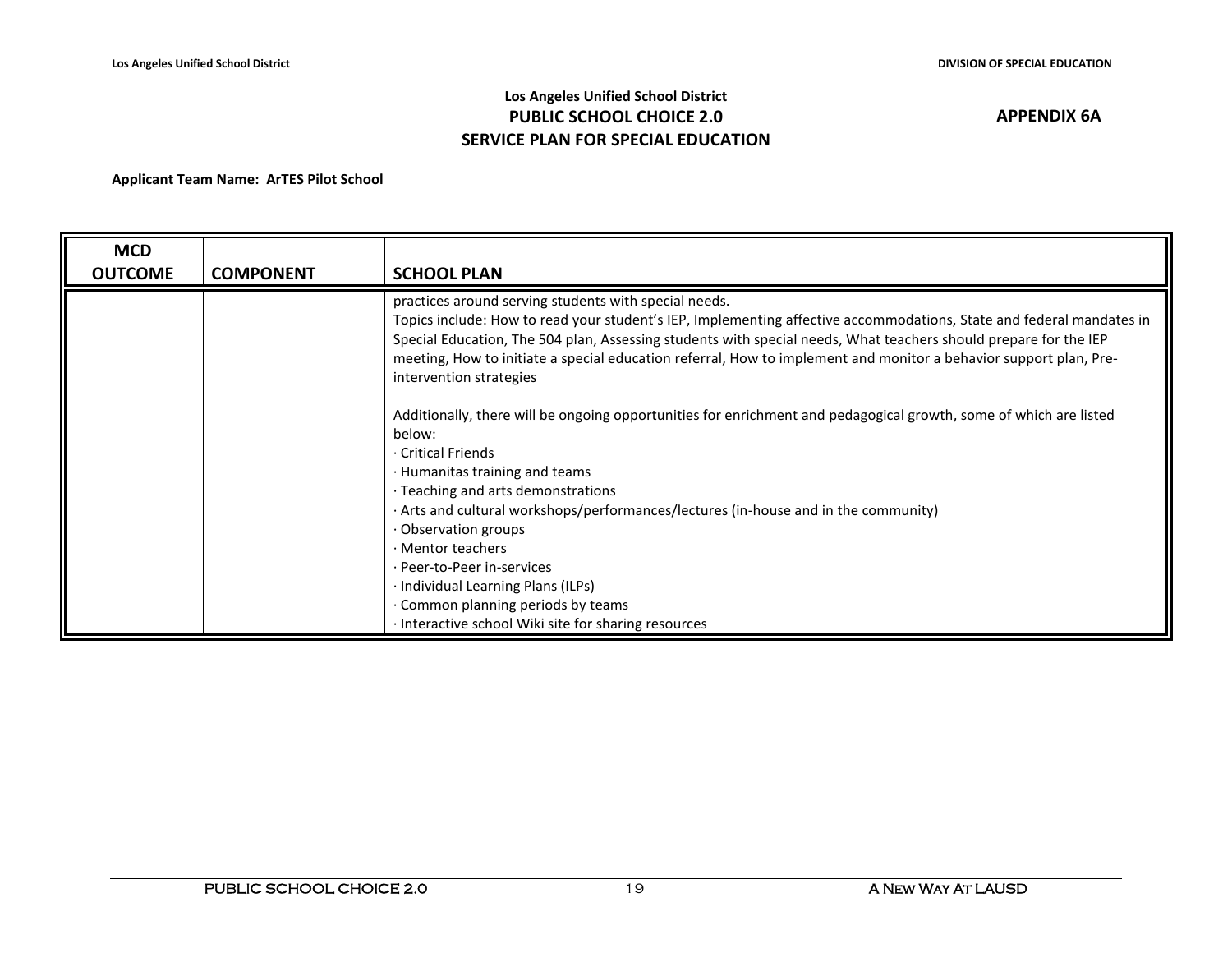## **Los Angeles Unified School District PUBLIC SCHOOL CHOICE 2.0 SERVICE PLAN FOR SPECIAL EDUCATION**

| <b>MCD</b><br><b>OUTCOME</b> | <b>COMPONENT</b>           | <b>SCHOOL PLAN</b>                                                                                                                                                                                                                                                                                                                                                                                                                                                                                                                                                                                                                                                                                                                                                                                                                                                                                                                                                                                                                                                                                                                                                                                                                                                                                                                                                                                                                                                                                                                                                                                                                                                                                                                                                                                                                                                                                                                                                                                                                                                                                                |
|------------------------------|----------------------------|-------------------------------------------------------------------------------------------------------------------------------------------------------------------------------------------------------------------------------------------------------------------------------------------------------------------------------------------------------------------------------------------------------------------------------------------------------------------------------------------------------------------------------------------------------------------------------------------------------------------------------------------------------------------------------------------------------------------------------------------------------------------------------------------------------------------------------------------------------------------------------------------------------------------------------------------------------------------------------------------------------------------------------------------------------------------------------------------------------------------------------------------------------------------------------------------------------------------------------------------------------------------------------------------------------------------------------------------------------------------------------------------------------------------------------------------------------------------------------------------------------------------------------------------------------------------------------------------------------------------------------------------------------------------------------------------------------------------------------------------------------------------------------------------------------------------------------------------------------------------------------------------------------------------------------------------------------------------------------------------------------------------------------------------------------------------------------------------------------------------|
| Outcomes 6, 8,<br>ll 16      | <b>Staffing/Operations</b> | We will use our staffing autonomy to keep student to teacher ratios at25:7 because manageable class size increases<br>personalization and creates an optimal learning culture for all students. We will also use staffing autonomy to increase<br>staff in art and drama to fulfill our school's instructional priorities of giving students a rich set of visual and performing<br>art pathways with sequenced electives. We will hire teachers who support our mission and vision and use the Election to<br>Work agreement (see Election to 'Work Agreement in appendix) to ensure that our staff only includes those committed<br>to these goals. To ensure a high level of instruction for all students, including English Language I-earners, students of<br>poverty, gifted students, and students with disabilities we will hire staff with CLAD, BCLAD, or 581969. We will hire<br>content specialists who are qualified to teach Advanced Placement courses. We will hire general education teachers<br>committed to working with special education staff to create the least restrictive learning environments possible. ArTES<br>will hire special education staff based on the requirements of LAUSD policy.<br>ArTES will use pilot school autonomy over governance to allow those closest to the students to determine the school's<br>daily operation, hiring, budget, curriculum and assessment. Our intention is to embed school governance with a powerful<br>network of student-centered educators and community members working together to improve education. The Pilot<br>school will be governed by a distributive leadership model of education staff to create the least restrictive learning<br>environments possible. Since the Humanitas instructional model is interdisciplinary all faculty members will belong to a<br>grade level interdisciplinary team. Teams will meet during common conference periods, professional development days,<br>and after school as needed. The team will design interdisciplinary units of instruction, assess student needs, design<br>formative |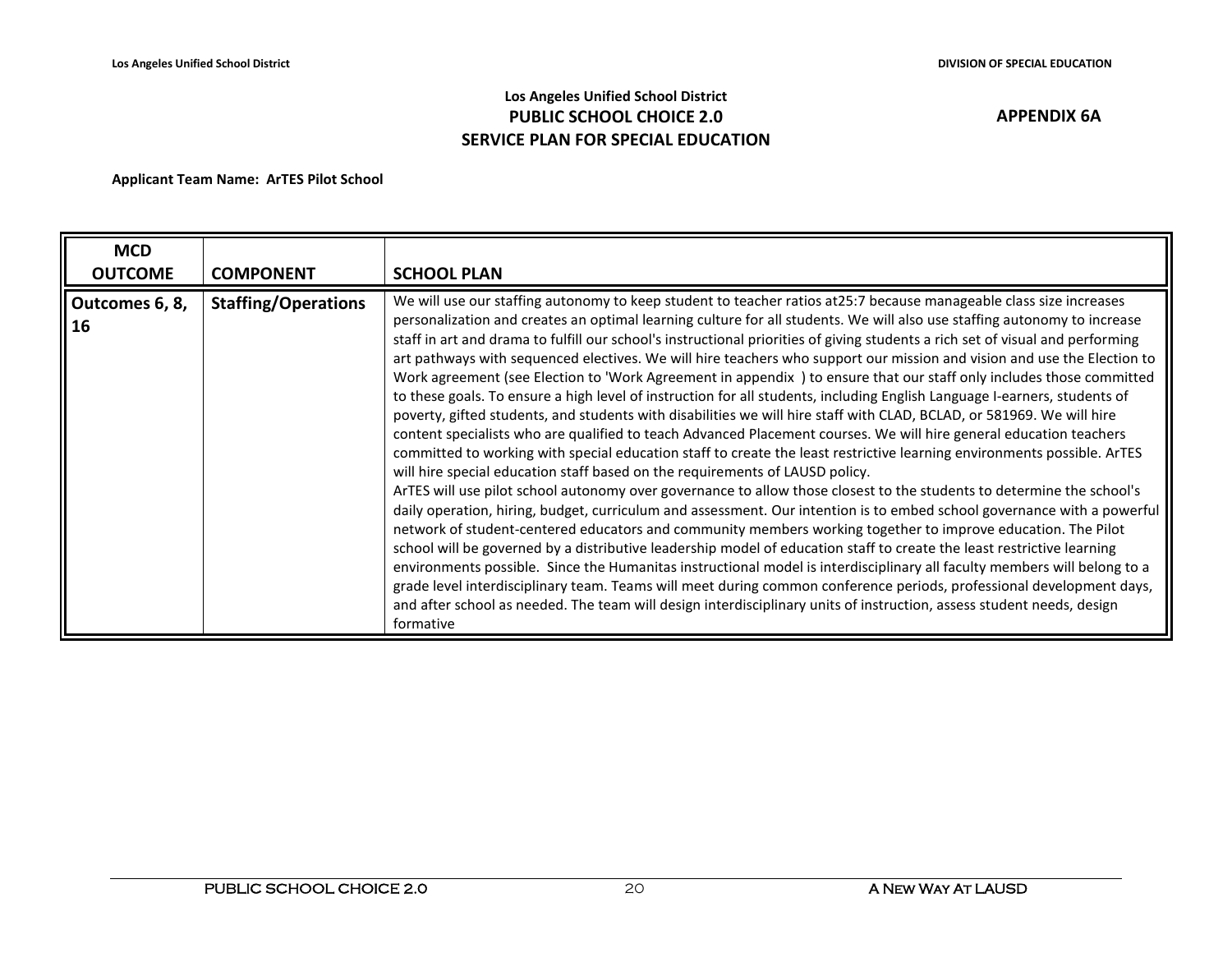## **Los Angeles Unified School District PUBLIC SCHOOL CHOICE 2.0 SERVICE PLAN FOR SPECIAL EDUCATION**

| <b>MCD</b><br><b>OUTCOME</b> | <b>COMPONENT</b> | <b>SCHOOL PLAN</b>                                                                                                                                                                                                                                                                                                                                                                                                                                                                                                                                                                                                                                                                                                                                                                                                                                                                                                                                                                                                                                                                                                                                                                                                                                                                                                                                                                                                                                                                                                                                                                                                                                                                                                                                                                                                                                                                                                                                                                                                                                                                                                                                                                                                                                                                                                                                                                                                                                                                                                                                                                                                          |
|------------------------------|------------------|-----------------------------------------------------------------------------------------------------------------------------------------------------------------------------------------------------------------------------------------------------------------------------------------------------------------------------------------------------------------------------------------------------------------------------------------------------------------------------------------------------------------------------------------------------------------------------------------------------------------------------------------------------------------------------------------------------------------------------------------------------------------------------------------------------------------------------------------------------------------------------------------------------------------------------------------------------------------------------------------------------------------------------------------------------------------------------------------------------------------------------------------------------------------------------------------------------------------------------------------------------------------------------------------------------------------------------------------------------------------------------------------------------------------------------------------------------------------------------------------------------------------------------------------------------------------------------------------------------------------------------------------------------------------------------------------------------------------------------------------------------------------------------------------------------------------------------------------------------------------------------------------------------------------------------------------------------------------------------------------------------------------------------------------------------------------------------------------------------------------------------------------------------------------------------------------------------------------------------------------------------------------------------------------------------------------------------------------------------------------------------------------------------------------------------------------------------------------------------------------------------------------------------------------------------------------------------------------------------------------------------|
|                              | <b>Fiscal</b>    | <b>Budgeting Priorities:</b><br>small class size, emphasis on the visual and performing arts, professional development, literacy and college readiness                                                                                                                                                                                                                                                                                                                                                                                                                                                                                                                                                                                                                                                                                                                                                                                                                                                                                                                                                                                                                                                                                                                                                                                                                                                                                                                                                                                                                                                                                                                                                                                                                                                                                                                                                                                                                                                                                                                                                                                                                                                                                                                                                                                                                                                                                                                                                                                                                                                                      |
|                              |                  | As a pilot school we will have more flexibility in determining our budgeting priorities because of per pupil budgeting.<br>Pilot school autonomy over funding will ensure that per pupil state and district funds are spent on programs, resources,<br>and services that are most likely to benefit students and families. Our governing board, made up of teachers, parents,<br>community members and students will be charged with keeping our mission and vision central to all budgeting decisions.<br>One essential component of our instructional program is project-based instruction. We will use our budgeting autonomy<br>to keep class size as small as possible. To achieve this low student/teacher ratio and to save funds on out-of classroom<br>expenses, we will ask our teachers to take on additional responsibilities such as overseeing textbook ordering and<br>supervising state standardized testing. Other budget priorities include hiring additional art instructors and guest artists to<br>support our 2D art performing art focus, and funding for 15 days of professional development for all staff members<br>spread throughout the school. Our remaining resources, including a portion of our new school startup funds, will be<br>spent on additional technology (LCD projectors, copier, computer) field trips to enrich our thematic units, art supplies,<br>curricular materials and textbooks, as these are central to our project-based instructional model. Though the per-pupil<br>funding model provides us with autonomy over how we spend some of our general fund expenses, we recognize that our<br>school, like all California public schools, will be significantly underfunded. It is difficult to estimate how much additional<br>funding we will need to secure, however, but we expect that we will need to raise between \$1000- \$2000 per student to<br>provide the supplementary instructional and professional development opportunities to fully address the mission of the<br>school and student learning needs. In recent years, our teachers have earned thousands of dollars in grant money to<br>support curriculum, professional development and student projects from The Los Angeles Education Partnership and<br>UCLA Center X. To raise additional supplementary funds, we will seek support from a variety of sources, including private<br>donors, foundations, government agencies, parents and community members. One staff member will be assigned<br>identify these outside funding sources and coordinate grant writing efforts for our school. |